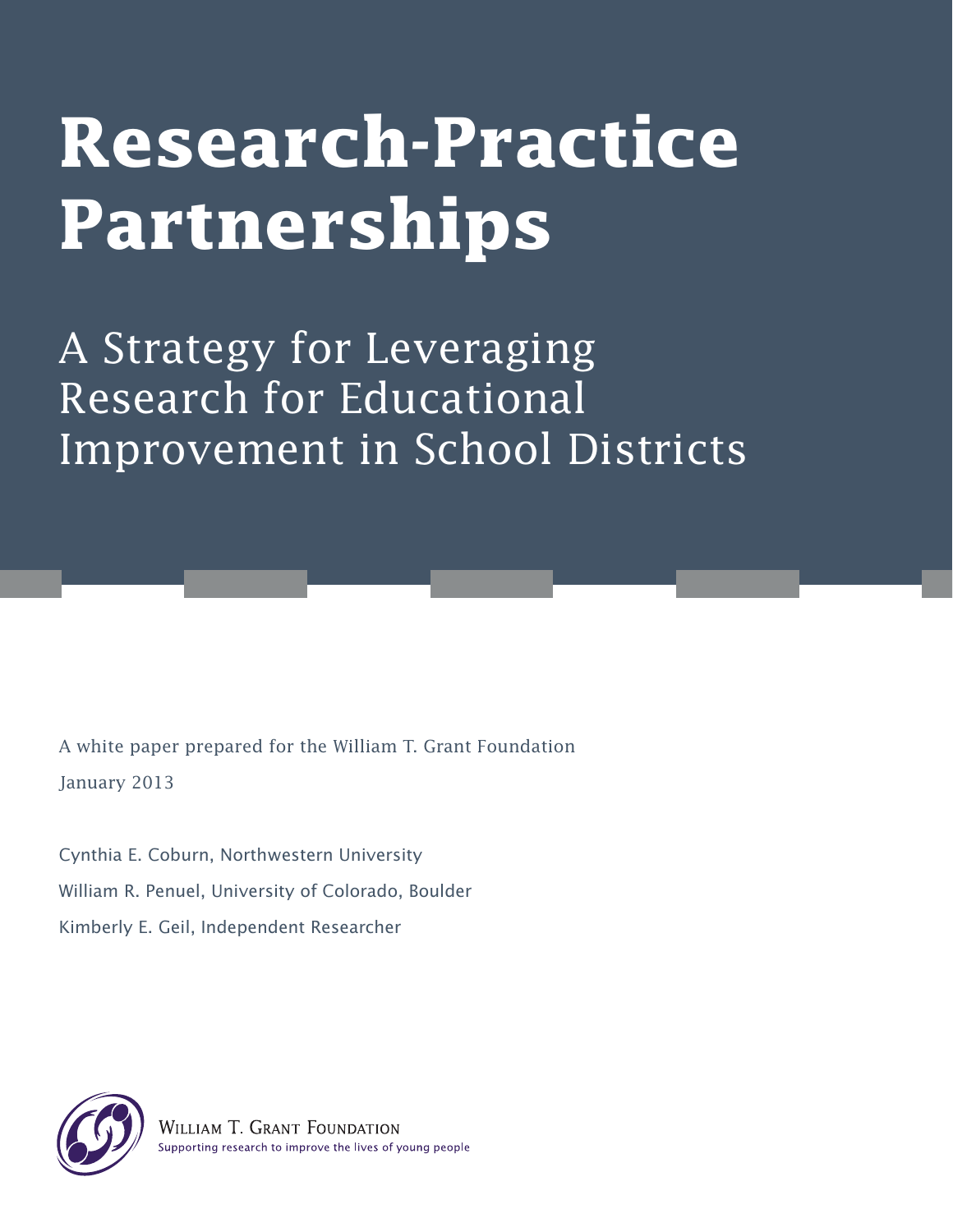### **ABOUT THE AUTHORS**

**Cynthia E. Coburn, Ph.D.**, is a professor in the School of Education and Social Policy at Northwestern University. Dr. Coburn received the Early Career Award from the American Education Research Association (AERA) in 2011. She is on the editorial board of *American Educational Research Journal*, *Educational Evaluation and Policy Analysis*, and *American Journal of Education*.

**William Penuel, Ph.D.**, is a professor of educational psychology in the School of Education at the University of Colorado at Boulder. He also serves as an associate editor of the Social and Institutional Analysis section at the American Educational Research Journal and is on the editorial board for *Teachers College Record*, *American Journal of Evaluation*, and *Cognition and Instruction.*

**Kimberly E. Geil, Ph.D.**, is an independent researcher whose work has focused on teacher engagement and the benefits of professional development. She received her doctoral degree from the University of Colorado at Boulder.

Coburn, C.E., Penuel, W.R., & Geil, K.E. (January 2013). *Research-Practice Partnerships: A Strategy for Leveraging Research for Educational Improvement in School Districts.* William T. Grant Foundation, New York, NY.

© *copyright 2013 William T. Grant Foundation*

William T. Grant Foundation 570 Lexington Avenue, 18th floor New York, NY 10022-6837 212.752.0071 www.wtgrantfoundation.org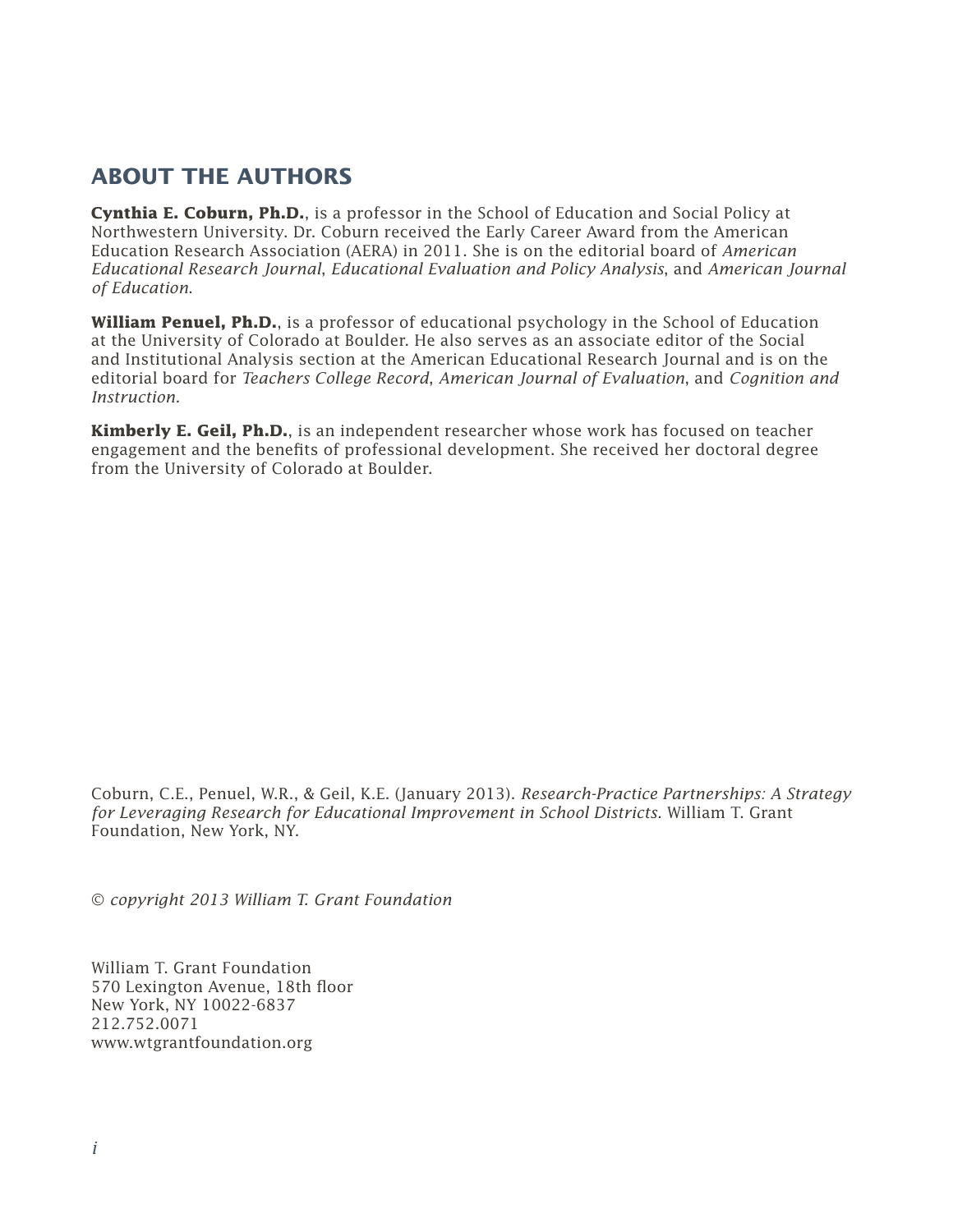### **ABOUT THE FOUNDATION**

Since 1936, the William T. Grant Foundation has been committed to furthering the understanding of human behavior through research. Today, the Foundation supports research to understand and improve the settings of youth ages 8 to 25 in the United States. We are interested in studies that strengthen our understanding of how settings work, how they affect youth development, and how they can be improved. We also fund studies that strengthen our understanding of how and under what conditions research is used to influence policies and practices that affect youth. Important settings include schools, youth-serving organizations, neighborhoods, families, and peer groups.

### **FOREWORD**

In keeping with our interest in the use of research, the Foundation has developed an interest in learning more about the burgeoning community of research-practice partnerships. These partnerships shift the predominant producer-push dynamic of research to practice. Instead, they foster reciprocal interaction in which practice informs research and vice versa. At their best, these partnerships facilitate the development of more relevant, actionable research and its use within the practice community. We want to follow these partnerships to see where they go and what implications or lessons they have for connecting research and practice in order to improve the lives of young people. The goal of this paper is to assess the predominant types of researchpractice partnerships in education—and the benefits and challenges of each—so those seeking to form or fund such a group can make informed decisions about how best to do so.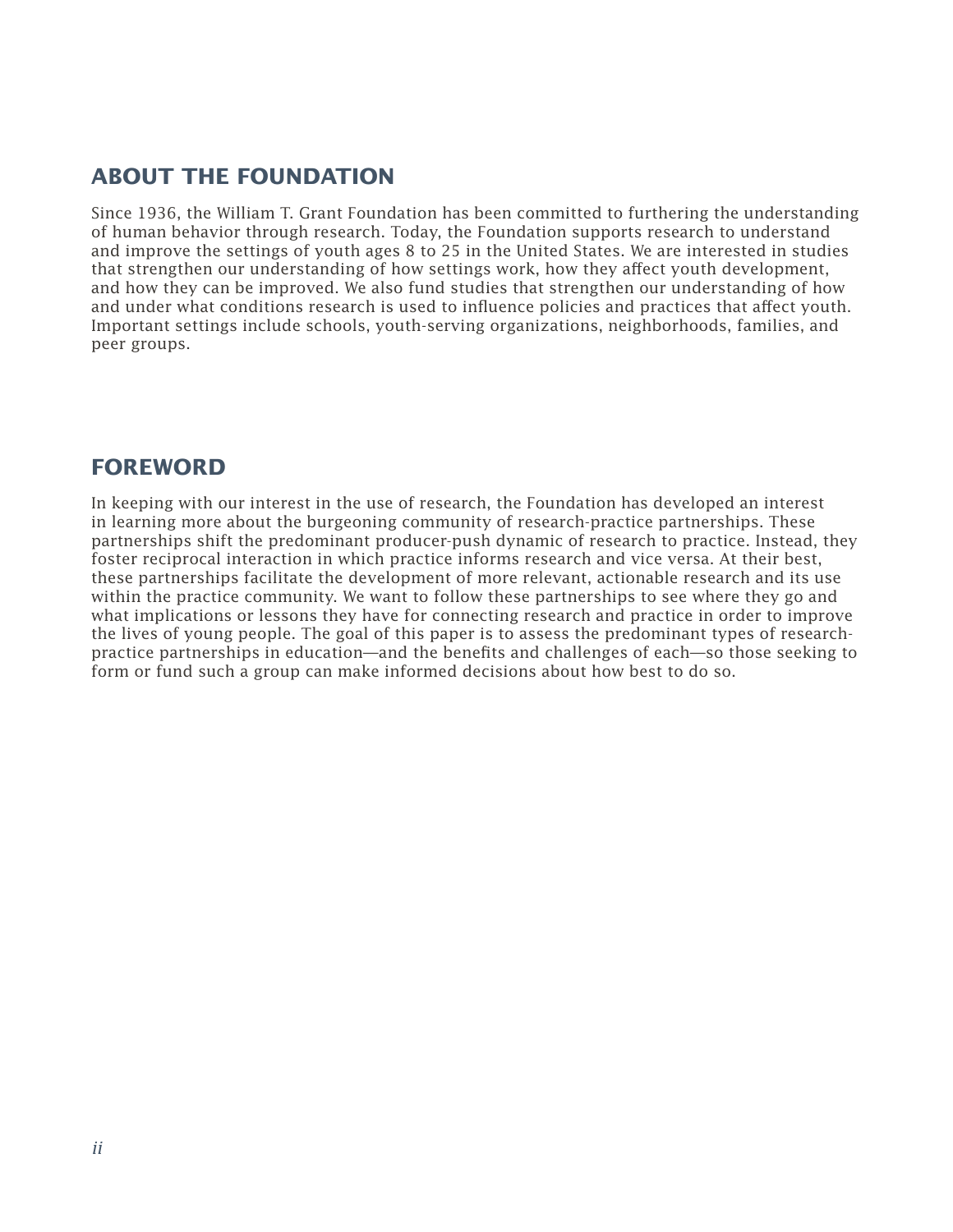### **TABLE OF CONTENTS**

| Challenges to Developing and Maintaining Research-Practice Partnerships14 |  |
|---------------------------------------------------------------------------|--|
|                                                                           |  |
|                                                                           |  |
|                                                                           |  |
|                                                                           |  |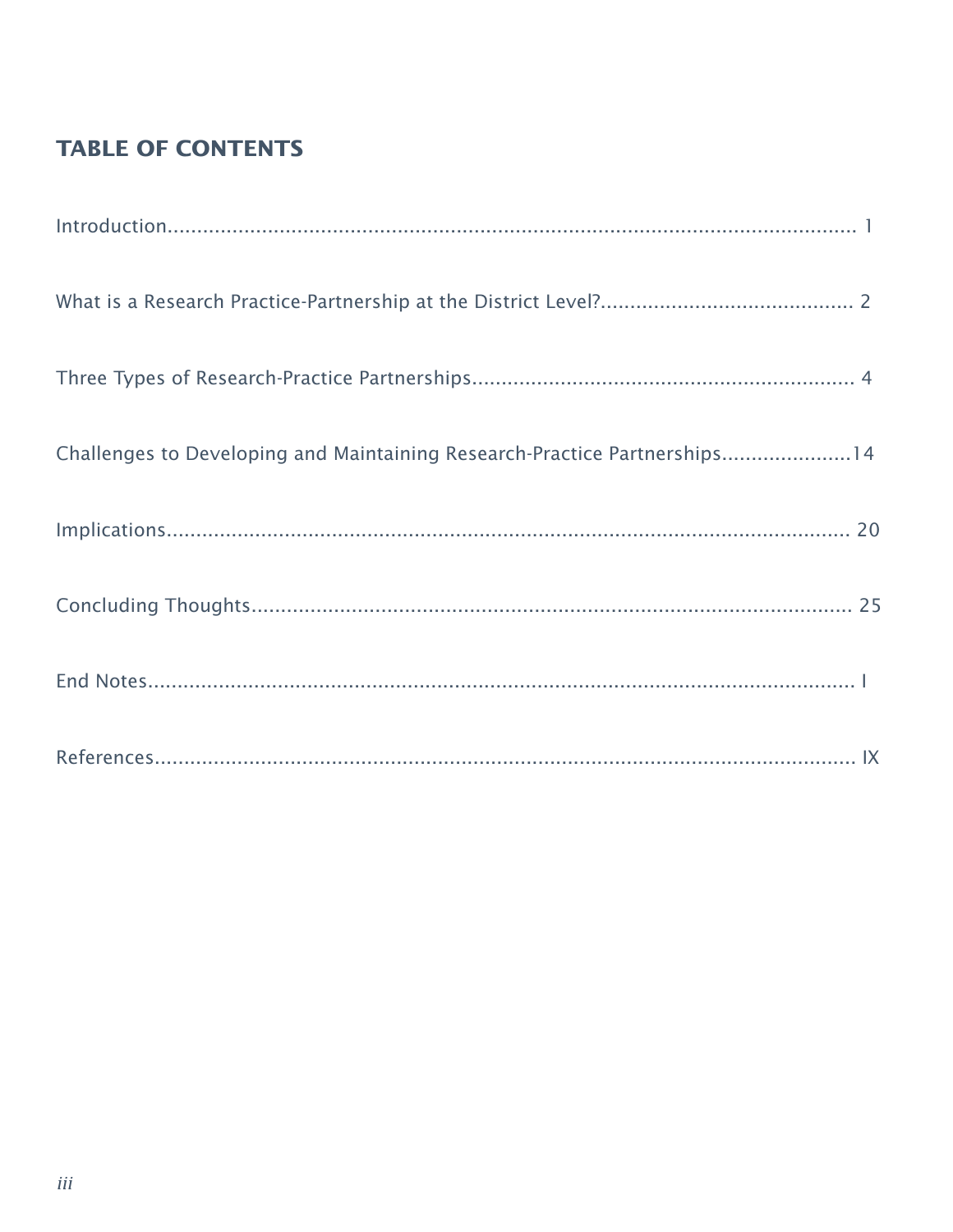### **INTRODUCTION**

Pressures are increasing on educational policy and practice to use research to guide improvement. In recent years, federal programs such as No Child Left Behind, Reading First, and Race to the Top have all provided strong incentives for the use of research in decision-making. Educators, however, may not have the skills or the time to produce, gather, and apply research to meet their improvement goals. The available research may not be useful or credible because researchers are not always focused on answering questions relevant to school districts' most pressing needs. And, too often, research findings aren't accessible to educators or arrive too late to make a difference.

Recently, though, there have been concerted efforts to forge new and different kinds of relationships between researchers and practitioners. School districts across the country are developing a new kind of partnership with researchers. These research-practice partnerships are long-term collaborations, which are organized to investigate problems of practice and generate solutions for improving district outcomes. Advocates argue that educators will better understand the research and its implications because they help develop it and have ready access to the researchers. Partnerships may also produce research and innovations that are more useful to practice because they are rooted in districts' needs. District leaders are likely to see the research that partnerships produce as more credible because studies are done with local students and take into account local conditions. All these factors may increase the likelihood that districts will use the research findings and tools produced in the partnerships to support their efforts to improve outcomes for children and youth.

Evidence is beginning to accumulate in support of these claims. When research-practice partnerships develop new educational innovations, districts adopt these new innovations in ways that can result in changes in teacher and administrator practice and increased student learning.<sup>1</sup> Research-practice partnerships have also developed promising track records in fields as diverse as health care, social services, urban planning, and community policing.<sup>2</sup>

There remains much to learn, though. For example, there is mixed evidence that districts involved in research-practice partnerships use research more consistently in their decisionmaking.<sup>3</sup> We also know little about the different forms partnerships can take, particularly what distinguishes one kind of partnership from another and how that matters for the work.

In this white paper, we will:

- 1. Define research-practice partnerships.
- 2. Identify the major types of partnerships that operate at the district level.
- 3. Describe challenges partnerships face and strategies for addressing these challenges.

To do so, we draw on a review of existing research and interviews with participants in researchpractice partnerships across the country.4 Throughout, we illustrate the work of researchpractice partnerships with portraits of partnerships in action.

Research-practice partnerships are bold new initiatives. We are beginning to learn about the challenges they encounter and strategies they use to ensure productivity and success. We want to provide insight into the strategic trade-offs partnerships face and the resources they need to be successful. We hope that this paper can be a guide for those seeking to develop or maintain research-practice partnerships as well as for funders of such partnerships.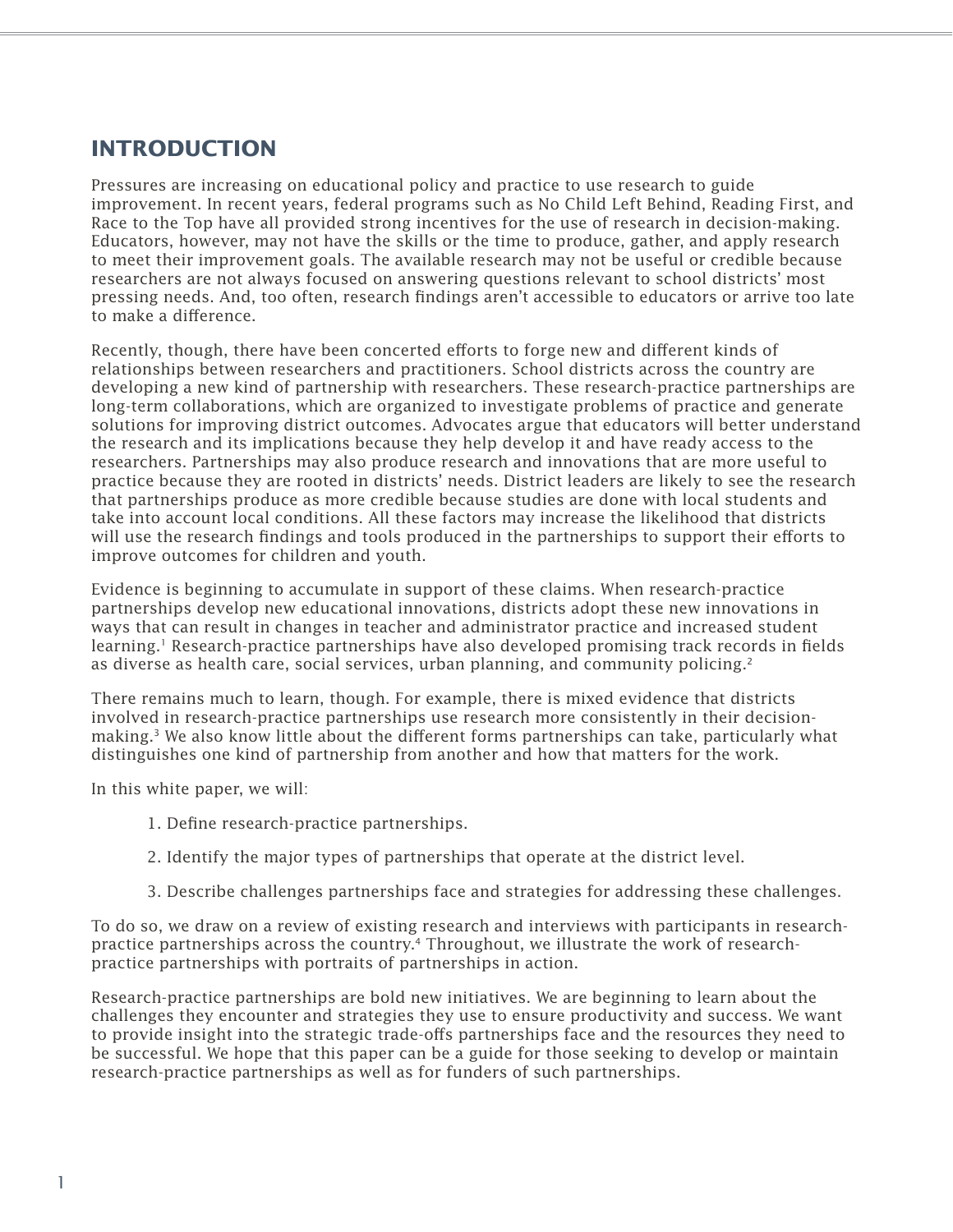### **WHAT IS A RESEARCH-PRACTICE PARTNERSHIP AT THE DISTRICT LEVEL?**

People use the term "partnership" to refer to many different things: consulting relationships; university-school partnerships in which local schools send prospective teachers to a university to be trained and the university, in turn, places student-teachers in local schools; traditional research projects in which studies or interventions take place in districts with limited participation by district personnel; etc. The term is so widely used, in fact, that it has come to have little meaning.

We use the term "research-practice partnerships" to denote something very specific. We define research-practice partnerships at the district level as: "Long-term, mutualistic collaborations between practitioners and researchers that are intentionally organized to investigate problems of practice and solutions for improving district outcomes."

Research-practice partnerships differ from the conventional ways researchers and district leaders work together in five significant ways.

### **Research-Practice Partnerships:**

1. Are long-term,

- 2. Focus on problems of practice,
- 3. Are committed to mutualism,
- 4. Use intentional strategies to foster partnership, and
- 5. Produce original analyses.

*Long-Term:* In research-practice partnerships, researchers and district leaders commit to form and maintain a long-term working collaboration. These open-ended commitments involve more than a single consulting agreement or grant. The work can span a few years, or, as is true for some partnerships, more than a decade, shifting focus as the work develops over time.<sup>5</sup>

The long-term nature of partnerships contributes to several key elements of their success. First, time invested in a partnership can help develop trust.<sup>6</sup> Trust developed over time can help mitigate the inevitable bumps in the road.

Working together over time also enables partners to take on larger questions and explore issues in depth.7 One district leader said: "the partnership … is a long-term partnership, [so] I think we can go deep on some really meaty questions with them." Long-term partnerships also enable research organizations to serve as a repository for institutional memory, which can be important in districts with high rates of leadership turnover. They can be a source of stability and continuity in districts characterized by frequent change. One district leader in a partnership with the University of Chicago Consortium for Chicago School Research (CCSR) explained:

 $\begin{array}{c} \begin{array}{c} \begin{array}{c} \text{if } t \end{array} \\ \begin{array}{c} \text{[} t \end{array} \\ \text{[} t \end{array} \\ \begin{array}{c} \text{[} t \end{array} \\ \begin{array}{c} \text{[} t \end{array} \end{array}$ view that is really unique and incredibly helpful. I think an organization like the Consortium can be the keeper of a lot of that history. Especially because of their longevity and stability in the district, they bring a point of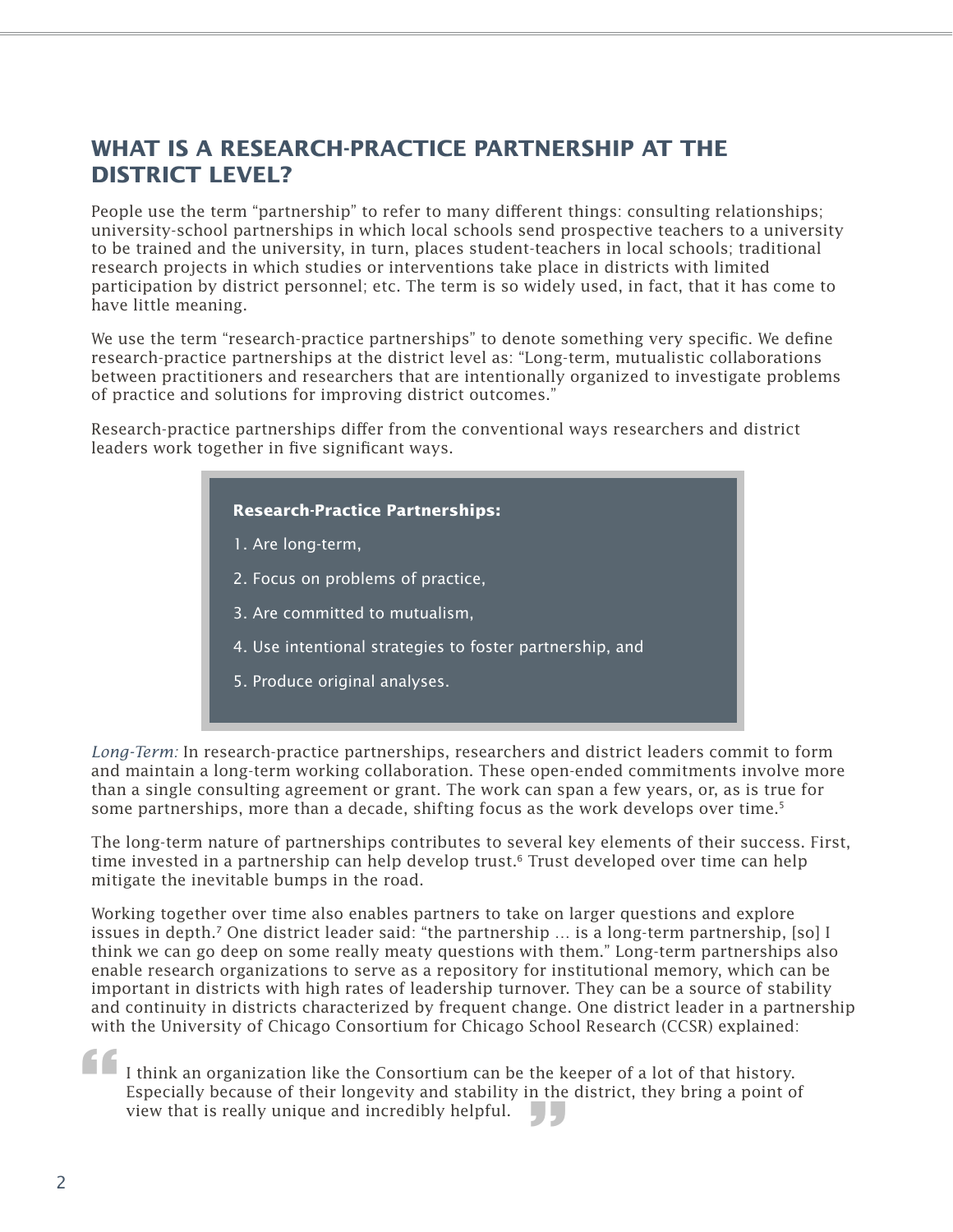*Focused on Problems of Practice:* Research-practice partnerships start with a focus on problems relevant to practice.<sup>8</sup> These are issues and questions that districts find pressing and important. They can involve student learning, classroom instruction, or how to organize a district for improvement. By starting with a problem of practice, research priorities are set in response to district needs, rather than to address gaps in existing theory or research. Starting with district needs increases the likelihood that will district leaders find research useful and apply it to their ongoing work.<sup>9</sup>

*Committed to Mutualism:* Research-practice partnerships are characterized by a commitment to mutualism—sustained interaction that benefits both researchers and practitioners. A researcher described this:

**f**<br>**Ev**<br>me<br>me more shared *in price has* to sep a common goal, common anno, shared variets, equalized authority, and real work to do.<br>Typically, when researchers and practitioners work together, one group or the other holds the Everything from whose questions we pursue, how we define those questions, what methodologies, the authorities and control over the activity are much, much, much more shared … [There has to be] a common goal, common aims, shared values, equal authority, and real work to do.

authority for setting the agenda. The researcher may develop a policy or an intervention and then attempt to persuade schools and school districts to adopt and implement it. Or, the district may hire researchers as consultants to do a specific piece of work or evaluation, which the district will then use or not as it sees fit. In research-practice partnerships, by contrast, the focus is jointly negotiated and responsibility for how the work unfolds is shared.<sup>10</sup>

Mutualism is important because it helps ensure that different perspectives—practitioners' and researchers'—contribute to defining the focus of the work that research-practice partnerships do. All parties share ownership and are able to learn from one another. By working closely with researchers, district leaders can clarify their goals and gain insights into the implementation of district policies and programs. By working closely with practitioners, researchers can gain a deeper understanding of classrooms, schools, and districts and just what it might take to make change.

*Use Intentional Strategies to Foster Partnership:* Research-practice partnerships use intentional strategies to organize their work with one another.11 For example, the Research Alliance for New York City Schools and the New York City Department of Education have a formal data-sharing agreement detailing how they conduct research together.

Partnerships have developed strategies for supporting mutualism in other aspects of the work as well—negotiating the focus of joint work, uncovering key drivers for improvement, structuring co-design processes, and sharing and interpreting findings from research studies. Some partnerships have specific structures that bring together a broad range of stakeholders to review and make sense of research results. One of the leaders of the University of Chicago Consortium on Chicago School Research (CCSR) has developed a network of principals focused on the use of data to inform school improvement. Initially the network examined "on-track indicators," which serve as an early-warning system to identify students at risk of dropping out. CCSR staff members hold breakfast meetings with principals in this network to help them interpret the ontrack indicators and, later on, other data. A CCSR researcher described the process: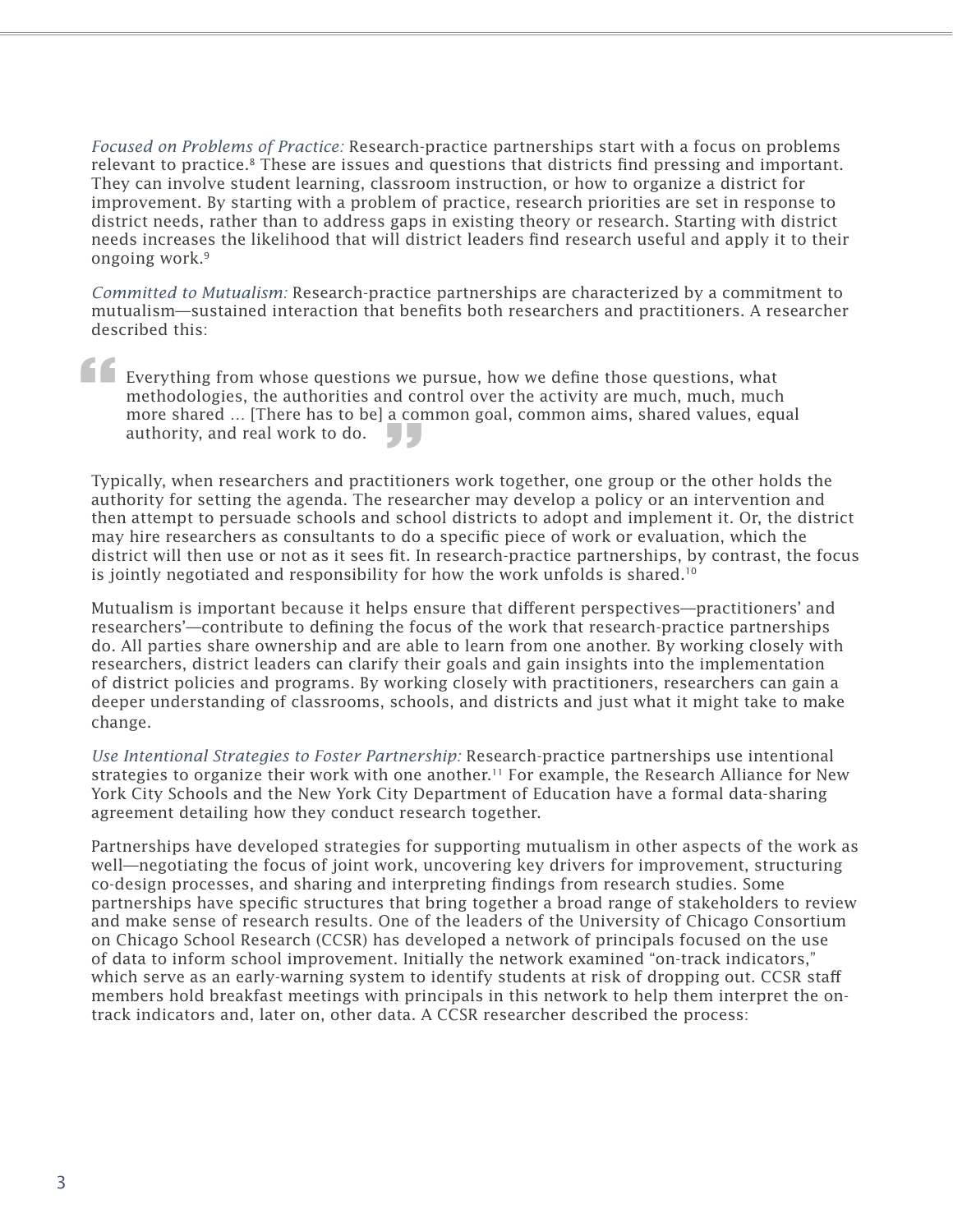**f The**<br>pec<br>Ou **The Monthly Contriguent Control Control Control Control Control Control Control Control Control Control Control Control Control Control Control Control Control Control Control Control Control Control Control Control Contr** The way to get to the solution is to have the evidence and the opportunities for the people working on the problem to really talk about it, internalize it, understand it ... Out of that process, you start to develop ideas about what to do.

current organizations on making data accessible to district leaders.<sup>12</sup> The partnerships instead produce original analyses of data to answer research questions posed by the district. The Baltimore Education Research Consortium, for instance, analyzed the relationship between early-elementary achievement and attendance in that city's pre-kindergarten and kindergarten programs. The motivation for the study was to understand the effects of early chronic absence on later outcomes. Other partnerships collect their own data as part of studies of programs, interventions, or reform strategies the district is pursuing.<sup>13</sup> For example, the John W. Gardner Center for Youth and Their Communities collected its own data to help the Redwood City 2020 partnership study the association between after-school programming and youth development outcomes important to the partnership. The Strategic Education Research Partnership (SERP) has done extensive data collection and analysis on the development, impact, and scale-up of Word Generation, a middle school program co-designed by researchers and practitioners in their Boston site, which builds academic language necessary to comprehend subject area texts.

### **THREE TYPES OF RESEARCH-PRACTICE PARTNERSHIPS**

While research-practice partnerships share a long-term focus on problems of practice, use intentional strategies to support their commitment to mutualism, and prioritize original analysis, they differ in the ways they go about their work. We have identified three distinct kinds of research-practice partnerships that are currently active in school districts.

### **Three Types of Research-Practice Partnerships**

#### 1. Research Alliances

- a. Cross-sector research alliance
- b. District-focused research alliance
- 2. Design Research
- 3. Networked Improvement Communities (NICs)

### **Research Alliances**

A research alliance is a long-term partnership between a district and an independent research organization focused on investigating questions of policy and practice that are central to the district. These alliances negotiate research questions with districts and other youth serving organizations, conduct the research, and funnel findings back to the district, the community, and other stakeholders with the goal of informing policy and improving practice in the district. Perhaps the best-known research alliance is the Consortium on Chicago School Research, which was formed in 1990 as a partnership between researchers from the University of Chicago, Chicago Public Schools, and other local organizations. In recent years, the perceived success of the Consortium has spawned the development of research alliances in cities across the country.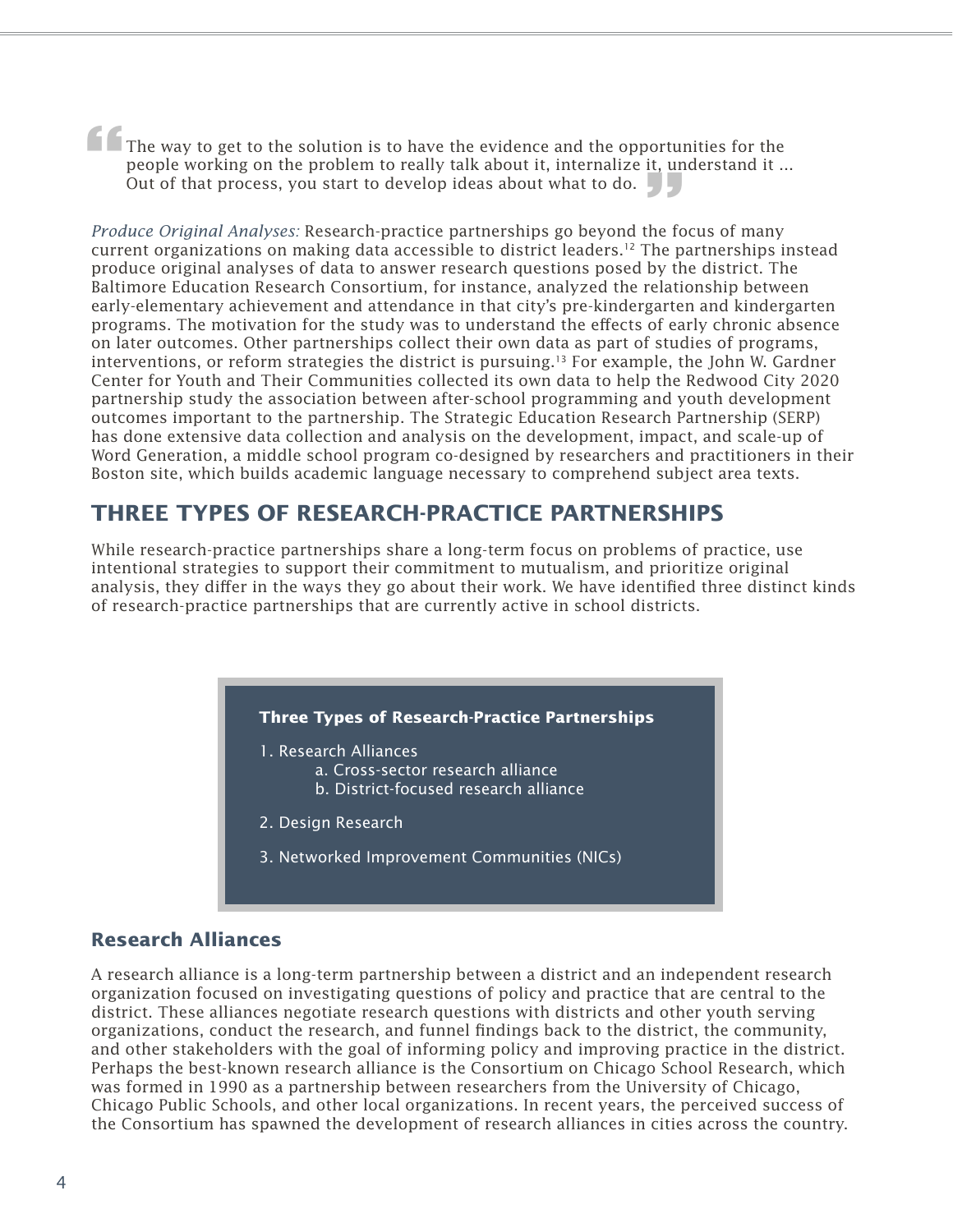### **THE JOHN W. GARDNER CENTER FOR YOUTH AND THEIR COMMUNITIES AND REDWOOD CITY 2020**

The John W. Gardner Center for Youth and Their Communities (JGC) at Stanford University is an example of a cross-sector research alliance: one that creates longterm partnerships between researchers and organizations in multiple sectors of a community. Its goal is to improve the lives of youth by conducting research, developing leadership, and effecting change. Its work is rooted in the principles of community youth development—young people prosper when their community prospers, and vice versa. JGC works in several communities and, in each, they work with school districts, city and county public agencies, and community-based organizations that serve youth.

One of JGC's longest partnerships is with Redwood City, California. It has spanned more than a decade and supported a major, community-wide effort focused on youth development called Redwood City 2020 (RWC 2020). RWC 2020's mission is to help local children and families be safe, healthy, and nurtured in a stable, caring environment. The partnership aims to improve outcomes by, as one partner put it, "build[ing] the community's capacity to better meet the needs of the youth."

JGC's role in the partnership is to investigate the relationship between different kinds of youth experiences (e.g., participation in school and community programs) and the outcomes that Redwood City 2020 targets. This research then informs partners' ongoing work. JGC also developed and maintains the Youth Data Archive (YDA), a comprehensive resource that links data from youth service providers, government agencies, communitybased organizations, and schools in several counties in California. JGC staff use this archive to follow youth's experiences across a wide variety of settings, including afterschool programs, juvenile justice, parks and recreation, and health and social services.

A core governing principle of this partnership is that research questions must be agreed upon by the partners. This results in intensive collaboration at the beginning and end of each study. Each year, the coordinating committee addresses the questions: What is our focus? What questions should we pursue?

Do we have the data or not? Then, JGC researchers work with different agencies and their colleagues internally to find data sources to answer the questions. There is generally less interaction between JGC and its partners as data collection and analysis proceeds. Near the end of the process, however, JGC staff work with partners to make sure that the findings ring true. As one partner explained:

> "When there's a draft of a report, [the JGC researcher] sends this draft to us so we can look at it and ask questions, look back at the data, if there's something that really sounds off. As a matter of fact, we do that even before the data is all analyzed. Once [he] is able to put the data all together, he would shoot me an email with a chart and say, "Look at this and see if there's any major discrepancy"… Then we work on the draft. We have discussions about the draft, get to ask questions, get to question some of the assumptions that are being made."

Community partners view JGC's analyses as important and valuable resources for bringing to light issues that no single agency could investigate on its own and for evaluating community programs. One district leader involved in Redwood City 2020 described work with the JGC in this way:

> "To me, it's a pretty amazing relationship. I was testifying before a Senate subcommittee last year in Sacramento. It was on community schools and a comment was made that 'Well, you really can't measure community schools.' I was able to share some of the research that, through the Gardner Center, shows the efficacy of community schools."

*For more information about Redwood City 2020 and the John W. Gardner Center, see Case Study I.* 

# *Research Alliance*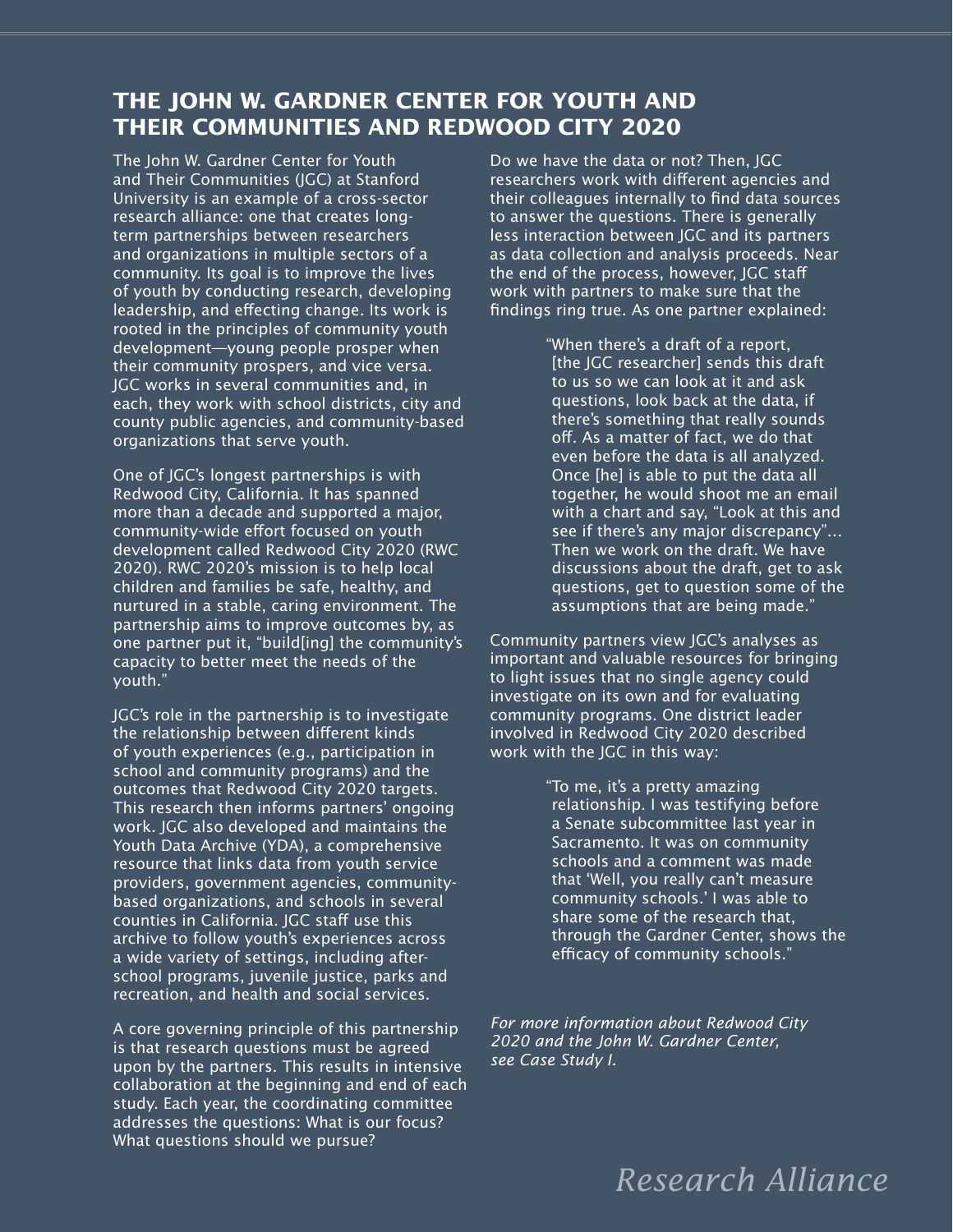There are two types of research alliances: (1) those that construct partnerships with youthserving organizations across multiple sectors (education, health and human services, youth development) in a given region and (2) those that work with local school districts. Both share certain characteristics.

*Place-based:* Research alliances form partnerships with specific school districts or regions and focus research on issues relevant to local policy and practice. Focusing on a particular place over time enables researchers to develop a thorough understanding of the district and the community. A director of one research alliance explained:

**"** within a specific context.<br>
When research takes place within a single district, political pressure on districts and the I think there is a very high premium placed on what's relevant and meaningful in the specific context of a [district] as big and eclectic and diverse as [the district we partner with] is. The place-based nature there really makes a big difference. A national organization … has to make sure that it's building relationships across the country, and [is going to] have multiple districts or multiple states or multiple cities participating in a study. [As a result] it can't be as deeply committed to understanding and working within a specific context.  $\begin{bmatrix} 1 \\ 2 \end{bmatrix}$ 

researchers is often high.<sup>14</sup> This may lead to the production of more timely research. In addition policymakers may pay greater attention to the findings, since the research is relevant to local education stakeholders' concerns about which investments are working and which are not.

*Focus on local policy and practice first:* Most research alliances' primary goal is to produce research that informs local policy and practice. Research alliances have investigated district policies related to a range of pressing issues. For example, the Consortium for Chicago Schools Research studied college readiness in local high schools. The Research Alliance for New York City Schools investigated NYC's turnaround schools. The San Diego Education Research Alliance studied the effects of introducing diagnostic testing on student mathematics learning in San Diego. And, the Baltimore Education Research Consortium investigated the quality of classroom instruction in district elementary schools.<sup>15</sup>

Though secondary to informing local policy and practice, contributing to the national debate on educational policy issues is also a goal for many research alliances. They circulate findings beyond their local settings, creating policy briefs to inform the national conversation and publishing their findings in academic books and journals. To meet both of these goals, most research alliances maintain academic standards of quality, particularly with strong study design and rigorous methods. They argue that this lends external credibility to the work, which then adds to researchers' internal credibility with district stakeholders.

*Develop and maintain data archives:* Most research alliances develop and maintain longitudinal data archives. By developing data-sharing agreements with local districts and other youthserving agencies, research alliances are able to assemble large datasets that they use to do longitudinal analysis of issues facing districts or regions.<sup>16</sup> The John Gardner Center for Youth and Their Communities has linked data from a local elementary school district, high school district, and human services agency to investigate who is chronically absent and truant, the extent of the problem, and the consequences of missing school for a range of in-school and outof-school outcomes.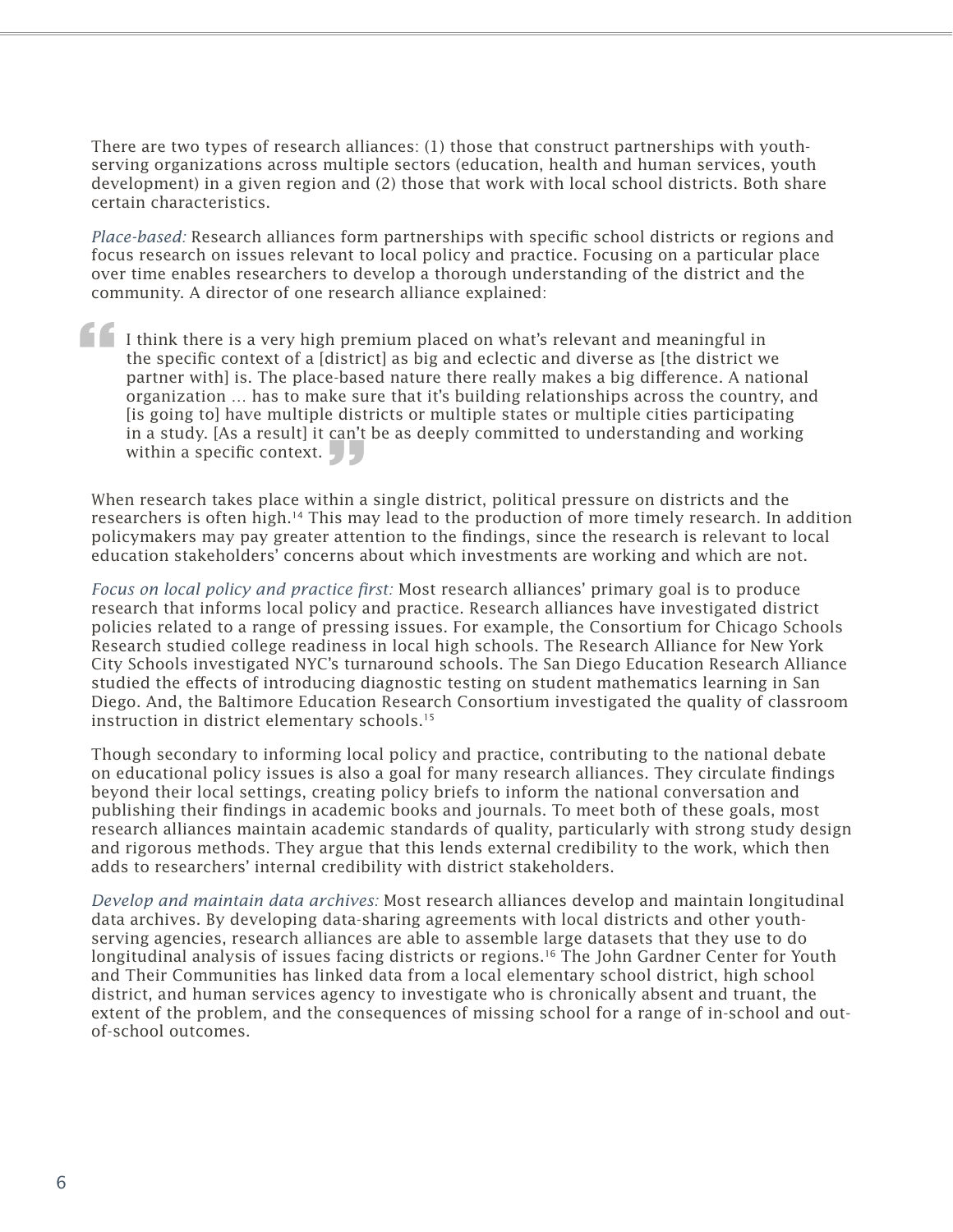### **RESEARCH ALLIANCE FOR NEW YORK CITY SCHOOLS**

The Research Alliance for New York City Schools is an example of a research alliance that works primarily with its local school district. Since 2008, the Research Alliance has worked with the New York City Department of Education (DOE) and other key stakeholders in New York City to "advance equity and excellence in education by providing non-partisan evidence about policies and practices that promote students' development and academic success." A leader of the Research Alliance elaborated: "Our goal is really to conduct rigorous studies of questions that matter to policymakers, practitioners, and other stakeholders in New York City schools."

Housed in New York University's (NYU) Steinhardt School of Culture, Education, and Human Development, the Research Alliance's work is guided by a governance board that represents the DOE, NYU, and representatives of key stakeholder groups in the district and community-based organizations. This governing board sets the research agenda, which recently has centered on four issues: (1) high school achievement, attainment, and post-secondary preparation; (2) achievement and development in the middle grades; (3) contexts that support effective teaching; and (4) data use for practice and policy.

Since its inception, researchers at the Research Alliance have worked with the district in three main ways. First, they have conducted evaluation studies. Recent studies have investigated how teachers use the city's Achievement Reporting and Innovation System (ARIS), students' transitions in and through middle school, and the impact of various organizational conditions in small schools of choice on student outcomes. Second, they have developed a longitudinal data archive. A district administrator explained:

> "We have a very broad and deep datasharing relationship ... We've arranged to give them access to just about everything that we are functionally and legally allowed to give them, with the purpose of allowing the Research Alliance to do independent research on New York City schools."

The extensive data archive enables the Research Alliance to draw on a broad range of data to address its research questions and be flexible and responsive to the district's requests for analysis on short notice.

Third is descriptive and formative work, including a collaboration between researchers and DOE

administrators to improve the measures of school environment on the DOE's annual survey. This work is consequential since individuals at the school and district level use this survey to inform their improvement work. It is also important because measures from the survey, along with attendance figures, comprise up to  $10-15$  percent of the grade that schools get on their annual school progress report.

As is typical for research-practice alliances, the Research Alliance works most intensively with the local district at the early and late stages of a study. Both the Research Alliance and the DOE can initiate a study. Researchers might identify a funding opportunity and approach administrators at the DOE to discuss questions about the focus of the initiative. The DOE may also approach the Research Alliance to evaluate a new initiative.

After collecting and analyzing the data, the researchers return to the DOE to discuss the findings before their release to the public. This advanced notice allows the Research Alliance to solicit feedback and confirm accuracy, and for the district administrators to prepare a response or reaction to the release. This is especially important when the research involves issues that are politically charged.

While the primary goal of the Research Alliance is to inform policy and practice in New York City, it also seeks to inform policy debates nationwide. So, it addresses questions that have been studied in other districts in order to extend research findings to a new and different context. The Alliance also disseminates its findings widely in white papers and policy briefs. The district feels that it benefits from having an outside party providing feedback on its work:

> "I think the way we see it in the [DOE is that] although the work that they're doing is not on our behalf in a "contractor" sense, it is on our behalf in that it's really valuable to us as policymakers to find out the answers to the questions that they're posing. We have a real interest in ensuring that they have the [ability to] do their projects and produce really solid research about our schools."

*For more information on the Research Alliance for New York City Schools, see Case Study II.*

# *Research Alliance*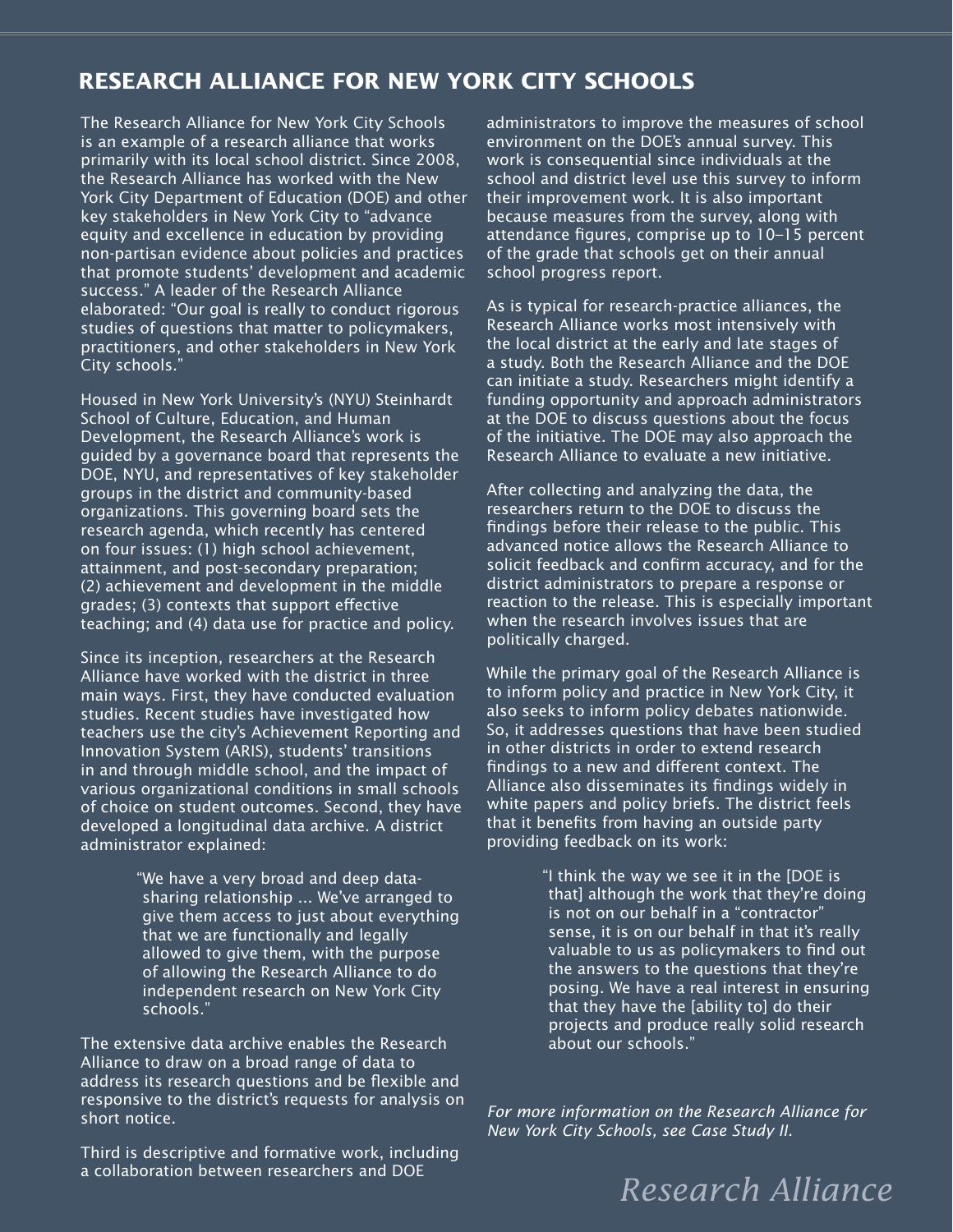*Distinct roles for researchers and practitioners:* Research alliances maintain distinct and fairly conventional roles for researchers and practitioners. They rarely involve district personnel in data collection or analysis. Deliberations around policy responses to the research rarely involve researchers. Some research alliances argue that practitioners, not researchers, should come up with solutions. The researchers' role is contributing information to inform districts' problem-solving efforts or "creating conditions so people on the ground are given the incentives, resources, and feedback they need to search for solutions."<sup>17</sup>

*Collaborate primarily at the beginning and end of the research process:* Given these distinct roles, collaboration happens most intensively at the start and end of a given study. At the start, researchers and district administrators work together to negotiate the focus of the research. While conducting studies or analyses, however, alliance researchers maintain independence from district staff so as not to compromise the objectivity of research findings. Alliance researchers argue that this independence is also appropriate because researchers are in the best position to make decisions about research methods.

The two parties come together again before researchers release their findings to the public so that district leaders have the opportunity to respond and react to the substance of the report, and have time to prepare for the public's response.

### **Design Research**

Design research is a form of educational research that is similar to engineering research. In design research, the aim is to build and study solutions at the same time in real world contexts. It usually focuses on developing and testing instructional activities and curriculum materials, while investigating how they can best support student learning.<sup>18</sup>

In recent years, some design researchers have begun to focus on designs for improving the implementation of instructional activities and curricula at scale. To do so, they have forged partnerships with school district leaders to design and test strategies for helping school districts implement these new innovations.19 For example, the Strategic Education Research Partnership (SERP) has developed infrastructures to support collaborations between researchers and school districts to design, study, and scale innovations in teaching and learning. SERP focuses on designing innovations for the classroom, large-scale impact studies in districts, and working with central offices to create conditions that foster scale-up. Design-research partnerships that work at the district level typically share the following characteristics.

*Place-based:* As with research alliances, design-based partnerships are usually focused on longterm, in-depth work with a single district. When researchers are involved with multiple districts, each district's priorities shape the work in significant ways, resulting in different designs and partnership trajectories in each district. For example, in the Middle-School Mathematics in the Institutional Setting of Teaching (MIST) project, researchers at Vanderbilt University partnered with four different school districts. However, each partnership followed a different trajectory, depending upon the unique needs and context of each district.

*Focus on informing practice and research:* Design-research partnerships typically have two goals of equal importance. They aim to develop materials and instructional approaches that can be implemented in classrooms, schools, and districts.<sup>20</sup> At the same time, they want to advance research and theory. For example, researchers in the MIST program are developing an "actionable theory of change" for bringing about instructional improvement at scale within middle school mathematics.<sup>21</sup> MIST uses the theory to guide selection of strategies for improving instruction at scale, and partners refine the theory in light of evidence related to the success of those strategies, helping guide changes to practice. At the same time, the MIST researchers see the project as an opportunity for developing more sophisticated and practical theories of learning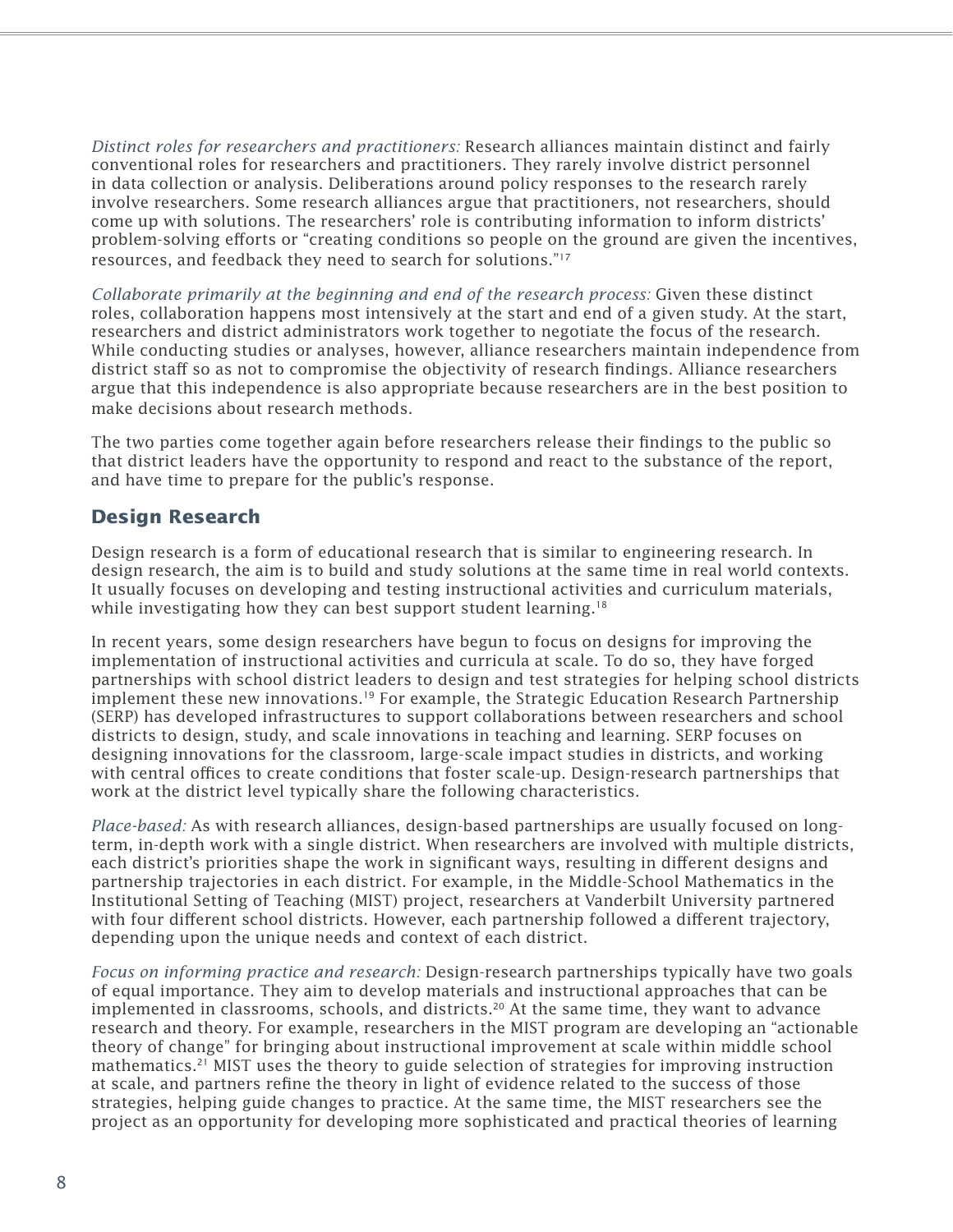### **BELLEVUE SCHOOL DISTRICT AND UNIVERSITY OF WASHINGTON**

This design-research partnership involves two complementary research groups from the University of Washington, both of which have been working in the Bellevue School District to redesign elementary science units. The partnership is currently funded by the National Science Foundation, and there are three coprincipal investigators—one from each research team and a third representing the school district. The three have joined to redesign, deliver, and evaluate elementary science units that incorporate both student choice and culturally relevant teaching strategies.

As with most design-research partnerships, this one is long-term. The partners have maintained the work since the mid-2000s across multiple grants and gaps in funding. The partnership is also place-based, with a focus on the Bellevue School District. At present, the partnership has two goals: (1) to develop curriculum units and professional development that are attuned to local issues and contexts and (2) to contribute to research knowledge by developing theories of and evidence related to individual, group, and organizational learning.

The partnership has systems in place to make sure that the design process incorporates diverse perspectives and expertise. A weekly steering committee consisting of researchers and district staff in curriculum and science works through all issues related to the grant. A subset of this team is charged with redesigning each unit. Teachers are actively involved in redesign efforts, and researchers believe the teachers have much expertise to contribute. According to one member of the university's research team:

> "I certainly respect what my partners know because ... I can't do that. I'm not a practitioner. I don't have that expertise and ... I'm lousy at writing lesson plans. I've tried, but I can't make it right for teachers, and we have to have that input. And ... I think our partners respect what we know about ... learning and research."

Although only a few teachers are involved with the design process and writing curriculum materials, all teachers who use the curriculum provide feedback—through the professional

development process—which the design team then uses to improve the unit. Professional development was created and is conducted primarily by the partnership's district staff.

The partnership also does research, which it integrates into the design process. For example, the initial research focused on students' inquiry skills and content knowledge, using a combination of district- and researcherdeveloped assessments. Researchers are also studying the degree to which students identify more with science as a result of participating in the units. And, the team is studying the roles of professional development and curriculum in supporting more student-centered teaching in science.

Most recently, the partnership has focused on redesigning science units and collecting data related to teaching and learning. Researchers have collected many hours of video, student and teacher interviews, student assessments, and survey data. Data analysis has begun in earnest, and early evidence suggests that students are indeed participating more actively in the learning process in activities that are personally relevant to them. One district staff person elaborated:

> "The level of excitement and the ease at which students use evidence to support thinking in those Go Publics [final presentations of learning] is one indicator to me, as a former fifth grade teacher and a science curriculum developer, that there is some real buyin. There is something to be said for students being able to really become excited about and at ease talking about supporting their claim with evidence and reasoning. That is pretty powerful, that students don't really have an opportunity to do in the FOSS units as they're written."

*For more information about the partnership between the Bellevue School District and the University of Washington, see Case Study III.* 

# *Design-Research Partnership*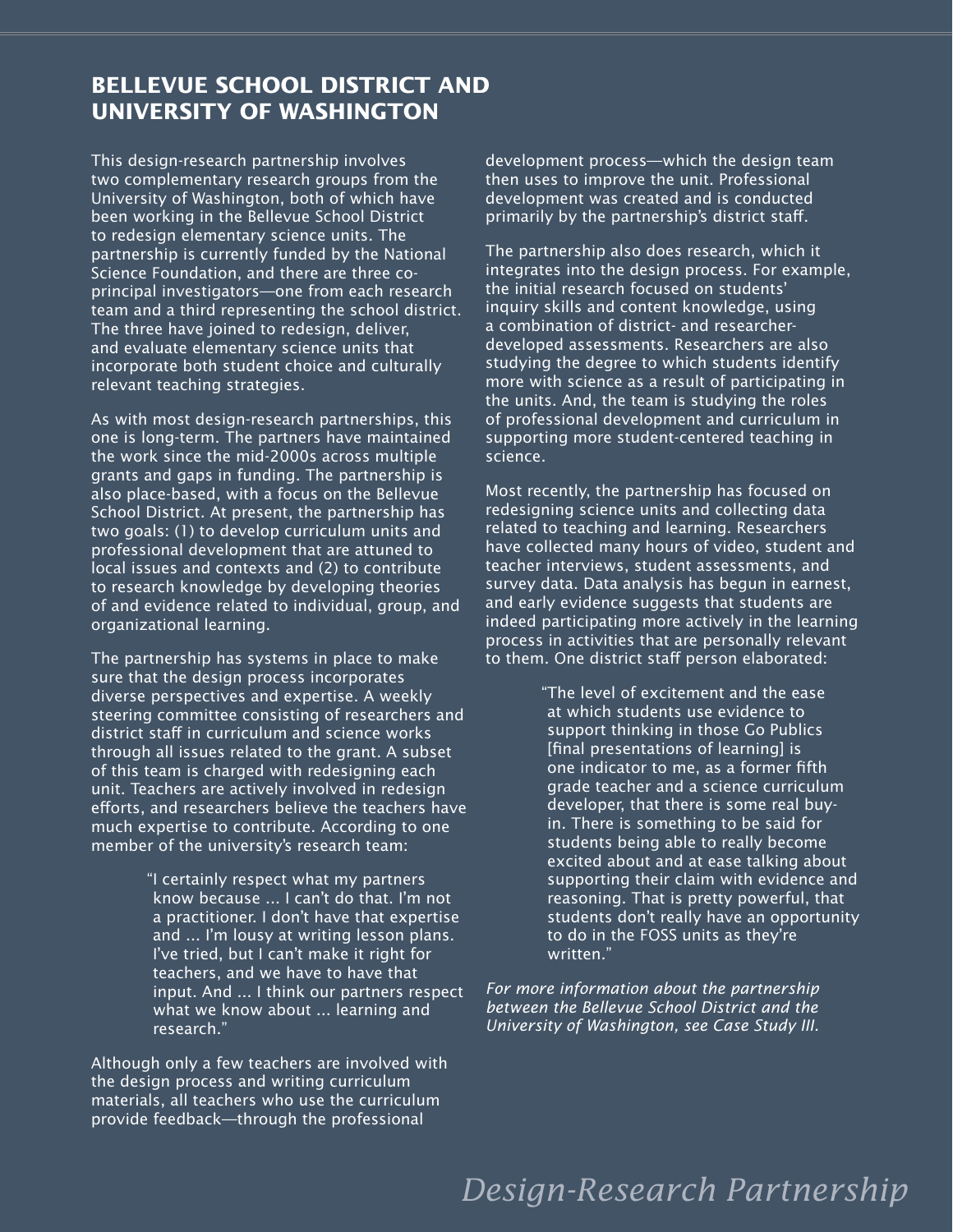along with the organizational structures necessary to support these theories. They publish their findings in publications that target researchers as well as those more useful to practitioners.

*Emphasize co-design:* Central to design research is the principle of co-design. Co-design is a highly facilitated process that engages people with diverse expertise (e.g., research, curriculum, professional development, teaching) in designing, developing, and testing innovations. These innovations can include curriculum materials, professional development to better equip school and district leaders for supporting classroom-based reforms, and new approaches for systemwide change.<sup>22</sup>

*Collaborate at every stage in the process: District leaders and researchers work together to define* the challenge or problem to be addressed. They also work together to develop design parameters or requirements for instructional activities and curriculum, test them in classrooms, and assist with revisions. Close collaboration in the context of co-design represents one way to bring diverse kinds of expertise to bear on persistent problems of educational practice. Participation by teachers and educational leaders is especially important, because they bring insight into the needs and interests of students and the fit of an innovation with current practices and curriculum materials.

### **Networked Improvement Communities**

The software engineer and inventor Douglas Engelbart coined the term "networked improvement communities (NICs)" to apply to groups engaged in collective pursuits to improve a capability, such as that of schools to provide effective teaching and learning opportunities to students.<sup>23</sup> Research-practice partnerships using the NIC structure draw on Engelbart's ideas and improvement research from the health care field.

NICs are networks of districts that seek to leverage diverse experiences in multiple settings to advance understandings about what works where, when, and under what conditions. They draw on research techniques developed from improvement efforts in health care to engage researchers and practitioners in rapid cycles of design and redesign.<sup>24</sup> NICs use these cycles to develop new approaches that address well-defined problems of practice or adapt existing research-based practices to local conditions. Networked improvement communities in education have the following characteristics:

*Involve networks of schools, districts, or universities:* A core feature of NICs is that they are formed as networks that are not tied to a single district or community. Though districts and researchers from the local area may be partners, a NIC forms to address a problem that is common to many different communities. The University of Washington's Developing Networked Improvement Communities program, for example, is using the NIC model to foster high-quality mathematics and science teaching, connect schools with each other, and spread best practices around the state. In this and other NICs, project leaders are interested in the contrasting ways that different sites implement solutions to common problems. They use this information strategically to improve the scalability of solutions and reliability of implementation. Tony Bryk from the Carnegie Foundation for the Advancement of Teaching explains:

In any human resource intensive enterprise, such as schooling, variations in performance are the natural state of things. We have ample testimony to this from decades of educational innovations. That a practice, program, or service can work is of little value unless we discern how to make it work at scale in the hands of many different individuals working under diverse circumstances.<sup>25</sup> f In perfect of a set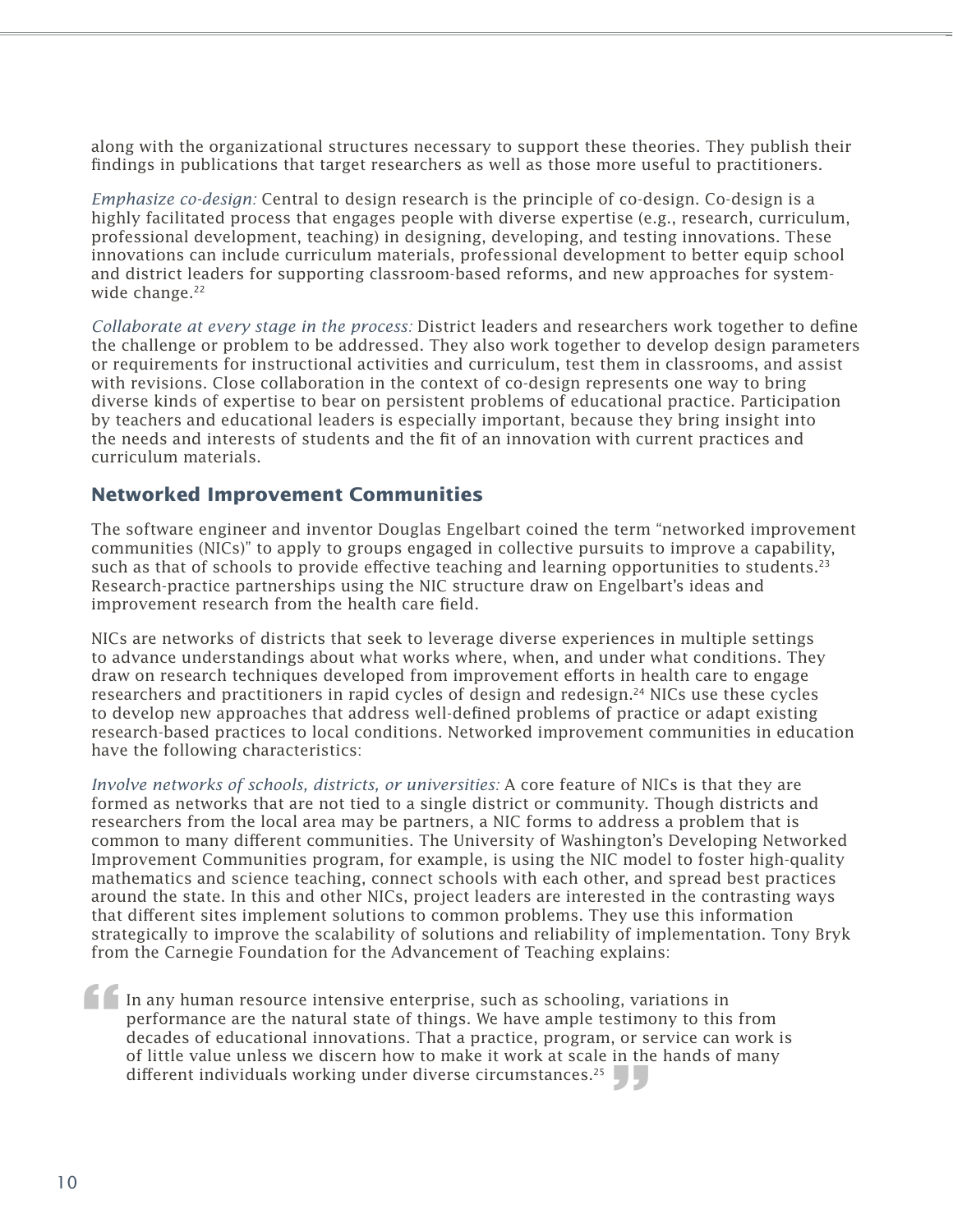### **CARNEGIE FOUNDATION FOR THE ADVANCEMENT OF TEACHING AND THE BTEN PROJECT**

The Carnegie Foundation for the Advancement of Teaching has a long tradition of developing and studying ways to improve teaching practice. The current president has put organizing NICs at the center of Carnegie's work. At present, the Foundation is cultivating three major NICs, two focused on community college developmental mathematics, and a third on new teacher effectiveness and retention. We will discuss the third NIC—Building a Teacher Effectiveness Network (BTEN). All three initiatives are in their early stages and are far less mature than the other partnerships featured in this paper.

BTEN focuses on developing and retaining teachers in their first three years. It is a network of different institutional partners, including the Carnegie Foundation, the Institute for Healthcare Improvement (IHI), the American Federation of Teachers, New Visions for Public Schools, the Austin Independent School District, and the Baltimore City Schools. Carnegie staff act as the primary facilitators of the work, guiding the overall improvement process.

The NIC has adapted a model of improvement research that IHI developed in previous work to define problems and identify root causes. One tool is a "driver diagram" that describes the objectives and a set of "primary drivers" or levers for change that, in the case of BTEN, is hypothesized to improve the effectiveness and retention of new teachers.

Each district has selected a primary driver on which to focus initially that reflects its local constraints and opportunities. One district, for example, is focusing on improving the quality and coherence of feedback from principals, administrators, and coaches to new teachers. The NIC provides opportunities for districts to share ideas with one another in order to facilitate cross-district learning.

Each district also engages in PDSA (Plan, Do, Study, Act) cycles that are a hallmark of IHI improvement research. The district that focused on feedback to new teachers, for example, used a series of PDSA cycles to develop a protocol for a feedback interaction involving a principal and teacher. Each PDSA focused on testing a small change to the protocol; discoveries from one informed testing done in subsequent PDSAs.

Partners collect data on BTEN at two levels—at the district and for the network as a whole. At the district level, the improvement teams collected data as part of the Do phases of PDSA cycles. For example, in the feedback PDSA, the team collected information on how many steps of the protocol were executed reliably, which steps were modified, and in what ways. The purpose of these data was to help the team refine their change strategies and test their potential before spreading them more widely across the system. They also routinely collected data to determine whether changes that were tested and refined led to the outcomes the team sought to achieve. The team also collected data to make sure that desired improvements did not cause any unexpected harm.

Partners also plan to collect data in the network as a whole; specifically, they will collect "ontrack" or leading indicators, such as job satisfaction and commitment to the profession, to determine if work on the primary drivers is having the anticipated impacts. These data are also intended to serve as an early-warning system to identify teachers who may be at risk of leaving. In addition, the partners will collect lagging indicators to measure progress toward the ultimate aims, such as teacher retention.

While it is too early to judge the success of this work, participants in districts said they see value in the approach. Though they find the work timeconsuming, one district leader described BTEN as "hugely valuable because we're doing so much work around measurement and thinking about assessing teacher performance, what that looks like, and how to use it." This leader also said he appreciated Carnegie staff, who "are taking this construct of research and practice and really focusing on creating venues where practitioners are coming forward with ... technical experts to create something very practical and to make sure the research community is responding to realworld implementation issues—questions from practitioners, designers, people like me who are building these systems and want tools."

*For more information about the BTEN project, see Case Study IV.*

### *Networked Improvement Communities*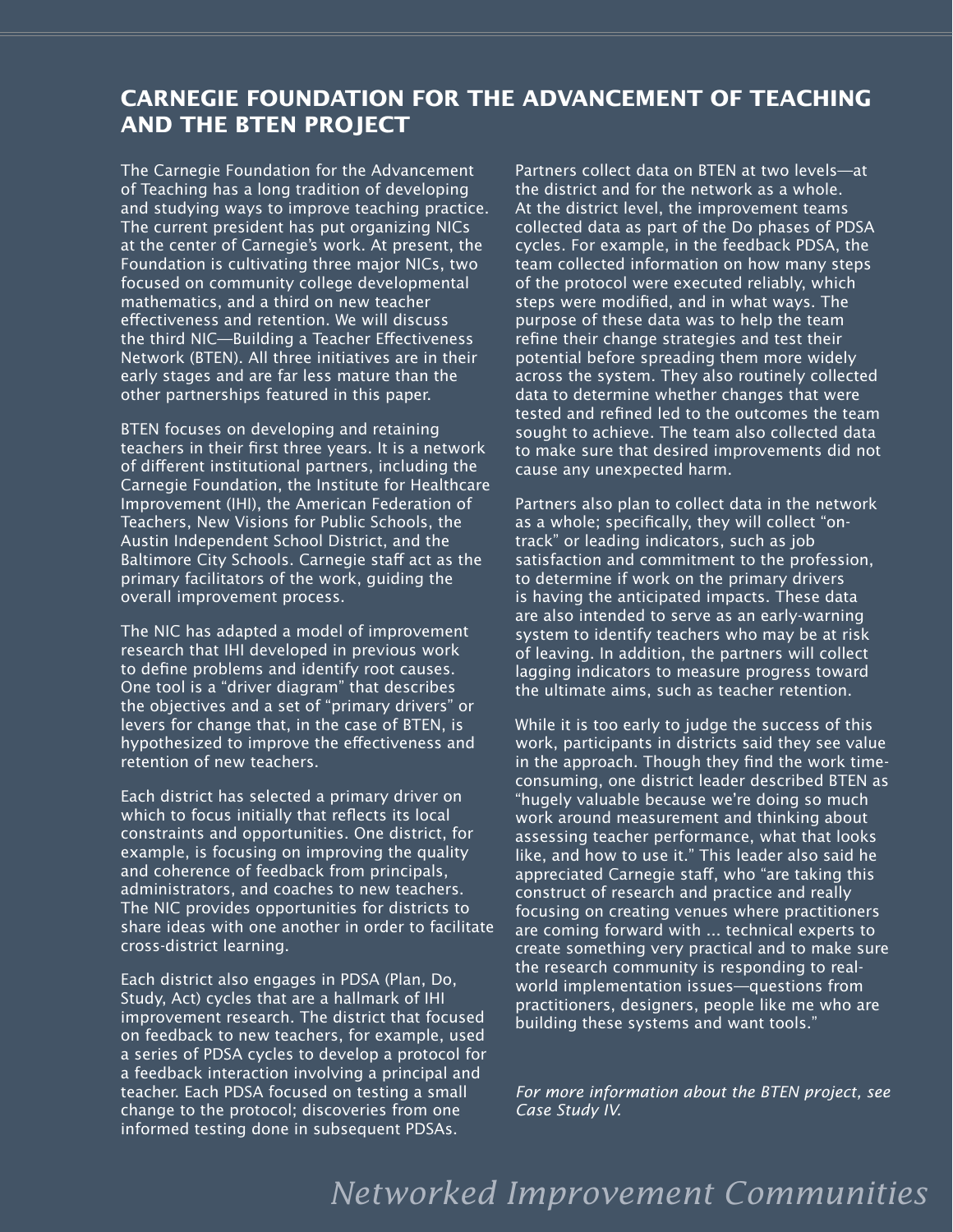*Use systematic methods for continuous improvement:* NICs in health care have pioneered an approach to research called "improvement science." Improvement science is a method of research and development focused on translating research findings into practice in real-world settings.26 In health care, improvement science focuses on helping medical professionals improve their day-to-day work by drawing on available evidence about what works and learning from adaptations of research-based practice.

Some NICs, including those supported by the Carnegie Foundation for the Advancement of Teaching, use a technique common to improvement science that emphasizes cycles of Plan, Do, Study, Act (PDSA).<sup>27</sup> In these cycles, the NICs decide on a small change to be tested, define the steps needed to test it, and determine the measures that will be used to gauge its success (Plan). Next, they carry out the plan (Do), analyze data collected to see if their predictions were borne out (Study), and determine what changes need to be made for the next cycle (Act).

PDSA cycles are meant to happen rapidly—as short as two weeks—to facilitate rapid improvements to designs that are better timed to the needs of practice settings than typical research.<sup>28</sup> In principle, rapid cycles make it possible to test and refine changes and then expand to multiple sites within a single school year. Rapid cycles allow teams to uncover major problems with a planned change quickly, as well as to get things "mostly right" before taking a change to scale. According to one leader in a NIC, the idea is to:

Try it with one person in one place, a couple of times. Then, take it up in five places to study and learn the impact of context. Once you know that, and have tailored it and differentiated into a collection, expand to 25 places, study how to make it a permanent **f**<br> **f**<br> **f**<br> **f**<br> **f**<br> **diff** 

change. Then take it to 'spread.' Other NICs follow slightly different methods for continuous improvement. For example, the Strive Network was formed to improve regional outcomes for young people from "cradle to career." It is comprised of foundations, employers, district superintendents, and universities in select cities. Strive uses data to "improve, rather than prove." Local communities select priority areas for their work, develop strategies together in those areas, and monitor outcomes regularly to gauge progress and refocus efforts when needed. Network staff also provide consultation to help community collaboratives identify, adopt, and scale practices. For example, they help sites create detailed action plans for adopting and adapting effective practices and for supporting implementation.<sup>29</sup>

*Put researchers and district sta" in non-traditional roles:* In NICs, researchers and practitioners assume roles that depart significantly from their usual work. Practitioners do the primary data collection and analysis related to small tests of change. Researchers act principally as facilitators, guiding the network members through the improvement process. Both researchers and practitioners are likely to need time to adjust to their new responsibilities, which may conflict with those they have at their respective organizations. One district leader described an issue faced by a principal involved in the work of a networked improvement community:

To invest the time, when he's pulled in so many directions, to stop and do data gathering is proving to be really challenging. Even when he schedules it, things change, a teacher may be out—things routinely happen to throw it off. **f f** To ga a t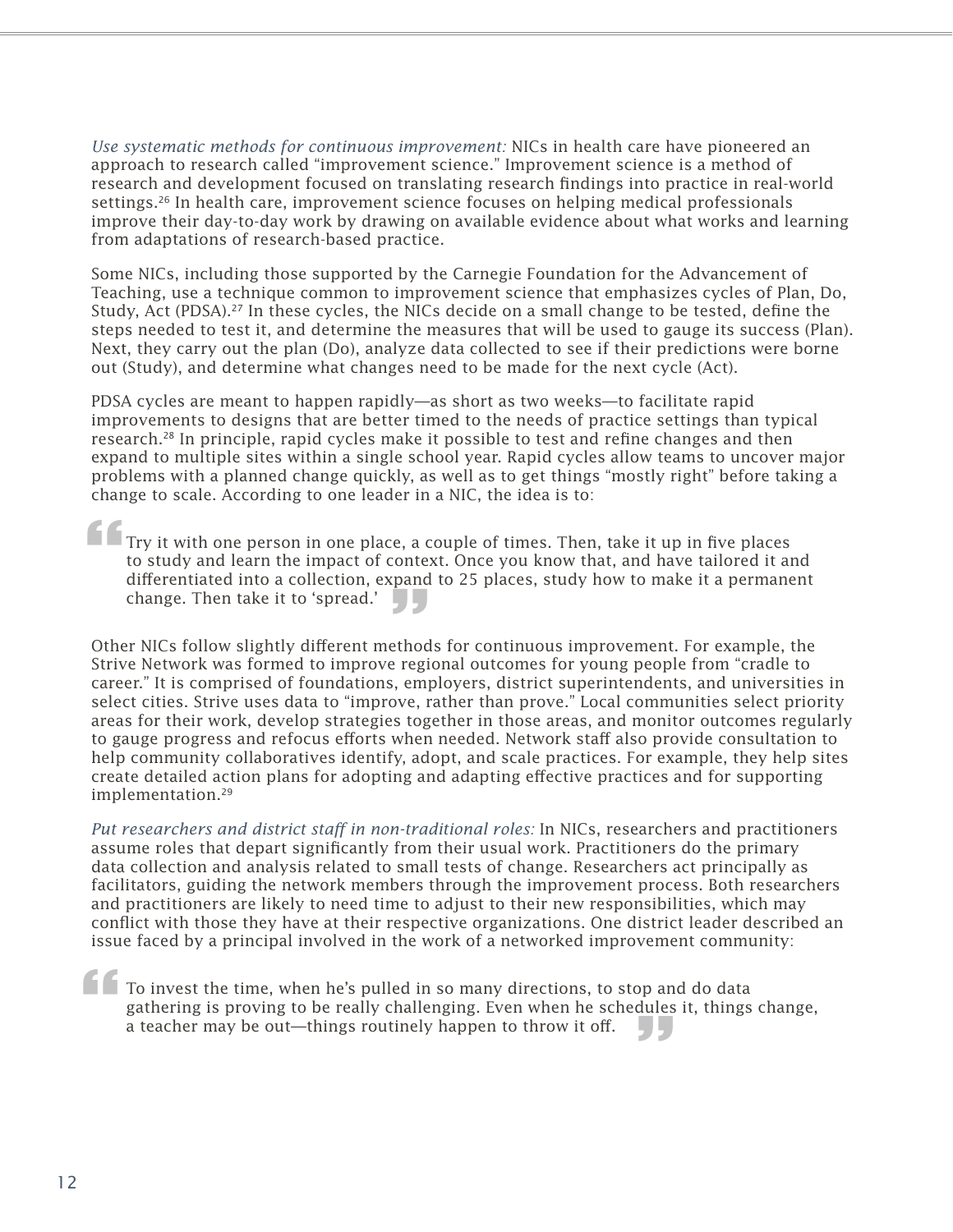*Primary focus on developing local capacity:* NICs aim to improve schools' and districts' capacities to engage in a sustained, disciplined effort at improvement. For example, staff at the Carnegie Foundation for the Advancement of Teaching use the PDSA cycle to shift business-as-usual in districts. Districts often implement new programs district-wide before they have evidence that they are effective. By starting small and systematically testing and refining a small change in several different settings, Carnegie hopes to foster changes that, in the words of one staff member, become "permanent" and "embedded in the system." The Strive Network refers to its efforts to build capacity as promoting "civic infrastructure." According to the Network:

'Civic infrastructure' is not a program, but a way in which a community comes together around a common vision and organizes itself to identify what gets results, improves and builds upon those efforts over time, and invests the community's resources differently in order to increase impact.<sup>30</sup> **f**<br>**f**<br>**f**<br>**i**<br>**and**<br>**and** 

Some NICs, like those related to the Carnegie Foundation, do not place a priority on contributing Some NICs, like those related to the Carnegie Foundation, do not place a priority on contributing to the research literature or theories of learning or change. In fact, although the approach is highly disciplined, improvement science would not in many instances meet the standards of research required for publication in research-oriented journals. Ultimately, these NICs are more focused on developing an approach to improvement that fosters the capacity of network participants to improve their own outcomes over time than conducting original research.

### **Emerging Types of Partnerships**

We have identified the three main types of research-practice partnerships that are active in education in the United States. Partnerships, however, can and do evolve and it is likely that new forms will develop over time. For example, in 2011, the Institute for Education Sciences created new guidelines for the Regional Education Laboratories (RELs), which it funds to provide research and support to school districts and states. The RELs help states and districts improve student outcomes by better using data and analysis to guide decisions on policy and practice. The new guidelines required the RELs to adopt several qualities of research-practice partnerships, including forming long-term relationships with school districts and focusing on a few core problems identified by district staff in order to make sound, evidence-based decisions to improve outcomes. The hope is that these alliances will also build the capacity of states and districts to conduct research on innovations.<sup>31</sup> It is not yet clear what form these newer partnerships will take. It is possible that, over time, the RELs may evolve into conventional research alliances, or another of the current types of research-practice partnerships. Alternatively, the RELs and other organizations that are currently designing partnerships may develop into something completely new. It will be important to look to these organizations for fresh ways of configuring the roles and relationships of researchers and practitioners in support of district improvement.

# 13 *Alliances Design-Research Networked Improvement Communities*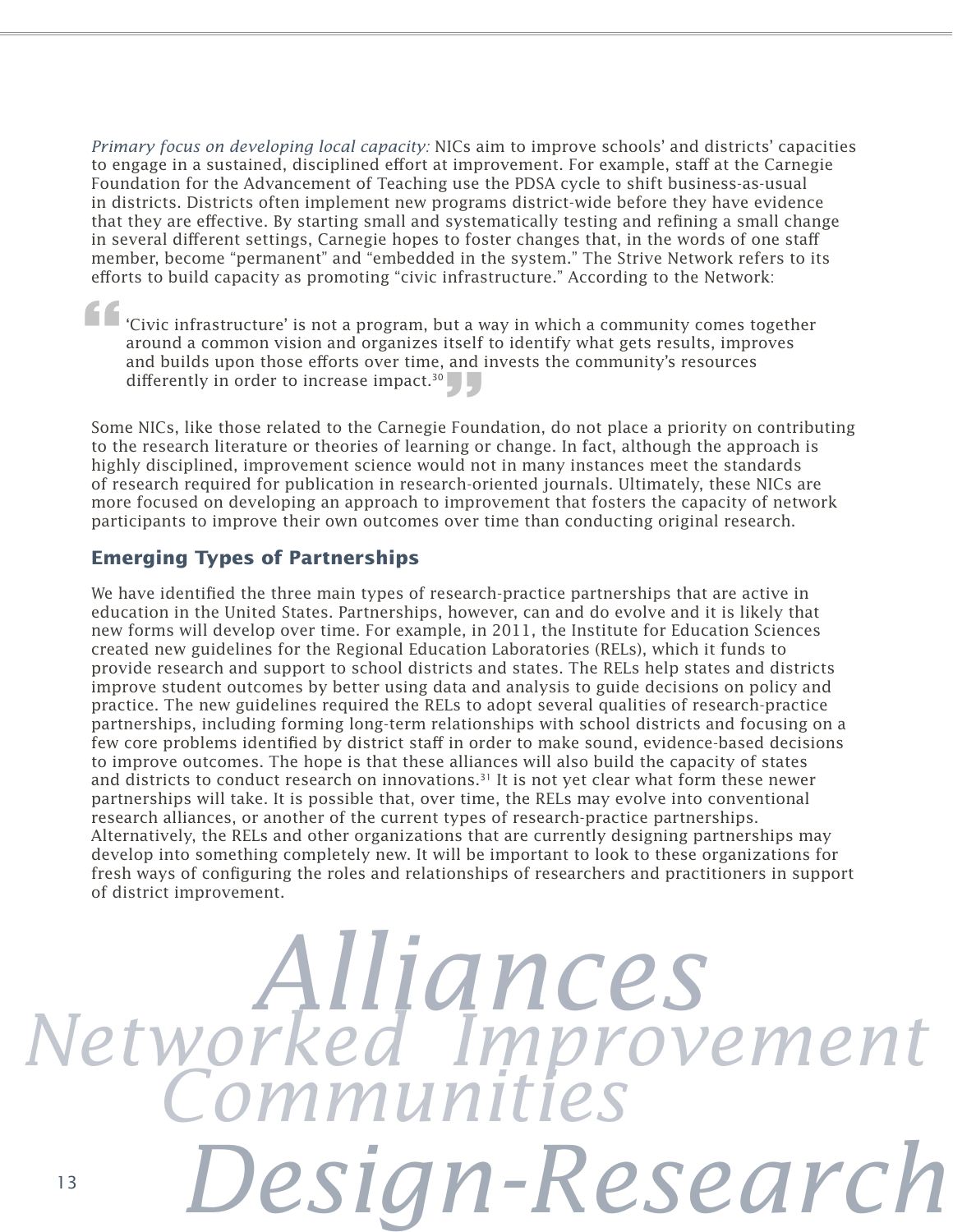### **CHALLENGES TO DEVELOPING AND MAINTAINING RESEARCH-PRACTICE PARTNERSHIPS**

Building and maintaining research-practice partnerships can be challenging. Working across institutional boundaries to produce high-quality research and innovation that is useful to schools and districts is not easy, particularly during times of increased policy pressure and reduced resources. Here, we tackle common challenges that research alliances, design-research partnerships, and networked improvement communities face and describe the strategies experienced partnerships have taken to address them. Understanding how and when difficulties arise is important to inform efforts to design, fund, and nurture research-practice partnerships over the long-term.

### **Bridging the Di!erent Cultural Worlds of Researchers and Practitioners**

Building and maintaining successful research-practice partnerships can be challenging because researchers and practitioners come from different cultural worlds. They have very different ways of working and incentive systems.<sup>32</sup> For example, district leaders feel a strong sense of urgency; they want solutions quickly so that they can put innovations or policies in place to meet students' needs now. By contrast, research proceeds slowly, and researchers are often uncomfortable recommending action in the absence of a strong research base.

Researchers and practitioners may also have different priorities and agendas. $33$  This can lead to divergent ideas about the steps a district should pursue. For example, one district leader involved in a research-practice partnership lamented the fact that researchers often promoted solutions that were not usable:

Some of the recommendations are just not as realistic as I would hope. The one challenge would be the conflict, or potential conflict, between the best [approach] from researchers] and the most realistic [approach from us].  $\Box$ This is further complicated by the status accorded to researchers in the broader society, which This is further complicated by the status accorded to researchers in the broader society, which **f**<br>Sor<br>cha<br>fro

can foster resentment by practitioners and hubris among researchers.

Some partnerships have developed strategies for finding common ground. For example, NICs rely on formal processes for coming to agreement on the key causes of problems and drivers of potential solutions. These processes help to level the playing field, ensuring that all voices are heard and all viewpoints considered. Co-design teams working in design-research partnerships have sought to repurpose district-adopted materials, rather than create completely new materials.34 The results build upon materials that are familiar to teachers and valued by districts, creating common ground.

### **Developing and Maintaining Trust**

Developing and maintaining trust is a persistent challenge faced by research-practice partnerships. Research organizations have not always enjoyed positive relationships with schools. Research often seems "evaluative" to practitioners, which can lead to defensiveness and apprehension about collaborating with researchers and letting them into their schools. Many district leaders have experienced instances in which researchers make promises about the benefits of their research but leave before following through on those promises or even sharing their findings. $35$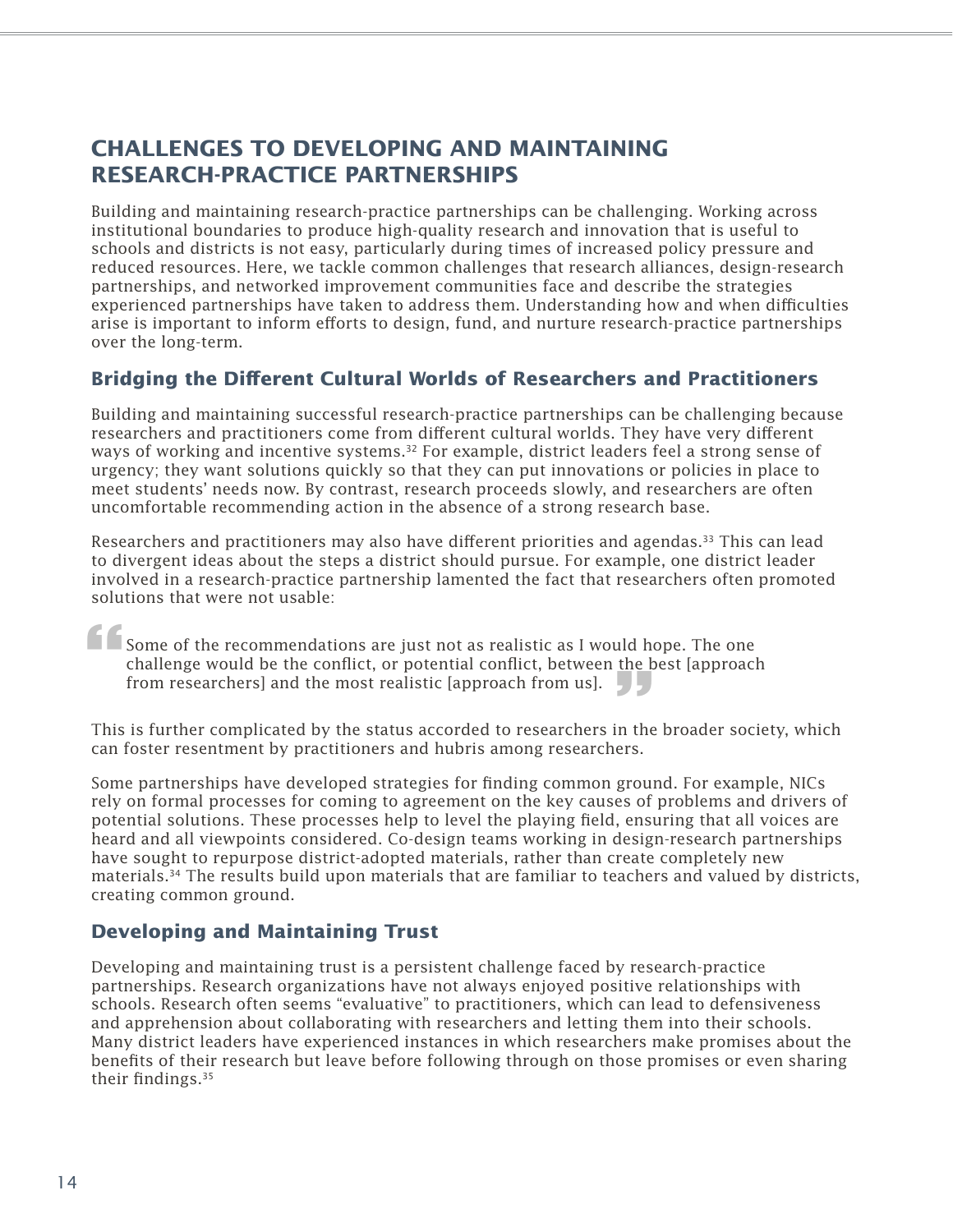Yet, trust is essential to the compromises required for partnerships to function effectively; negotiating problems of practice and developing solutions always involves a give and take. Trust is also needed if partners are using data collected by districts as the data frequently relate to outcomes for which schools and districts are held accountable.<sup>36</sup> And, a negative finding about a program or policy's impact can appear in the local media, creating a difficult situation for the district.

Some research-practice partnerships have developed trust by asking participants to follow through on simple commitments before tackling more complex challenges.37 Research alliances try to moderate the risk that districts experience by committing to a "no surprises" policy. Researchers agree not to release any report to the public before giving key district stakeholders an opportunity to review it. Sharing reports with district personnel ahead of their public release provides districts with time to respond and interact with research staff concerning the substance of the report. For many research alliances, the aim is not to permit district staff to rewrite reports, but to have time to develop a thoughtful—as opposed to reactive—response.<sup>38</sup> Trust can also be developed through long-term engagement. District personnel are used to researchers coming and going, so the sustained presence of researchers builds trust in their commitment to the community and to the work. As one partner explained: "the researchers have to be hanging out in the community. Then, there's a real opportunity for true partnership."

#### **BUILDING TRUST**

The John W. Gardner Center for Youth and Their Communities (IGC) invests much time and effort in building trust with its partners. The communities that partner with JGC entrust it with sensitive administrative data for its analyses. At the beginning of each research effort, a coordinating committee decides which questions will be addressed and JGC researchers address only those questions. Near the end of the process, after the data has been collected and the analysis begun, partners work together with JGC researchers on drafts of findings before they are released more broadly. The director of the Community Schools Initiative describes the process:

"We have discussions about the draft, get to ask questions, get to question some of the assumptions that are being made, and then we always have [a] presentation.… We bring together a group of coordinators and extract what we believe would be the most interesting part for them or something that we would like to get feedback on, and we have a conversation about that. "Okay, what do you see here? Do you think this is accurate? Do we need to work on improving the data collection?" ... Then we have conversations about the meaning of the data."

The JGC takes an unusual additional step to ensure that its partners feel comfortable trusting the Center with potentially sensitive data—the JGC will not publish anything unless the partners have approved it. A JGC researcher explains:

"We're responsive to our partners. They read everything that we produce before it goes public. I think we've had a chance to prove to them that their best interest is our best interest, and we don't have a separate hidden agenda. ...We really needed to show that we honor their ownership of the data."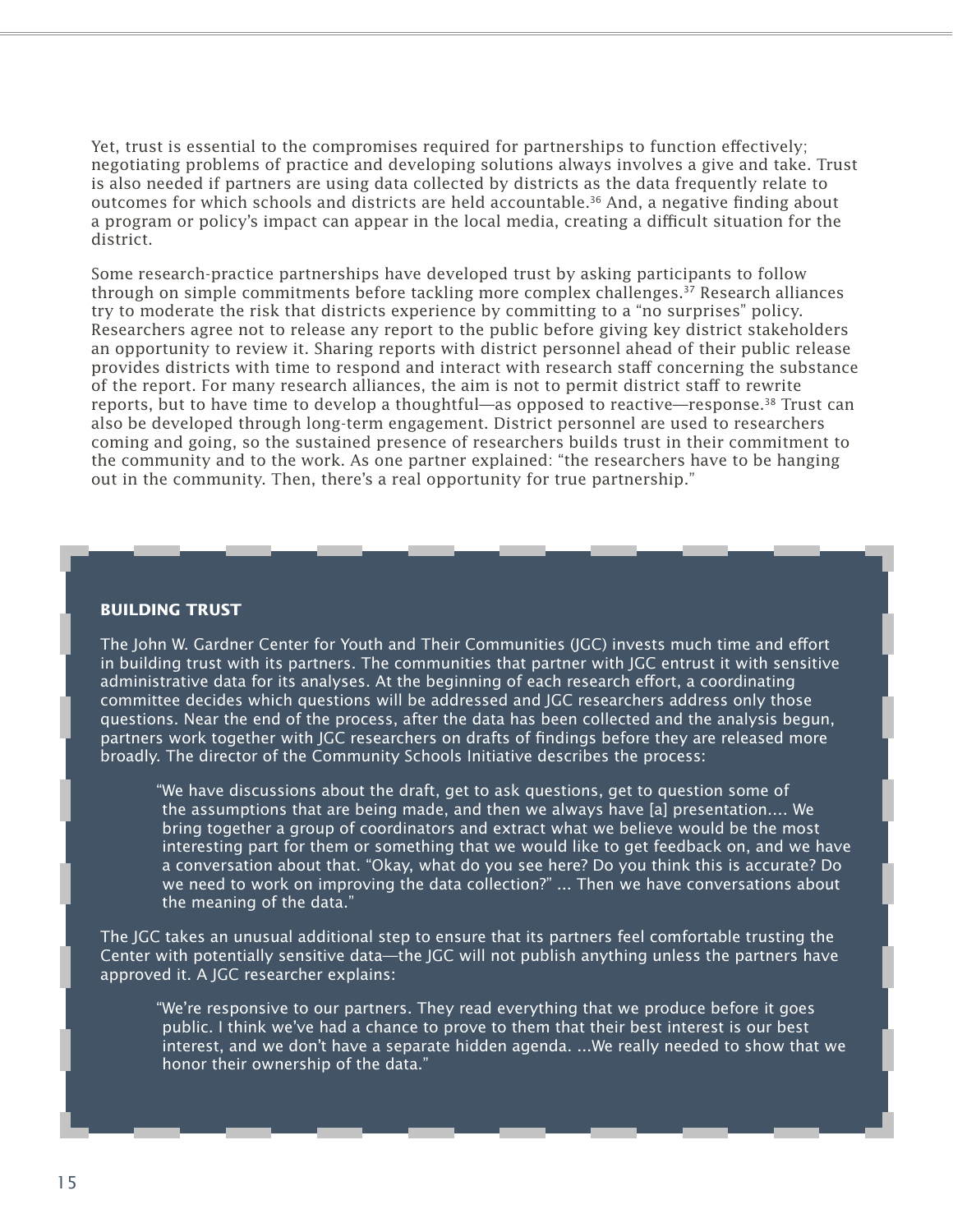### **Maintaining Mutualism**

It can also be challenging to maintain mutualism in research-practice partnerships. Differences in status mean that not all voices have equal weight in discussions. Practitioners, especially teachers, can fall silent in rooms filled with researchers. At the same time, district leaders have ultimate authority for the direction that the district takes. So, while they may listen politely to what researchers have to say, they may not consider the information or advice in their decisionmaking.<sup>39</sup>

Funding can impact mutualism, too. Funding is typically awarded to either the researchers or the district; so, one party has authority about how the grant funds are used. They are also responsible for ensuring that funders' requirements and expectations are met.40 Those who receive the grant funding often have greater voice in decisions related to the focus of the work, the joint products developed, and the nature and timelines of those products. As one research leader in a partnership observed, "maintaining a level playing field" between research and practice is always a challenge. This person observed that when the work was funded by research grants, "in all the cases I know, [researchers] began to dominate."

Partnerships have devised a number of strategies to maintain mutualism. Some have governing boards composed of stakeholders that help set the research agenda. For example, both the Consortium on Chicago School Research and the Research Alliance for New York City Schools have boards that periodically help revise the focus and agenda of these organizations. Strategic Education Research Partnership (SERP) uses this approach, but it has also designed the SERP organization to act as a neutral intermediary that brokers relationships between researchers and practitioners in ways that maintain mutualism.41 Still other partnerships maintain mutualism by ensuring adequate time for face-to-face meetings so that district leaders and researchers can go back and forth with each other proposing ideas and then challenging and refining them. According to one district leader, having sufficient funding for meetings of this type is crucial:

The people from the districts and researchers get to know each other. They begin to support each other, as well as feel like they can hold their own in a conversation with researchers. Say, 'Oh, yes, this will work; no, that won't and here's why.' Then work through a solution or, 'No, that's not really the problem. You're defining it in a way that doesn't match. Here, let me give you the experiences.' **f The sup** res support each other, as well as feel like they can hold then of<br>researchers. Say, 'Oh, yes, this will work; no, that won't and<br>through a solution or, 'No, that's not really the problem. You<br>doesn't match. Here, let me give

# *Bridges Mutualism Contexts Trust Scalability Timelines Incentives Relevance Quality Professional Cultures*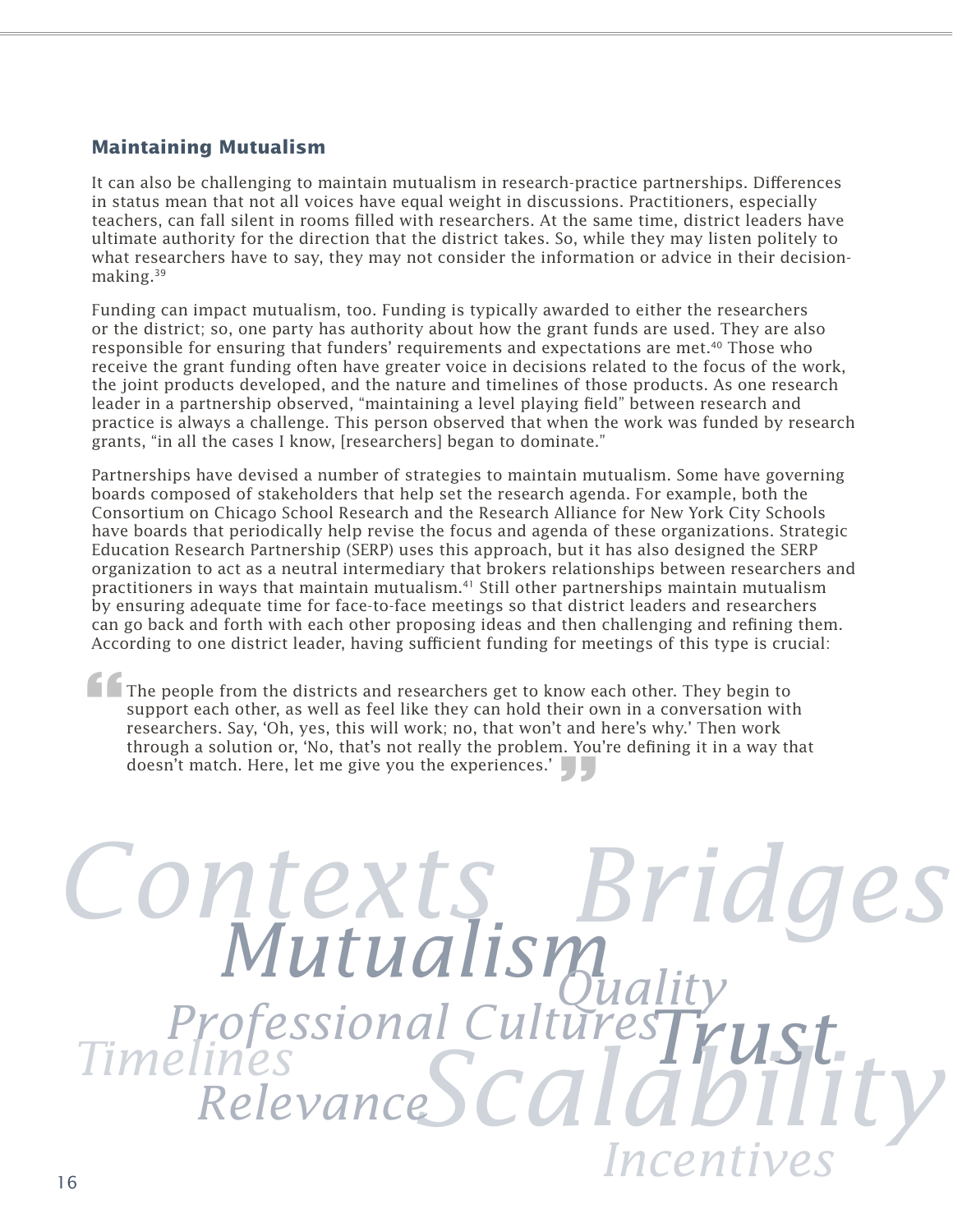### **Balancing Local Relevance with Scalability**

Because many research-practice partnerships are committed to doing research or developing new innovations that meet the needs of the districts with whom they are working, they try to be deeply responsive to local contexts. But, a tool or practice that is effective in one context cannot always be adopted successfully elsewhere. The more tightly linked an innovation is with the contextual conditions of a specific place, the more challenging it may be to scale it up to other sites.<sup>42</sup>

Some research-practice partnerships—especially NICs—address this issue by involving multiple sites in the early stages of development. NICs assume that each site will need to adapt the proposed change to their local context and that by studying the local adaptations, the network can refine the change so that it can become more reliable across different contexts. This strategy also presents challenges. Other research-practice partnerships that have tried this approach have found that, as they work with larger numbers of schools or districts, they no longer have the capacity to truly be responsive to local issues and multiple entities with diverse needs. $43$ 

#### **BALANCING LOCAL RELEVANCE AND SCALABILITY**

In the Center for Learning Technologies in Urban Schools (LeTUS), a partnership between learning scientists and two school districts, the main focus of the work was developing and testing curriculum units in middle school science. Over several years, a small group of teachers from Detroit Public Schools worked with researchers from the University of Michigan to co-design the units and tested early versions in their classrooms. When the team wanted to spread the units to other schools, they faced the challenge of how to do so. The units fit the needs of students in the co-design teachers' classrooms, but the team did not know how well they would meet the needs of students in other classrooms in the district. And, the units did not have the look and feel of the polished curriculum that many teachers were accustomed to using.

To increase the scalability of the units, the LeTUS team took several steps. First, they worked closely with the district director of science to ensure that the curriculum units fit with the district standards in science. Second, they trained co-design teachers to become professional developers capable of preparing other teachers to implement units. This step enabled the team to reach many more teachers, and it gave the teachers access to expert colleagues who understood and could navigate the challenges of implementation. The team then embedded additional supports into the materials to help teachers with implementation, based on lessons that co-design teachers had learned about student difficulties with the activities in the units. These supports included background knowledge about the content, as well as student ideas that teachers might encounter in implementing the materials. Finally, the team sought publishers for the curriculum materials. Today, the units are available widely in revised form through two publishers. Even after the curricula were published, they retained a local flavor. In one set of materials (Project-based Inquiry Science), a unit on water quality features an investigation of the Rouge River, a local river that students in the region can visit and use as a site for science investigations.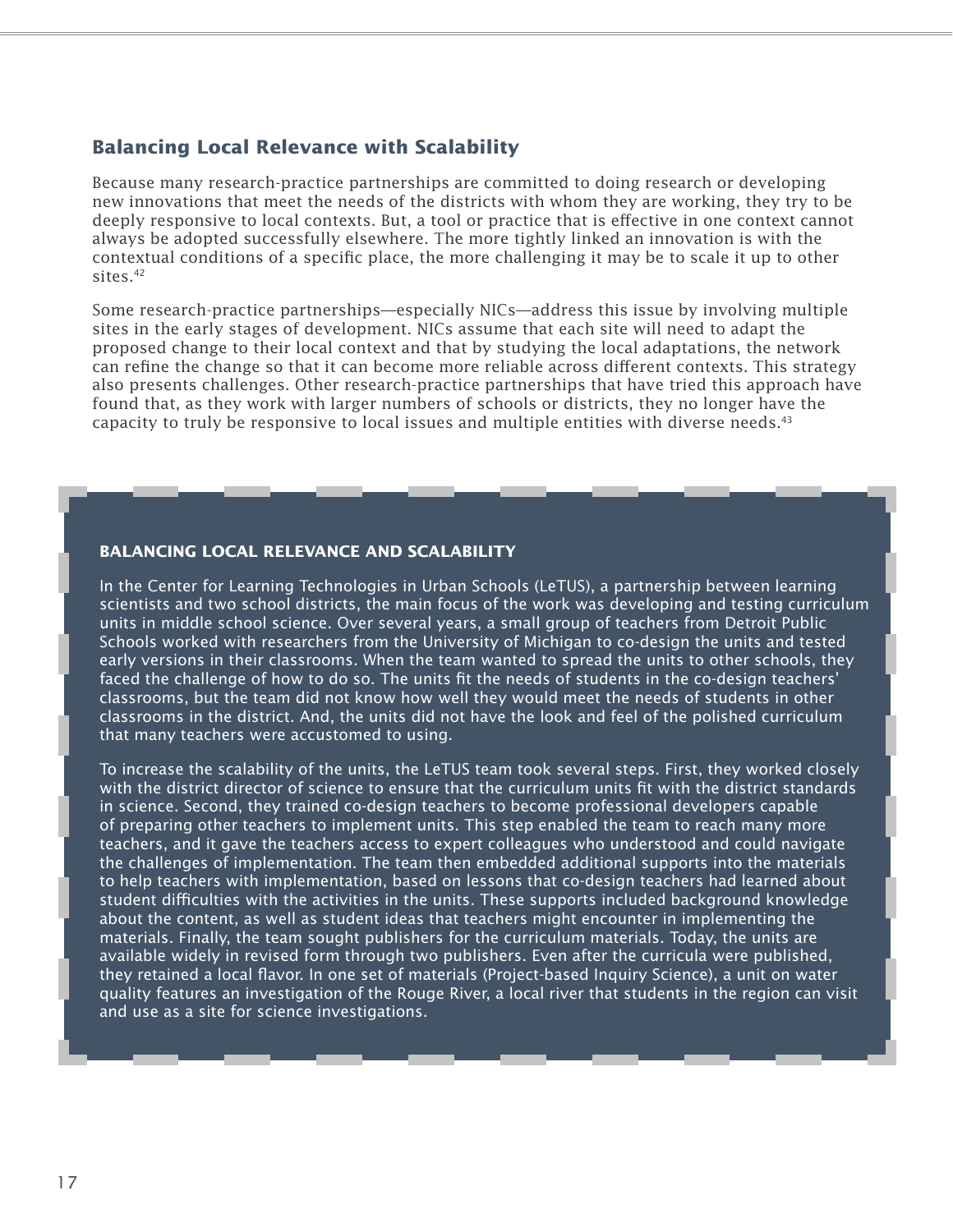Other organizations have addressed the challenge of scaling up by hiring staff or developing partnerships with outside organizations that have skills specifically tailored to issues of scaleup.<sup>44</sup> A study of the Boston Public Schools (BPS) and its work with the evaluation firm Education Matters found that BPS was more likely to use results from evaluation studies when the two organizations partnered with a third—the Boston Plan for Excellence—that brought additional capacity that enabled the district to respond to the findings in the study at scale.<sup>45</sup>

### **Meeting District Timelines While Maintaining Depth and Quality of Research**

Timelines for research are typically much longer than those for district decisions, making it difficult for district leaders to use research, even when it is relevant.<sup>46</sup> One researcher remarked:

When you engage in partnerships in an e#ort to be relevant, you want to do work that's a very high priority for the district, which means they probably need the information yesterday. They need data or an analysis that can be done on fairly short order, and the more nuance you add into that, the less relevant it may feel. **1**<br> **Wh**<br> **a Wh**<br> **yes** 

more nuance you add into that, the less relevant it may feel.<br>At the same time, high-quality research can take a long time to unfold, especially when research questions require depth of analysis, longitudinal designs, or repeated cycles of design and redesign.

Partnerships struggle to find ways to meet districts' need for timely research, without sacrificing thorough, systematic analyses of policies and programs. They have taken different strategies to address this issue. Some partnerships maintain research studies that are long-term and in-depth, but incorporate interim products and reports for the district. Others do short-term analyses that respond to districts' immediate needs in addition to their long-term research projects. For instance, the Baltimore Educational Research Collaborative (BERC) balances long-term research projects with what they call Rapid Response work— requests for data analysis made by the Baltimore City Schools that can be completed in a month or less. The directors of BERC explain:

These shorter projects advance the district's understanding of key issues and buy BERC goodwill through our willingness to provide support in instances where the university researchers know the work will not result in publications or products for dissemination beyond City Schools briefings.<sup>47</sup> beyond City Schools briefings.<sup>47</sup><br>Still other partnerships, especially NICs, address the problem by having multiple layers of **16** Th<br>go<br>re

research. Small tests of change provide data that is intended to provide quick feedback on the potential and problems of reforms. Researchers then use a different set of measures to track long-term outcomes.

### **Aligning Partnership Work with Academic Norms and Incentives**

Researchers working at universities can find it difficult to participate as active contributors to partnerships. Faculty—especially untenured faculty—are not rewarded for many of the central activities related to partnership work. Design and development do not "count" toward research productivity, steering researchers away from this sort of work. Similarly, writing for publications more accessible to practitioners is rarely valued for promotion decisions.<sup>48</sup>

Researchers face other issues as well. Some universities do not value research on a single location because of concerns about generalizability.<sup>49</sup> In addition, universities do not always support or appreciate the time it takes to do collaborative work with practitioners, reward collaboration, or engage in efforts to provide information to the public. $50$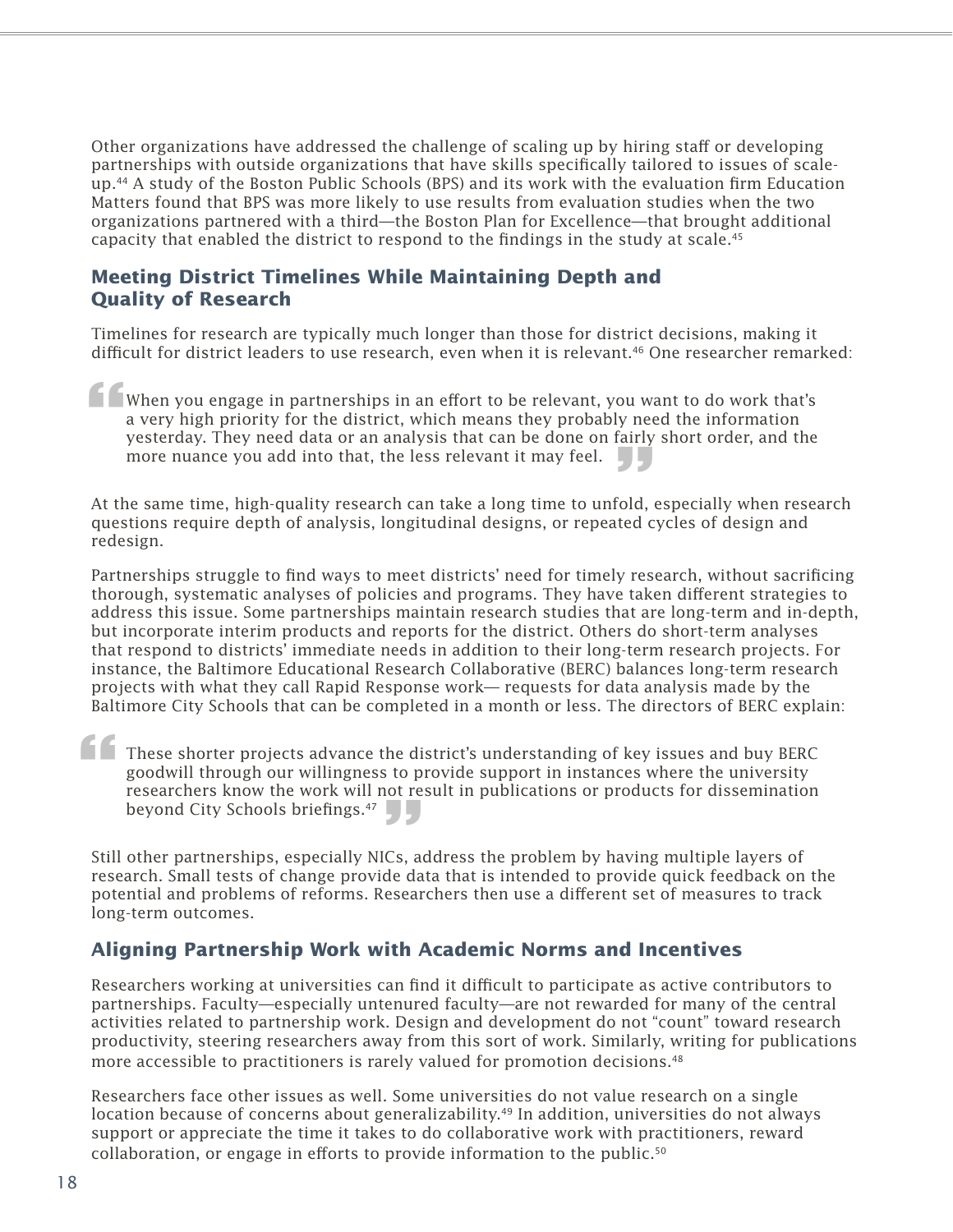Not all universities devalue partnership service, and not all researchers who partner with districts work in university settings. Many research-practice partnerships are located in centers outside of traditional academic departments and involve researchers who are not on the faculty (e.g. The John W. Gardner Center for Youth and Their Communities, Research Alliance for New York City Schools, Consortium on Chicago School Research).

### **Challenging School and District Contexts**

School and district partners can find participating in long-term research-practice partnerships difficult. They may not have the time to devote to intense design and development efforts. Districts may also lack capacity to use the research in decision-making.<sup>51</sup> That is, they do not have the infrastructure and expertise to interpret findings and implement solutions consistent with evidence.

The policy context can also work against adoption of innovations developed in partnerships.<sup>52</sup> A partnership focused on improving instruction through professional development and coaching may find itself at odds with a policy environment that is focused on improving instructional quality through better selection of teachers. Also, policies regarding the purchase of materials and technologies can inhibit scale-up efforts of innovations that require teachers to use new curricula or digital tools.<sup>53</sup>

Turnover in districts is a persistent challenge. The average tenure of a superintendent in urban schools remains short. When superintendents leave, there can also be turnover in district offices with the closest ties to instruction (e.g., curriculum offices). Because new relationships must be formed, trust rebuilt, and focus maintained in the face of significant change, this turnover can be difficult for partnerships. $54$ 

### **MULTI-LEVEL PARTNERSHIPS TO SUPPORT CONTINUITY IN THE FACE OF CONTINUAL CHANGE**

The partnership between Bellevue School District and the University of Washington (UW) has faced more than its share of turnover of district leadership. The superintendent who initiated the partnership passed away soon after it began. As the work progressed, leadership in science curriculum changed twice. Yet, the partnership survived through thoughtful organizing and luck.

One of the strategies the partnership used was to have researchers develop relationships with multiple leaders in the schools. This included a cadre of instructional coaches charged with supporting teachers. When the first science curriculum leader left her position, the replacement came from within that group. He knew the researchers and valued their contributions to district improvement efforts. The partnership also benefited from the many ties that a key researcher had with teachers in the district. Early on, she was involved in the project as a teacher in the district. She then left her teaching position to become a graduate student at the University of Washington, where she began working on the project as a researcher. Her connection to the district and her perspective as a former practitioner were valuable additions to the work.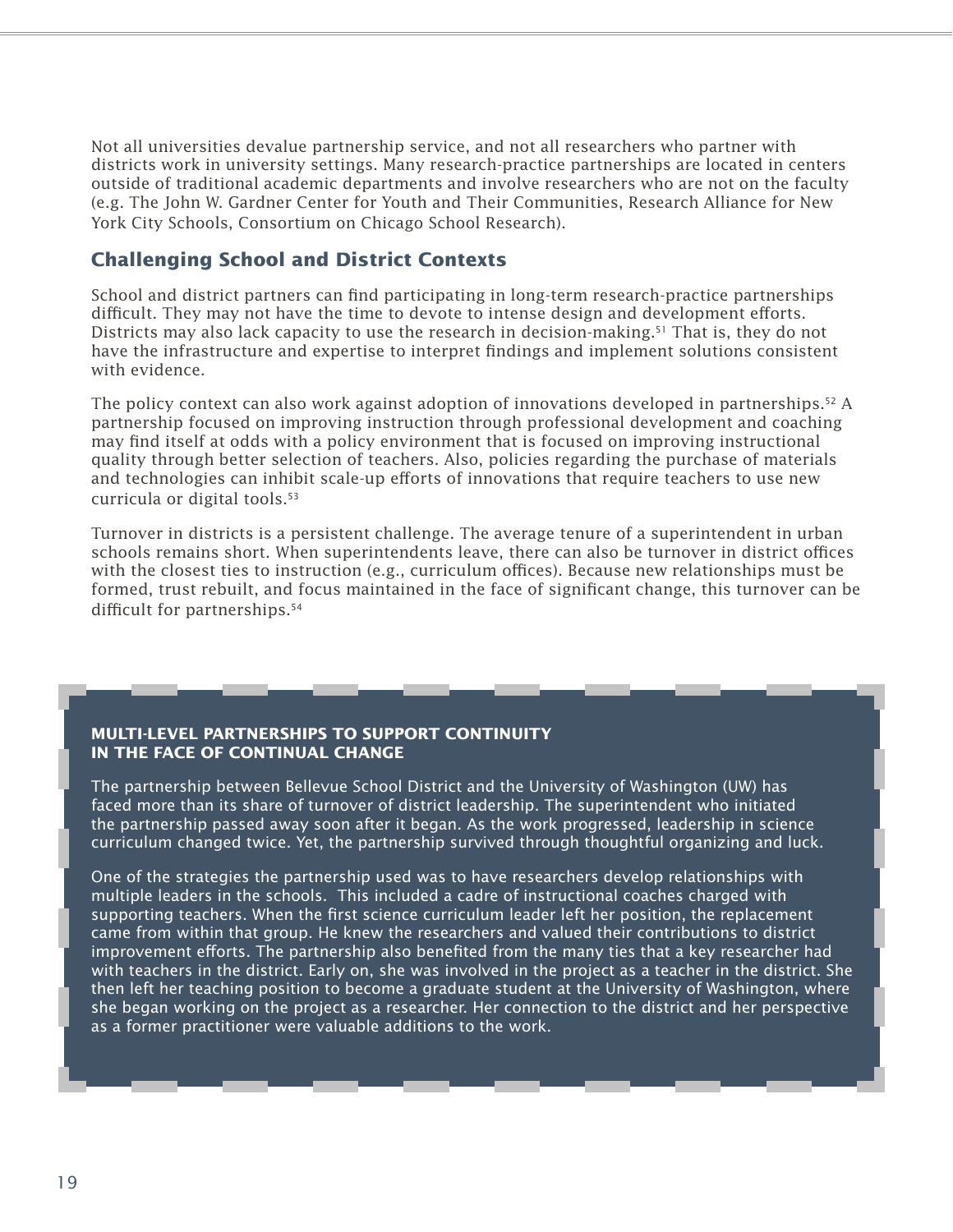### **IMPLICATIONS**

Research-practice partnerships are bold new initiatives that seek to create institutional relationships to support the development of timely, relevant, and useful research for educational improvement. In the last two decades, research-practice partnerships have been initiated across the country, garnering interest from policymakers, funders, and communities interested in leveraging research into educational opportunities for children and youth. The work is not easy, but we are beginning to accumulate evidence from existing partnerships about strategies to make that work productive. Here, we outline the implications for those seeking to develop, maintain, or fund research-practice partnerships.

### **Implications for Partnership Members**

Research on research-practice partnerships points to steps that researchers and practitioners can take to develop productive partnerships. The research does not indicate that these strategies will eliminate the challenges. Rather, it points to key things to consider when making strategic decisions about partnership work.

*Anticipate challenges associated with new roles and responsibilities:* Many research-practice partnerships, especially design research and NICs, require that researchers and practitioners take on new roles and responsibilities. In the design-research model, researchers and practitioners co-design innovations together, something that stretches the boundaries of roles for all. Some design-research partnerships also involve practitioners in data collection and analysis, which is typically outside their normal job responsibilities. NICs take this even further. They have the practitioners take the lead in developing measures and collecting data while researchers mainly act as facilitators of the research process.

Engaging practitioners centrally in the research and development process in this way may foster greater mutualism. Practitioners can develop a sense of ownership with respect to reforms, and they sometimes use their enthusiasm to convince other practitioners of the value of new solutions to difficult problems.<sup>55</sup> This approach may also serve a capacity-building mission, enabling researchers to benefit more from practitioner knowledge and fostering greater understanding of and respect for the research process for practitioners.

However, learning these new and non-traditional roles may involve a steep learning curve, requiring extensive lead time before individuals have enough capacity to perform tasks well. Furthermore, new roles and responsibilities are often layered on top of old ones, intensifying work and, at times, creating conflicts.

Partnerships should anticipate the learning curve that new roles and responsibilities require and provide opportunities and support for it. Partnerships should also strategize about ways to enable school and district personnel to integrate these new responsibilities into their existing work routines. Ultimately, though, partnerships need to be realistic about what is possible for district personnel and others to take on, given how stretched they already are.

*Devote resources and sta#ng to maintaining the partnership:* Maintaining the partnership takes ongoing work and attention.<sup>56</sup> Building and maintaining trust are crucial for successful partnerships. Negotiation and communication are central to maintaining mutualism; they ensure that all parties are on the same page. Such efforts are intensified when high rates of turnover require that roles, relationships, trust, and directions for the work need to be reestablished over and over again. One commentator observed: "Coordination takes time, and none of the participating organizations have any to spare. The expectation that collaboration can occur without a supporting infrastructure is one of the most frequent reasons why it fails."57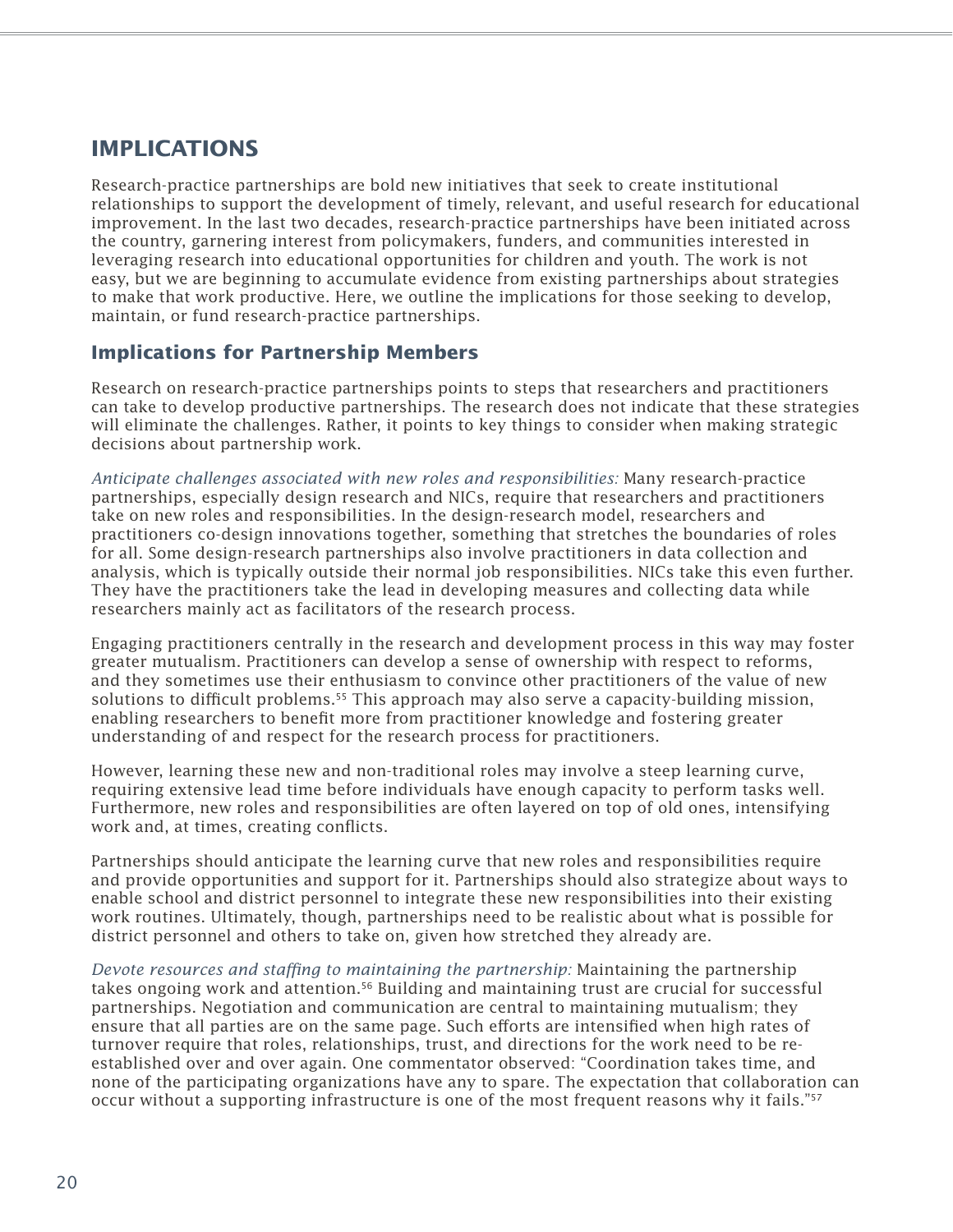Partnerships should anticipate the central importance and the time-consuming nature of this work and devote adequate resources and staff time—adequate infrastructure—to maintain the collaboration. Existing research-practice partnerships vary greatly in the resources they devote to this aspect of the work. At one end of the spectrum are organizations like Strategic Education Research Partnership (SERP) and the John W. Gardner Center for Youth and Their Communities, which have staff members whose explicit responsibility is to coordinate and manage the work of the partnership. SERP, for example, has full-time staff members on site in several of the districts with which it works. These individuals are charged with bringing researchers and practitioners together, facilitating collaboration, and maintaining open channels of communication. Similarly, the Strive Network requires its initiatives to have an "anchor organization" that devotes staff time to program implementation and takes primary responsibility for any initiative. On the other end of the spectrum are partnerships, typically in a university setting, in which the researchers do this work in addition to their other responsibilities. In these examples, there are often few resources in the budget to support maintenance work.

Since successful research-practice partnerships hinge on their ability to maintain ongoing communication, trust, and collaboration, they must be intentional in the way they devote staffing and other resources to this important, but frequently overlooked, work.

*Weigh pros and cons of starting small or big:* Most research-practice partnerships, regardless of type, want to bring about improvements at scale. However, they go about it in different ways. Some partnerships, especially NICs, emphasize starting small. While the problems that the Carnegie Foundation for the Advancement of Teaching addresses in its work are big in scope teacher quality, community college success—it starts by investigating relatively minor changes in a small number of sites. The idea is to learn from successes and failures and gradually build out or scale up solutions to problems. By contrast, research alliances study policies that implicate entire districts and design-research projects often focus on designing for districtwide implementation. This approach is based on the premise that improvements to teaching and learning require the coordination of supports at multiple levels of districts, which is more readily accomplished by working at scale from the start.

At present, we know little about which approach is more effective, though both have potential advantages. Starting small could allow researchers and practitioners to work without much exposure to those in the district and community who might not agree with the direction of a policy or program being pursued. It can also allow researchers to gather data on the potential of a program, which can later be used as evidence to support scaling up. By contrast, starting big might enable district staff to build political support for large-scale changes early on and obtain the resources needed to make big changes through the process. Over time, the relative value of one approach to scaling may become apparent through experience or research. In the meantime, however, partnerships should weigh these trade-offs carefully, thinking through how different approaches may be more or less applicable given the problem of practice they are addressing and the local conditions.

*Acknowledge the tension between research independence and joint work:* Research-practice partnerships take varying stances about the importance of maintaining independence for researchers. Research alliances typically embrace independence, while design-research partnerships and NICs are more concerned with collaboration and joint accountability.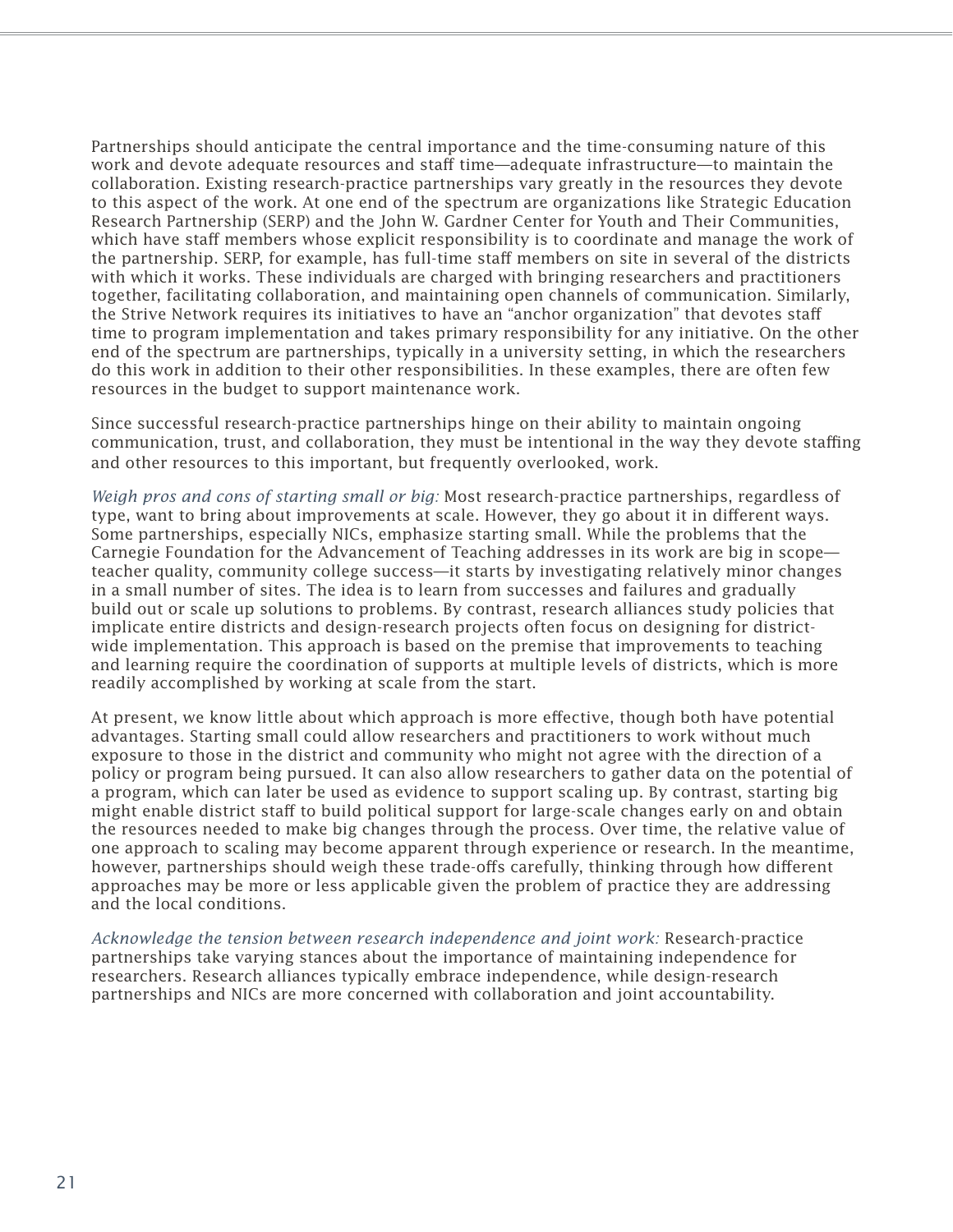Positioning researchers as independent may help preserve the integrity of the research process. When researchers are independent, they are not as vested in the results of a study of a policy or program since they are not responsible for designing or implementing it. This stance may also create credibility in the eyes of a broader range of stakeholders, including critics of policies and programs. As one district leader explained:

Their independence is very important. It lends credibility to their work. It allows them to take on projects that are important generally, even if they're not as much of a focal point for us. I think it's valuable for us to have this outside group that … exercise[s] some independent judgment in what they do and how they do it. Independence can also create a measure of distance, making it more difficult to maintain Independence can also create a measure of distance, making it more difficult to maintain **f Th**<br>to<br>po

high levels of trust. It can also limit the degree to which researchers and the research process can help build capacity. Research in the absence of capacity to interpret it or implement its recommendations only goes so far. Furthermore, independence can be difficult to maintain. Many organizations become more intertwined and interdependent over time as they come to rely on one another for access to data and external funding.<sup>58</sup>

In contrast, maximizing collaboration and joint accountability may foster increased trust as practitioners and researchers see each other as critical to the success of the endeavor. Close collaboration may also foster greater learning and capacity-building on the part of both researchers and practitioners. It can also enable all parties to gain insight into one another's motivations and needs, increasing buy-in and use. One district leader involved in a designresearch project explained:

There is a collaborative give-and-take on what the district needs and what the researchers need … I feel like I understand better what research questions are **f**<br>The<br>res<br>bei

being addressed [and] what the overall outcome or agenda is.<br>But, such close involvement challenges traditional standards of research is a state of the state of the state of the state of the state of the state of the state But, such close involvement challenges traditional standards of research. Design researchers have faced skepticism from the broader research community, including questions about whether the approach is adequate for testing claims about interventions.59 And, when partners are heavily invested in a strategy, it takes tremendous discipline to look at what is working and what is not.

Whether researchers seek independence or not, partnership work takes place in a political environment in which the questions that researchers study can be hotly debated. By studying problems that matter to districts, researchers place themselves firmly within that political context. Researchers' desire for independence is borne of a real concern that research integrity can be compromised by working in partnership. At the same time, the desire for joint accountability is a reminder that research in the context of partnerships is in the service of helping solve district problems. As research-practice partnerships mature and spread, we need to develop new norms and practices for maintaining high-quality research in settings in which researchers—even those involved in research alliances—are linked to the districts and projects that they are studying.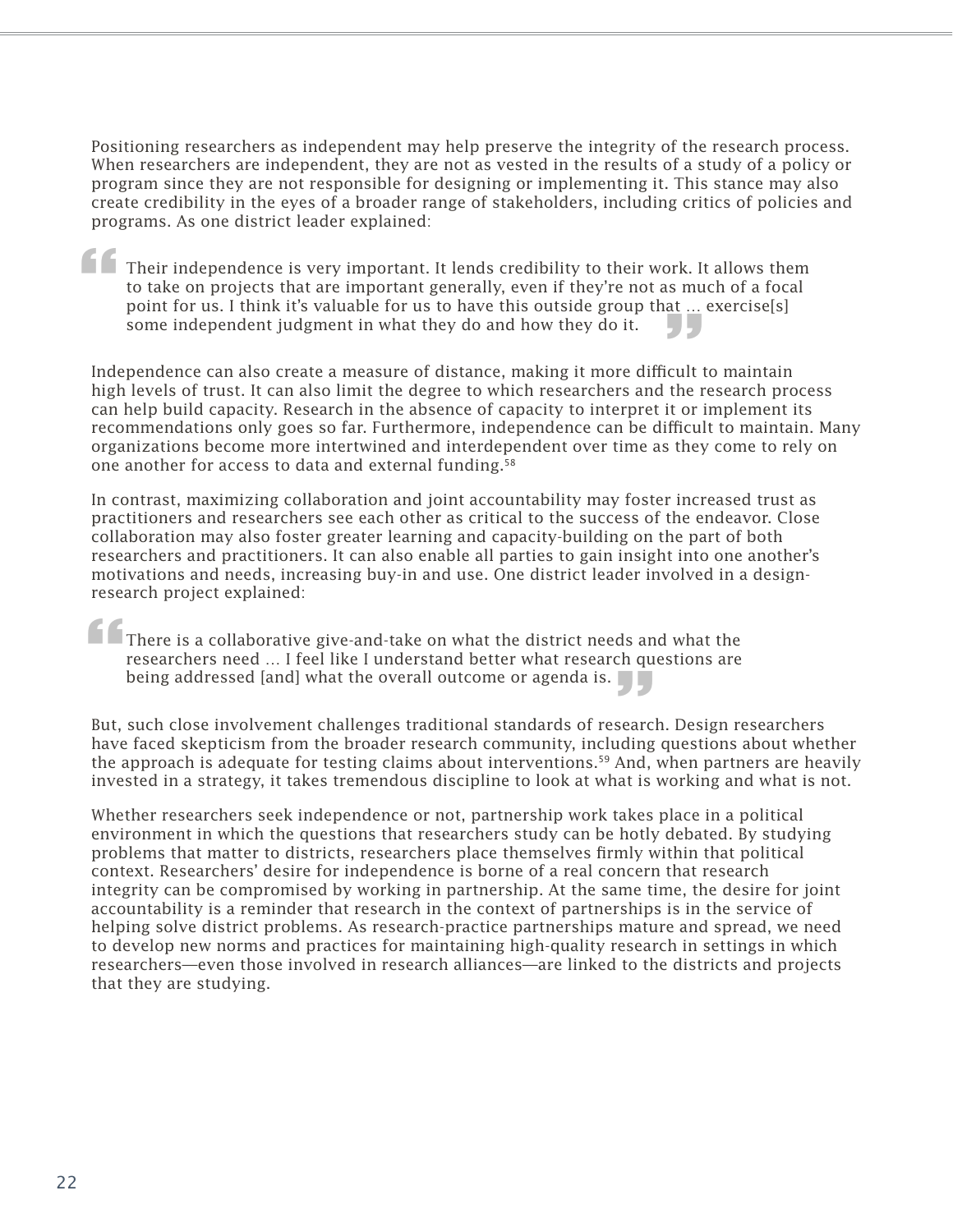### **Implications for Funders Supporting Research-Practice Partnerships**

Funders play an important role in developing and sustaining research-practice partnerships. Private foundations have provided seed money to establish research-practice partnerships and they, along with federal agencies, have supported a large percentage of research projects the partnerships undertake. A small number of research-practice partnerships have endowments (e.g. Carnegie Foundation for the Advancement of Teaching, John W. Gardner Center for Youth and Their Communities), but this is relatively rare. For this reason, funders and the decisions they make about how to support partnerships play a key role in their success. Here, we outline implications of our analysis for funders that support research-practice partnerships.

*Consider providing general operating support:* Research-practice partnerships typically find it challenging to attract funding for general operating support or project infrastructure.<sup>60</sup> Some funders are hesitant to fund core operations because it falls outside their missions. Others are hesitant because it can be difficult to measure the impact of an investment in core support or infrastructure. As one funder told us: "We haven't demonstrated that [stable funding for infrastructure] is important" for the long-term success of partnerships.

However, we know that general operating support enables partnerships to devote staff time to maintain the relationships that are essential to getting the work done. It also helps partnerships maintain and keep focused on a longer-term agenda. And, it allows projects to be more flexible and responsive to district needs, rather than to the requirements of individual grants. All of these tasks are very difficult if participants must knit together a series of short-term grants to fund the partnership over time. $61$ 

Of course, funding specific projects is also essential. Projects are a key way partnerships get off the ground; they organize activity around concrete goals. They also create accountability for achieving goals for external funders. But, funding individual research and development projects in the absence of adequate general support makes it difficult for partnerships to reach their goals.

*Require potential grantees to provide details about both the products they will produce and the processes for producing them:* Most funding for research and development, especially with design-research partnerships, is organized around a product development cycle. The idea is that education is similar to industries in which up-front investment in creating a quality product is expected to pay off once the product is ready to be sold. It is difficult for research-practice partnerships to find funding for development and design work unless it is tied to a specific product or innovation.

Most funders expect details about the features of products that partnerships will produce in the grant proposal. They expect far less when it comes to descriptions about how partnerships will organize their work to develop these products. For example, partners may need only to provide letters of commitment as evidence of their involvement, while funders require project narratives describing the details of the programs that teams will develop. If partnerships are working collaboratively and are responsive to data on implementation, though, it is just as important that proposals describe how the researchers and practitioners will go about working with one another. This includes details about how partnerships will negotiate which problems to focus on (or how they already have), how they will go about the design process, and what forms of evidence will be used to inform ongoing design.<sup>62</sup>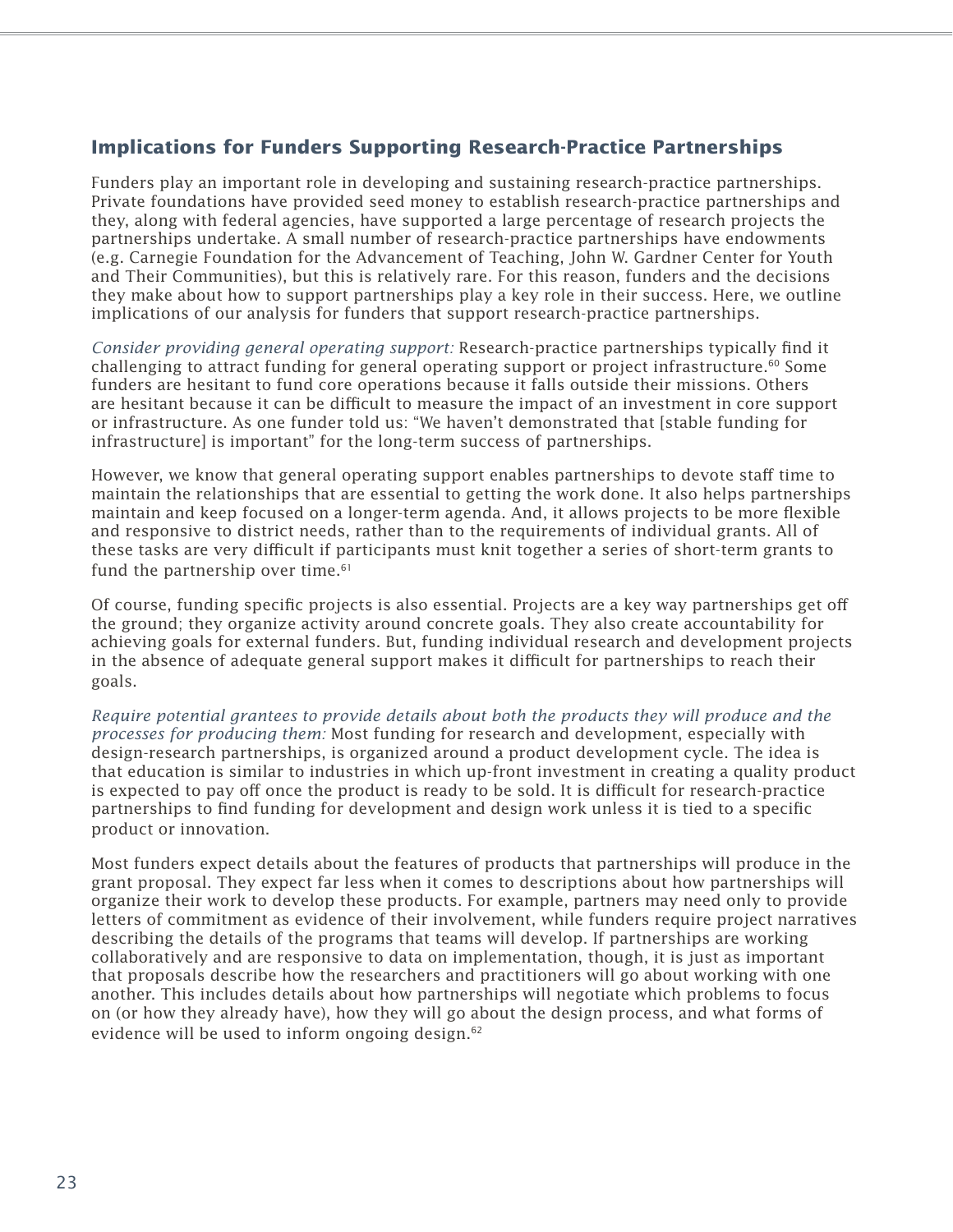*Identify innovative ways to co-fund researchers and practitioners:* At present, most funding for research-practice partnerships is awarded to the researcher or intermediary organization. Many funders prefer to give grants for specific studies to researchers, because they perceive them as the experts in research activities. Some funders are also concerned about school districts' capacities to use the money well, given challenging bureaucracies and the difficulty of ensuring that spending is used to support the partnership work rather than districts' other financial needs.

Yet, the decision about who to fund has implications for the dynamics of the partnership and how the work unfolds. Funding only one party makes it challenging to maintain mutualism in partnerships. The group that wins funding controls decisions about how monies are allocated and is also ultimately accountable to the funder for results.

Some grant programs have attempted to address this issue by including the requirement that practitioner partners be co-principal investigators on the grant. However, this may not go very far if that title does not come with a subcontract of funds to support the work. Given that the work is fundamentally rooted in the notion of "partnership," funders should consider how their funding strategies can empower various stakeholders.

*Consider supporting capacity-building activities:* Working in research-practice partnerships often requires the development of new roles and capacities. Researchers must develop the ability to negotiate problems of practice with individuals in local districts. They must learn new skills related to partnership development and maintenance. In design-research partnerships and NICs, they must also develop skills in new forms of design, such as techniques that support practitioners' participation in design and facilitation of Plan, Do, Study, Act cycles.

Districts are also challenged to develop new capacities. They must learn how to find researchers who are capable of helping them address their needs. In design-research partnerships and NICs, district staff may need to learn how to develop measures, collect data, and participate in structured approaches to design and development. Many partnerships may also benefit from identifying and training key staff who can serve as go-betweens in the partnership. They need to "translate" the work of partners to other practitioners and mobilize support for partnership activities within districts.

*Research*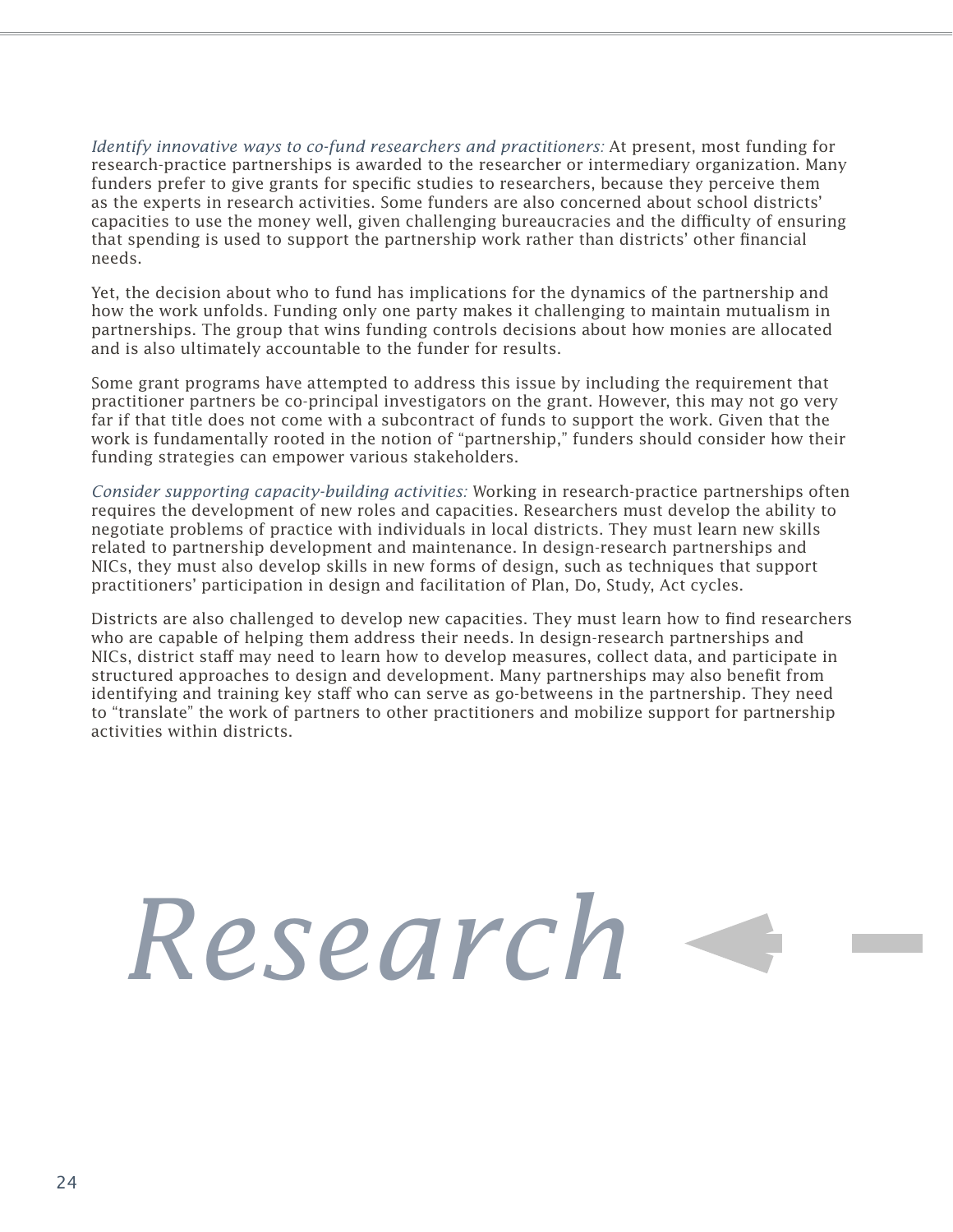At present, there are virtually no organized opportunities to learn these skills. Most universities are not set up to train researchers to work with school districts in this way.63 And, most school districts do not have the resources or infrastructure to support their teachers, principals, and district leaders in learning new roles. To the degree that capacity emerges, it is an unacknowledged by-product of individual grants and projects. Funders may want to build into funding requirements explicit attention to building the capacity of researchers and practitioners to do this boundary-spanning work. They should also consider providing funds specifically for capacity-building activities.

### **CONCLUDING THOUGHTS**

In the last two decades, researchers and practitioners have worked to forge new ways to bring research and practice together to improve schools and districts. District leaders and researchers have crafted new models for developing research-based innovations and creating conditions in schools and districts that are more conducive to the ongoing use of research in policymaking and practice. Research-practice partnerships move away from the conventional ways of doing business. Researchers engage with district leaders in long-term partnerships, focused on doing research and development that meets districts' pressing needs. There is a new commitment to mutualism to ensure that original analysis is informed by the unique knowledge and perspective of both researchers and practitioners and benefits both. And, care is taken to structure the partnerships, using intentional strategies to foster the collaboration needed to bring different perspectives to the table in productive ways.

Research-practice partnerships are a promising strategy for improving schools and districts. But, it is often difficult for researchers and district administrators involved in partnerships to learn from one another. It can also be challenging for those interested in developing new partnerships to learn about different ways they might organize their work or anticipate and address the issues they may face. What is needed is a more robust dialogue in which district leaders, researchers, policymakers, and funders speak candidly about the strategic trade-offs partnerships face and the resources that are required for success. This white paper is an important part of moving this conversation forward.

# *Practice*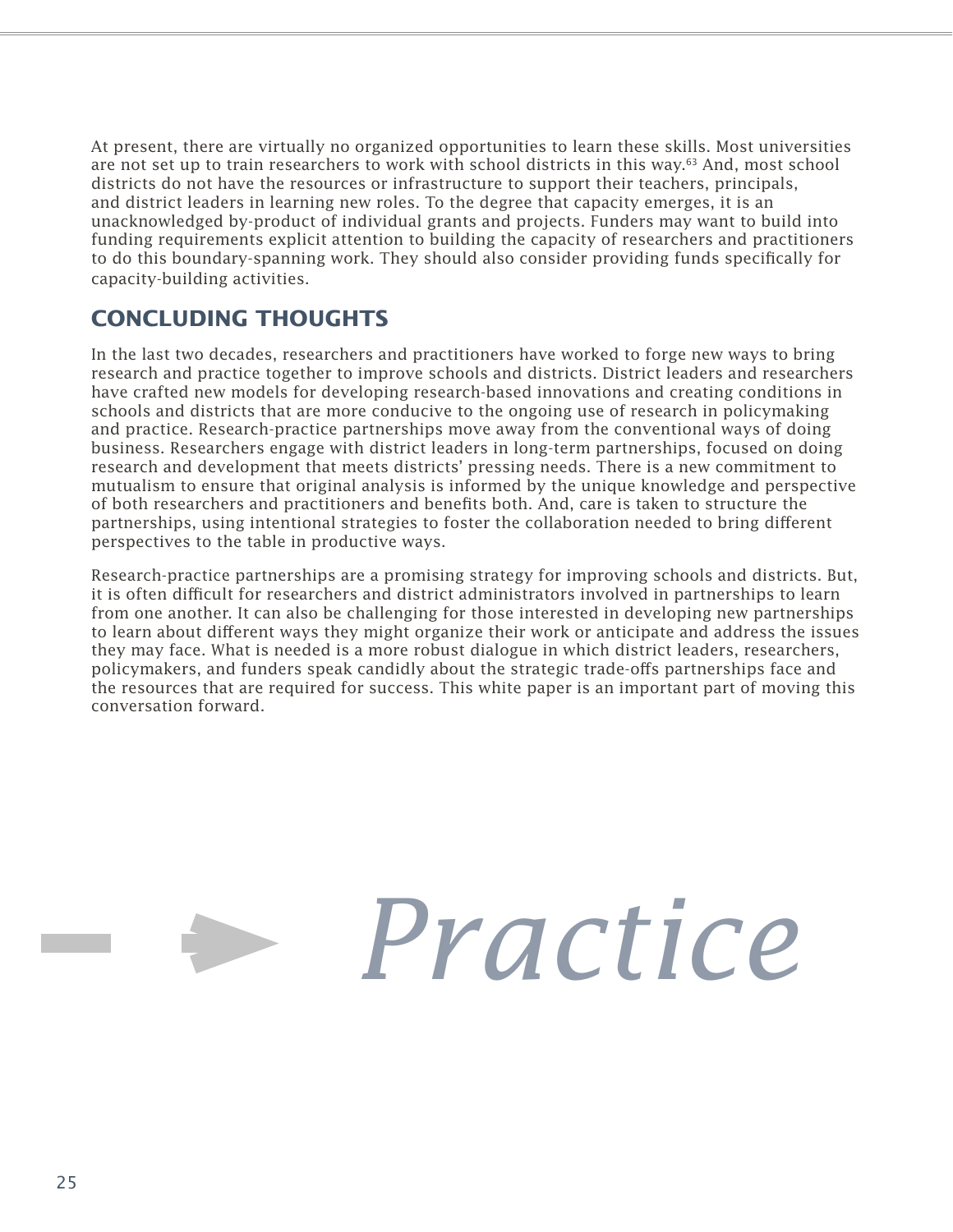### **END NOTES**

- 1. Barry J. Fishman, Ronald W. Marx, S. Best, and R. Tal, "Linking Teacher and Student Learning to Improve Professional Development in Systemic Reform," *Teaching and Teacher Education* 19, no. 6 (2003); Louise Yarnall, Nicole Shechtman, and William R. Penuel, "Using Handheld Computers to Support Improved Classroom Assessment in Science: Results from a Field Trial" (paper presented at the Annual Meeting of the American Educational Research Association, Montreal, Quebec, Canada, April 2005); Elaine Allensworth and John Q. Easton, "The on-Track Indicator as a Predictor of High School Graduation," (Chicago, IL: Consortium on Chicago School Research, 2005); Elaine Allensworth and John Q. Easton, "What Matters for Staying on-Track and Graduating in Chicago Public High Schools: A Close Look at Course Grades, Failures, and Attendance in the Freshman Year. Research Report," (Chicago, IL: Consortium on Chicago School Research, 2007); Patricia F. Campbell and Nathaniel N. Malkus, "The Impact of Elementary Mathematics Coaches on Student Achievement," *Elementary School Journal* 111, no. 3 (2011); Robert Geier, Phyllis Blumenfeld, Ronald W. Marx, Joseph Krajcik, Barry J. Fishman, and Elliot Soloway, "Standardized Test Outcomes for Students Engaged in Inquiry-Based Science Curricula in the Context of Urban Reform," *Journal of Research in Science Teaching* 45, no. 8 (2008); Kari Shutt, Rachel S. Phillips, Nancy Vye, Katie Van Horne, and John D. Bransford, "Developing Science Inquiry Skills with Challenge-Based, Student-Directed Learning" (paper presented at the Annual Meeting of the American Educational Research Association, Denver, CO, April 2010); Catherine E. Snow, Joshua F. Lawrence, and Claire White, "Generating Knowledge of Academic Language among Urban Middle School Students," *Journal of Research on Educational E"ectiveness* 2, no. 4 (2009).
- 2. Sybil M. Madison, Mary M. McKay, Roberta Paikoff, and Carl C. Bell, "Basic Research and Community Collaboration: Necessary Ingredients for the Development of a Family-Based HIV Prevention Program," *AIDS Education and Prevention* 12, no. 4 (2000); Mary M. McKay, Geetha Gopalan, Lydia M. Franco, Kosta Kalogerogiannis, Mari Umpierre, Orly Olshtain-Mann, William Bannon, Laura Elwyn, and Leah Goldstein, "It Takes a Village to Deliver and Test Child and Family-Focused Services," *Research on Social Work Practice* 20, no. 5 (2010); Lawrence A. Palinkas and Haluk Soydan, *Translation and Implementation of Evidence-Based Practice*, ed. Joan Levy Zlotnik, *Building Social Work Research Capacity* (New York: Oxford University Press, 2012); Jeff Rojek, Geoffrey P. Alpert, and Hayden P. Smith, "The Utilization of Research by the Police," *Police Practice and Research: An International Journal* (2012); Jeff Rojek, Hayden P. Smith, and Geoffrey P. Alpert, "The Prevalence and Characteristics of Police Practitioner-Researcher Partnerships," *Police Quarterly* (2012).
- 3. Melissa Roderick and John Q. Easton, "Developing New Roles for Research in New Policy Environments: The Consortium on Chicago School Research," (Chicago, IL: The Consortium on Chicago School Research, 2007); Lea Hubbard, "Research to Practice: The Case of Boston Public Schools, Education Matters and the Boston Plan for Excellence," in *Research and Practice in Education:*  Building Alliances, Bridging the Divide, ed. Cynthia E. Coburn and Mary Kay Stein (Lanham, MD: Rowman & Littlefield, 2010); Cynthia E. Coburn and Mary Kay Stein, eds., *Research and Practice in Education: Building Alliances, Bridging the Divide* (Lanham, MD: Rowman & Littlefield, 2010); Cynthia E. Coburn, Soung Bae, and Erica O. Turner, "Authority, Status, and the Dynamics of Insider-Outsider Partnerships at the District Level," *Peabody Journal of Education* 83(2008).
- 4. The paper draws on three sources of data. First, we interviewed 17 national leaders of research-practice partnerships. We drew on these interviews to derive our definition and common features of research-practice partnerships. Second, we reviewed existing research on research-practice partnerships inside and outside education. This literature review was used to identify challenges of research-practice partnerships and support the definition and typology. Third, we conducted case studies of four researchpractice partnerships. Each partnership was selected because it was a good example of a given type of partnership. We selected two partnerships that exemplified research alliances: one that was a district-focused alliance and the other that was a crosssectoral alliance. For each case study, we did three to six interviews with district leaders and researchers, and collected and analyzed project artifacts, project reports, and publications. We used these case studies to illustrate partnerships of each type.
- 4. Laura D'Amico, "The Center for Learning Technologies in Urban Schools: Evolving Relationships in Design-Based Research," in *Research and Practice in Education: Building Alliances, Bridging the Divide*, ed. Cynthia E. Coburn and Mary Kay Stein (Lanham, MD: Rowan & Littlefield, 2010).
- 5. Melissa Roderick, John Q. Easton, and Penny Bender Sebring, "The Consortium on Chicago School Research: A New Model for the Role of Research in Supporting Urban School Reform," (Chicago, IL: Consortium on Chicago School Research, 2009); for similar arguments outside education, see Madison, McKay, Paikoff, and Bell. "Basic Research and Community Collaboration: Necessary Ingredients for the Development of a Family-Based HIV Prevention Program"; Suzanne Christopher, Vanessa Watts, Alma Knows His Gun McCormick, and Sara Young, "Building and Maintaining Trust in a Community-Based Participatory Research Partnership," *American Journal of Public Health* 98, no. 8 (2008).
- 6. Hugh Burkhardt and Alan H. Schoenfeld, "Improving Educational Research: Toward a More Useful, More Influential, and Better-Funded Enterprise," *Educational Researcher* 32, no. 9 (2003); Barry J. Fishman, Ronald W. Marx, Phyllis Blumenfeld, Joseph Krajcik, and Elliot Soloway, "Creating a Framework for Research on Systemic Technology Innovations," *The Journal of the Learning Sciences* 13, no. 1 (2004).
- 7. Suzanne Donovan, Alexandra K. Wigdor, and Catherine E. Snow, *Strategic Education Research Partnership* (Washington, DC: National Research Council, 2003); Anne E. Kazak, Kimberly Hoagwood, John R. Weisz, Korey Hood, Thomas R. Kratochwill, Luis A. Vargas, and Gerard A. Banez. "A Meta-Systems Approach to Evidence-Based Practice for Children and Adolescents." *American Psychologist* 65, no. 2 (2010).
- 8. Roderick, Easton, and Penny Sebring, "The Consortium on Chicago School Research: A New Model for the Role of Research in Supporting Urban School Reform."
- 9. Anthony S. Bryk, Louis M. Gomez, and Alicia Grunow, "Getting Ideas into Action: Building Networked Improvement Communities in Education," in *Frontiers in Sociology of Education*, ed. Maureen Hallinan (Dordrecht, the Netherlands: Verlag, 2011); Donovan, Wigdor, and Snow, *Strategic Education Research Partnership*; Anthony S. Bryk, Sharon G. Rollow, and Gay Su Pinnell. "Urban School Development: Literacy as a Lever for Change." *Educational Policy* 10, no. 2 (1996).
- 10. William R. Penuel and Louise Yarnall, "Designing Handheld Software to Support Classroom Assessment: An Analysis of Conditions for Teacher Adoption," J*ournal of Technology, Learning, and Assessment* 3, no. 5 (2005); for a similar argument outside education, see Palinkas and Soydan, *Translation and Implementation of Evidence-Based Practice*; Brian J. Reiser, James P. Spillane, Franci Steinmuler, Don Sorsa, Karen Carney, and Eleni Kyza, "Investigating the Mutual Adaptation Process in Teachers'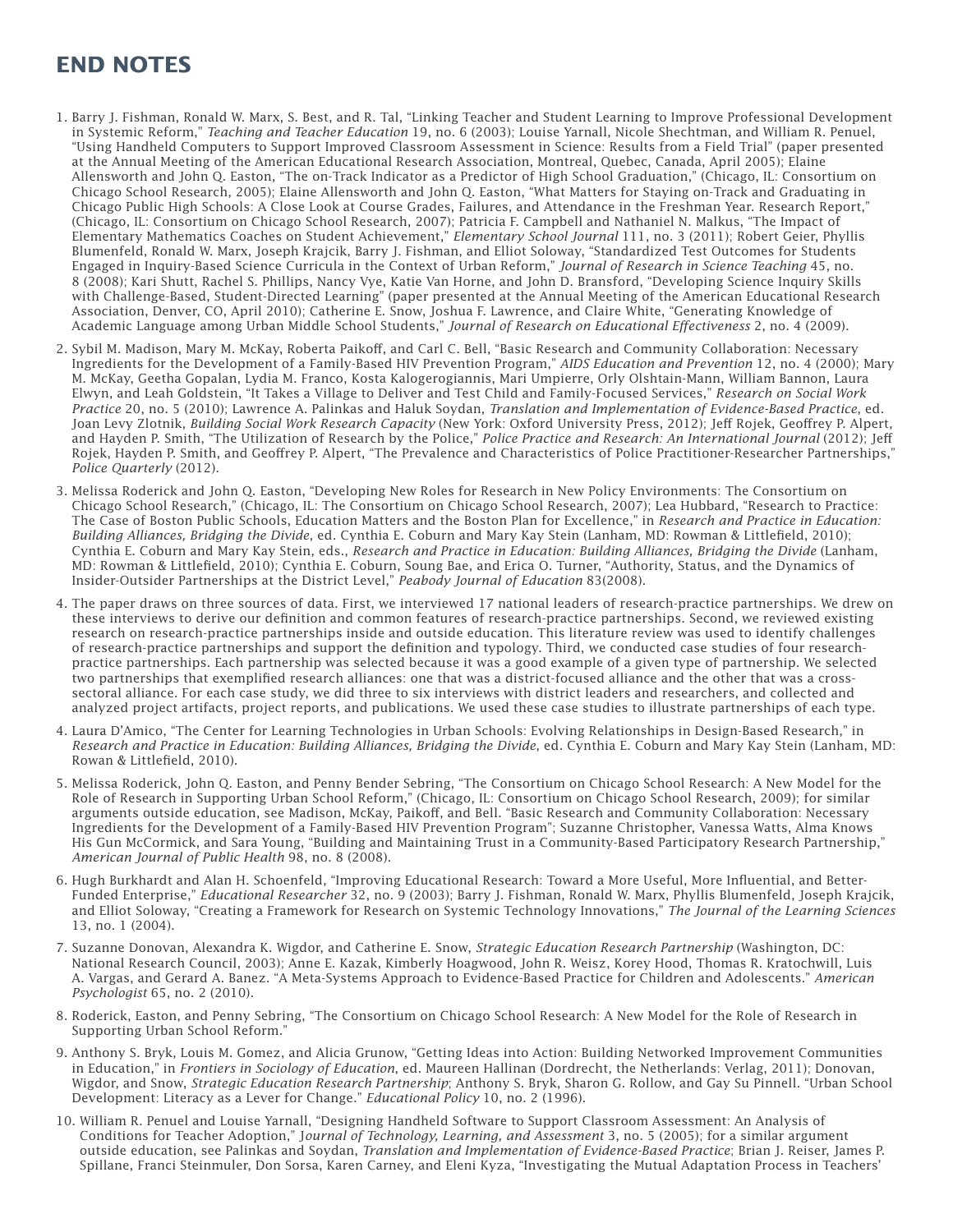Design of Technology-Infused Curricula," in *Fourth International Conference of the Learning Sciences*., ed. Barry Fishman and S. O'Connor-Divelbiss (Mahwah, NJ: Erlbaum, 2000); Nina Wallerstein and Bonnie Duran, "Community-Based Participatory Research Contributions to Intervention Research: The Intersection of Science and Practice to Improve Health Equity," *American Journal of Public Health* 100, no. S1 (2010).

- 11. e.g., the Grow Network; Cornelia Brunner, Chat Fasca, Juliette Heinze, Margaret Honey, Daniel Light, Ellen B. Mandinach, and Data Wexler, "Linking Data and Learning: The Grow Network Study," *Journal of Education for Students Placed at Risk* 10, no. 3 (2005).
- 12. William R. Penuel and Barbara Means, "Using Large-Scale Databases in Evaluation: Advances, Opportunities, and Challenges," *American Journal of Evaluation* 32, no. 1 (2011); Faith Connolly and Linda S. Olson, "Early Elementary Performance and Attendance in Baltimore City Schools' Pre-Kindergarten and Kindergarten," (Baltimore, MD: Baltimore Education Research Consortium, 2012).
- 13. Roderick, Easton, and Sebring, "The Consortium on Chicago School Research: A New Model for the Role of Research in Supporting Urban School Reform."
- 14. Vanessa Coco, David Johnson, Thomas Kelley-Kemple, Melissa Roderick, Eliza Moeller, Nicole Williams, and Kafi Moragne, "Working to My Potential: The Postsecondary Experiences of CPS Students in the International Baccalaureate Diploma Programme," (Chicago, IL: Consortium on Chicago Schools Research, 2012); Rebecca A. London and Oded Gurantz, "State and Local Data Infrastructure for Tracking Secondary to Postsecondary Educational Outcomes," (Stanford, CA: John W. Gardner Center for Youth and Their Communities, 2010); Adriana Villavicencio, and Justina K. Grayman, "Learning From "Turnaround" Middle Schools: Strategies for Success," (New York: Research Alliance for New York City Schools, 2012); Julian R. Betts, Youjin Hahn, and Andrew C. Zau, "Does Diagnostic Math Testing Improve Student Learning," (San Francisco, CA: Public Policy Institute of California, 2011); Stephen B. Plank and Barbara Condliffe, "Pressures of the Season: A Descriptive Look at Classroom Quality in Second and Third Grade Classrooms," (Baltimore, MD: Baltimore Education Research Consortium, 2011).
- 15. Donovan, Wigdor, and Snow, *Strategic Education Research Partnership*.
- 16. Roderick, Easton, and Sebring, "The Consortium on Chicago School Research: A New Model for the Role of Research in Supporting Urban School Reform": 22.
- 17. Daniel C. Edelson, "Design Research: What We Learn When We Engage in Design," The Journal of the Learning Sciences 11, no. 1 (2002); Allan Collins, Diana Joseph, and Katerine Bielaczyc, "Design Research: Theoretical and Methodological Issues," *The Journal of the Learning Sciences* 13, no. 1 (2004); Paul A. Cobb, Jere Confrey, Andrea A. diSessa, Richard Lehrer, and Leona Schauble, "Design Experiments in Educational Research," Educational Researcher 32, no. 1 (2003).
- 18. e.g., Paul A. Cobb, Kay McClain, Teruni Salva Laumberg, and Chrystal Dean, "Situating Teachers' Instructional Practices in the Institutional Setting of the School and District," *Educational Researcher* 32, no. 6 (2003); Lauren B. Resnick and James P. Spillane, "From Individual Learning to Organizational Designs for Learning," in Instructional Psychology: Past, Present and Future Trends. Sixteen Essays in Honor of Erik De Corte, ed. Lieven Verschaffel, Filip Dochy, Monique Boekaerts, and Stella Vosinadou, Advances in Learning and Instruction (Oxford: Pergamon, 2006); Snow, Lawrence, and White "Generating Knowledge of Academic Language among Urban Middle School Students."
- 19. Sasha Barab and April L. Luehmann, "Building Sustainable Science Curriculum: Acknowledging and Accommodating Local Adaptation." *Science Education* 87, no. 4 (2003); Barry J. Fishman and Joe Krajcik, "What Does It Mean to Create Sustainable Science Curriculum Innovations? A Commentary," *Science Education* 87, no. 4 (2003); Fishman, Marx, Blumenfeld, Krajcik, and Soloway, "Creating a Framework for Research on Systemic Technology Innovations"; William A. Sandoval and Philip Bell, "Design-Based Research Methods for Studying Learning in Context: Introduction," *Educational Psychologist* 39, no. 4 (2004).
- 20. Paul A. Cobb and Kara Jackson, "Analyzing Educational Policies: A Learning Design Perspective," *Journal of the Learning Science*s 21, no. 4 (2012).
- 21. e.g., William R. Penuel, Jeremy Roschelle, and Nicole Shechtman, "The Whirl Co-Design Process: Participant Experiences," *Research and Practice in Technology Enhanced Learning* 2, no. 1 (2007); Elizabeth A. Davis and Joseph Krajcik, "Designing Educative Curriculum Materials to Promote Teacher Learning," *Educational Researcher* 34, no. 3 (2005); Jane Bowyer, Libby Gerard, and Ronald W. Marx, "Building Leadership for Scaling Science Curriculum Reform," in *Designing Coherent Science Education*, ed. Yael Kali, Marcia C. Linn, and Jo Ellen Roseman (New York: Teachers College Press, 2008); Resnick and Spillane, "From Individual Learning to Organizational Designs for Learning."
- 22. Douglas C. Engelbart, "Toward High-Performance Organizations: A Strategic Role for Groupware" (paper presented at the GroupWare '92 Conference, San Jose, CA, August 1992).
- 23. Donald M. Berwick, "The Science of Improvement," *The Journal of the American Medical Association* 299, no. 10 (2008).
- 24. Anthony S. Bryk, "Support a Science of Performance Improvement," *Phi Delta Kappan* 90, no. 8 (2009): 598.
- 25. Berwick, "The Science of Improvement"; Kaveh G. Shojania and Jeremy M. Grimshaw, "Evidence-Based Quality Improvement: The State of the Science," *Health Affairs* 24, no. 1 (2005).
- 26. William E. Deming, *Out of the Crisis* (Cambridge, MA: MIT Press, 1986).
- 27. Jennifer Zoltners Sherer and Alicia Grunow, "90-Day Cycle: Exploration of Math Intensives as a Strategy to Move More Community College Students out of Developmental Math Courses," (Palo Alto, CA: The Carnegie Foundation for the Advancement of Teaching, 2010).
- 28. "The Strive Network," www.strivenetwork.org.
- 29. "Strive," http://knowledgeworks.org/impacting-schools-communities/strive.
- 30. Institute of Education Sciences, "Regional Educational Laboratories 2012 2017, Solicitation Ed-Ies-11-R-0036," (Washington, DC: Department of Education, 2012).
- 31. William E. Bickel and Rosemary A. Hattrup, "Teachers and Researchers in Collaboration: Reflections on the Process," American *Educational Research Journal* 32, no. 1 (1995); Susan M. Brookhart and William E. Loadman, "School-University Collaboration and Perceived Professional Rewards," Journal of Research in Education 2, no. 1 (1992); Bernard R. Gifford, "The Evolution of the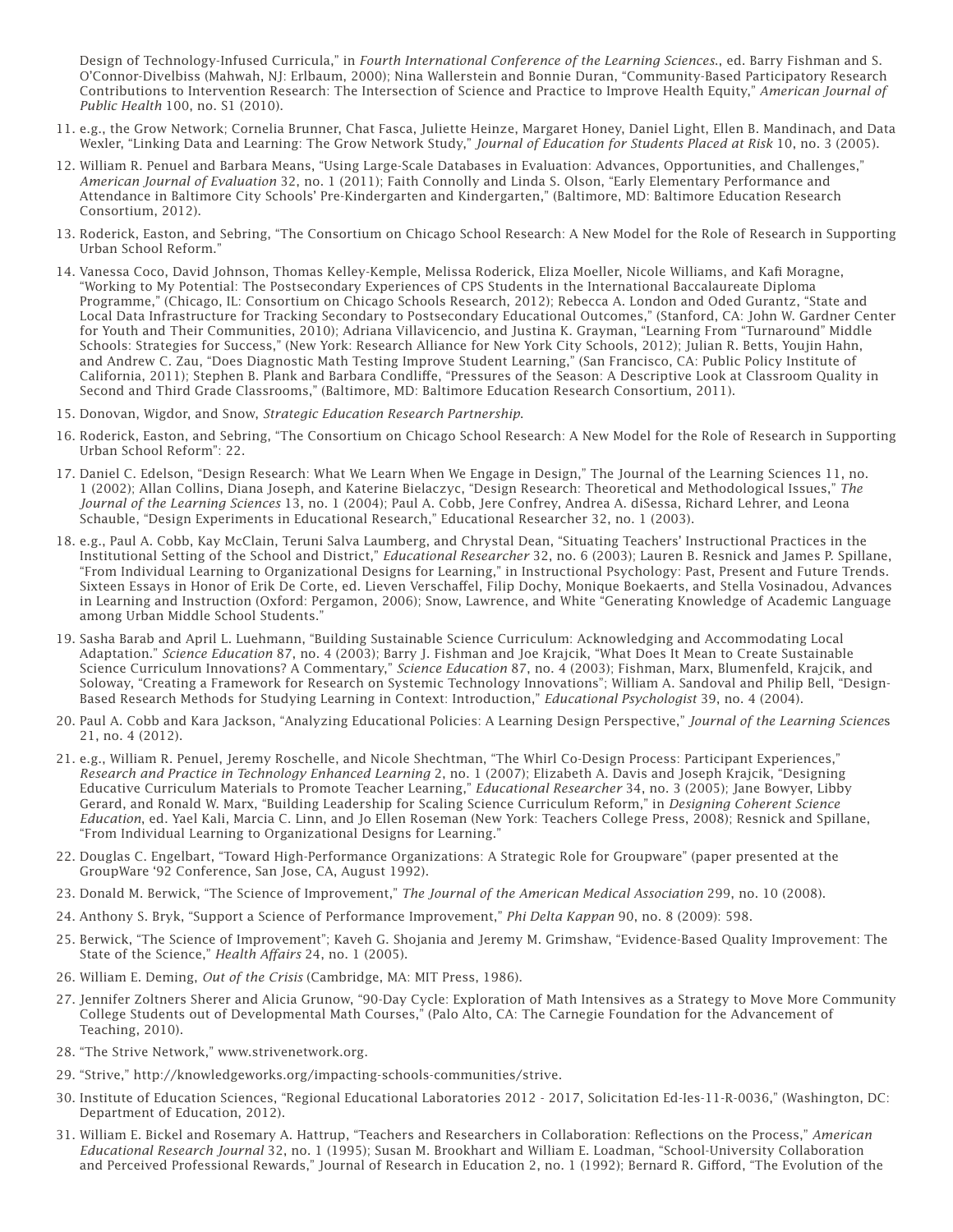School-University Partnership for Educational Renewal," *Education and Urban Society* 19, no. 1 (1986); Pamela J. Keating and Richard W. Clark, "Accent on Leadership: The Puget Sound Educational Consortium," in *School-University Partnerships in Action: Concepts, Cases and Concerns*, ed. Kenneth A. Sirotnik and John I. Goodlad (New York: Teachers College Press, 1988); Philip C. Schlecty and Betty Lou Whitford, "Shared Problems and Shared Vision: Organic Collaboration," in *School-University Partnerships in Action: Concepts, Cases and Concerns*, ed. Kenneth A. Sirotnik and John I. Goodlad (New York: Teachers College Press, 1988); for similar !ndings outside education, see Lawrence A. Palinkas, Gregory A. Aarons, Bruce F. Chorpita, Kimberly Hoagwood, John Landsverk, and John R. Weisz, "Cultural Exchange and the Implementation of Evidence-Based Practices: Two Case Studies," *Research on Social Work Practice* 19, no. 5 (2009).

- 32. William A. Firestone and Jennifer L. Fisler, "Politics, Community, and Leadership in a School-University Partnership," *Educational Administration Quarterly* 38, no. 4 (2002); Paul E. Heckman, "The Southern California Partnership: A Retrospective Analysis," in *School-University Partnerships in Action: Concepts, Cases and Concerns*, ed. Kenneth A. Sirotnik and John I. Goodlad (New York: Teachers College Press, 1988); Les Vozzo and Jack MacFadden, "A School-University Partnership: A Commitment to Collaboration and Professional Renewal," in *The Many Faces of School-University Collaboration: Characteristics of Successful Partnerships*, ed. Ruth Ravid and Marianne G. Handler (Englewood, CO: Teachers Ideas Press, 2001).
- 33. e.g., Nancy Vye, Philip Bell, Carrie T. Tzou, and John D. Bransford, "Instructional Design Principles for Blending and Bridging Science Learning across Formal and Informal Environments" (paper presented at the National Association for Research in Science Teaching Annual International Conference, Philadelphia, PA, March 2010).
- 34. McKay, Gopalan, Franco, Kalogerogiannis, Umpierre, Olshtain-Mann, Bannon, Elwyn, and Goldstein, "It Takes a Village to Deliver and Test Child and Family-Focused Services"; Palinkas and Soydan, *Translation and Implementation of Evidence-Based Practice*; Pamela Gates-Duffield and Carol Stark, "Recipes for Professional Development Schools: A Metaphor for Collaboration," in *The Many Faces of School-University Collaboration: Characteristics of Successful Partnerships*, ed. Ruth Ravid and Marianne G. Handler (Englewood, CO: Teachers Ideas Press, 2001); Robin Hasslen, Nancy Bacharach, Judy Rotto, and Jonathan Fribley. "Learning Connections: Working toward a Shared Vision." In *The Many Faces of School-University Collaboration: Characteristics of Successful Partnerships*, edited by Ruth Ravid and Marianne G. Handler, 60-69. Englewood, CO: Teachers Ideas Press, 2001); Ann Lieberman, "The Metropolitan School Study Council: A Living History," in *School-University Partnerships in Action: Concepts, Cases and Concerns*, ed. Kenneth A. Sirotnik and John I. Goodlad (New York: Teachers College Press, 1988); Lisa Rosen, "Deconstructing the Rhetoric of Rigor: Evidence-Based Policy and the Politics of Representation," (Chicago: Center for School Improvement, in preparation); David Dwayne Williams, "The Brigham Young University-Public School Partnership," in School-University Partnerships in Action: Concepts, Cases and Concerns, ed. Kenneth A. Sirotnik and John I. Goodlad (New York: Teachers College Press, 1988).
- 35. Phyllis Blumenfeld, Barry J. Fishman, Joseph Krajcik, Ronald W. Marx, and Elliot Soloway, "Creating Usable Innovations in Systemic Reform: Scaling up Technology-Embedded Project-Based Science in Urban Schools," *Educational Psychologist* 35, no. 3 (2000); Suzanne Donovan and James W. Pellegrino, "Learning and Instruction: A SERP Research Agenda," (Washington, DC: National Research Council, 2003); Roderick and Easton, "Developing New Roles for Research in New Policy Environments: The Consortium on Chicago School Research"; Roderick, Easton, and Sebring, "The Consortium on Chicago School Research: A New Model for the Role of Research in Supporting Urban School Reform."
- 36. Julie Reed Kochanek, *Building Trust for Better Schools: Research-Based Practices* (Thousand Oaks, CA: Corwin Press, 2005).
- 37. Roderick, Easton, and Sebring, "The Consortium on Chicago School Research: A New Model for the Role of Research in Supporting Urban School Reform."
- 38. Coburn, Bae, and Turner, "Authority, Status, and the Dynamics of Insider-Outsider Partnerships at the District Level."
- 39. Penuel, Roschelle, and Shechtman, "The Whirl Co-Design Process: Participant Experiences."
- 40. Donovan, Wigdor, and Snow, *Strategic Education Research Partnership*.
- 41. Barbara Means and William R. Penuel, "Research to Support Scaling up Technology-Based Educational Innovations," in *Scaling up Success: Lessons from Technology-Based Educational Improvement*, ed. Christopher Dede, James P. Honan, and Lawrence C. Peters (San Francisco, CA: Jossey-Bass, 2005); D'Amico, "The Center for Learning Technologies in Urban Schools: Evolving Relationships in Design-Based Research"; for a similar finding outside education, see Palinkas and Soydan, *Translation and Implementation of Evidence-Based Practice*.
- 42. Donovan, Wigdor, and Snow, Strategic Education Research Partnership; Gina Schuyler Ikemoto and Meredith I. Honig, "Tools to Deepen Practitioners' Engagement with Research: The Case of the Institute for Learning," in *Research and Practice in Education: Building Alliances, Bridging the Divide*, ed. Cynthia E. Coburn and Mary Kay Stein (Lanham, MD: Rowman & Littlefield, 2010).
- 43. D'Amico, "The Center for Learning Technologies in Urban Schools: Evolving Relationships in Design-Based Research"; Hubbard, "Research to Practice: The Case of Boston Public Schools, Education Matters and the Boston Plan for Excellence"; Ikemoto and Honig, "Tools to Deepen Practitioners' Engagement with Research: The Case of the Institute for Learning"; Lisa Rosen, "Examining a Novel Partnership for Educational Innovation: Promises and Complexities of Cross-Institutional Collaboration," in *Research and Practice in Education: Building Alliances, Bridging the Divide*, ed. Cynthia E. Coburn and Mary Kay Stein (New York: Rowman & Littlefield Publishing Group, 2010).
- 44. Hubbard, "Research to Practice: The Case of Boston Public Schools, Education Matters and the Boston Plan for Excellence."
- 45. For a review, see Cynthia E. Coburn, Meredith I. Honig, and Mary Kay Stein, "What's the Evidence on Districts' Use of Evidence?" in *The Role of Research in Educational Improvement*, ed. John D. Bransford, Deborah J. Stipek, Nancy J. Vye, Louis M. Gomez, and Diana Lam (Cambridge, MA: Harvard Education Press, 2009).
- 46. Faith Connolly, Stephen Plank, and Tracy Rone, "Baltimore Education Research Consortium: A Consideration of Past, Present, and Future," (Baltimore, MD: Baltimore Education Research Consortium, 2012): 4.
- 47. Ikemoto and Honig, "Tools to Deepen Practitioners' Engagement with Research: The Case of the Institute for Learning"; Roderick, Easton, and Sebring, "The Consortium on Chicago School Research: A New Model for the Role of Research in Supporting Urban School Reform."
- 48. Roderick, Easton, and Sebring, "The Consortium on Chicago School Research: A New Model for the Role of Research in Supporting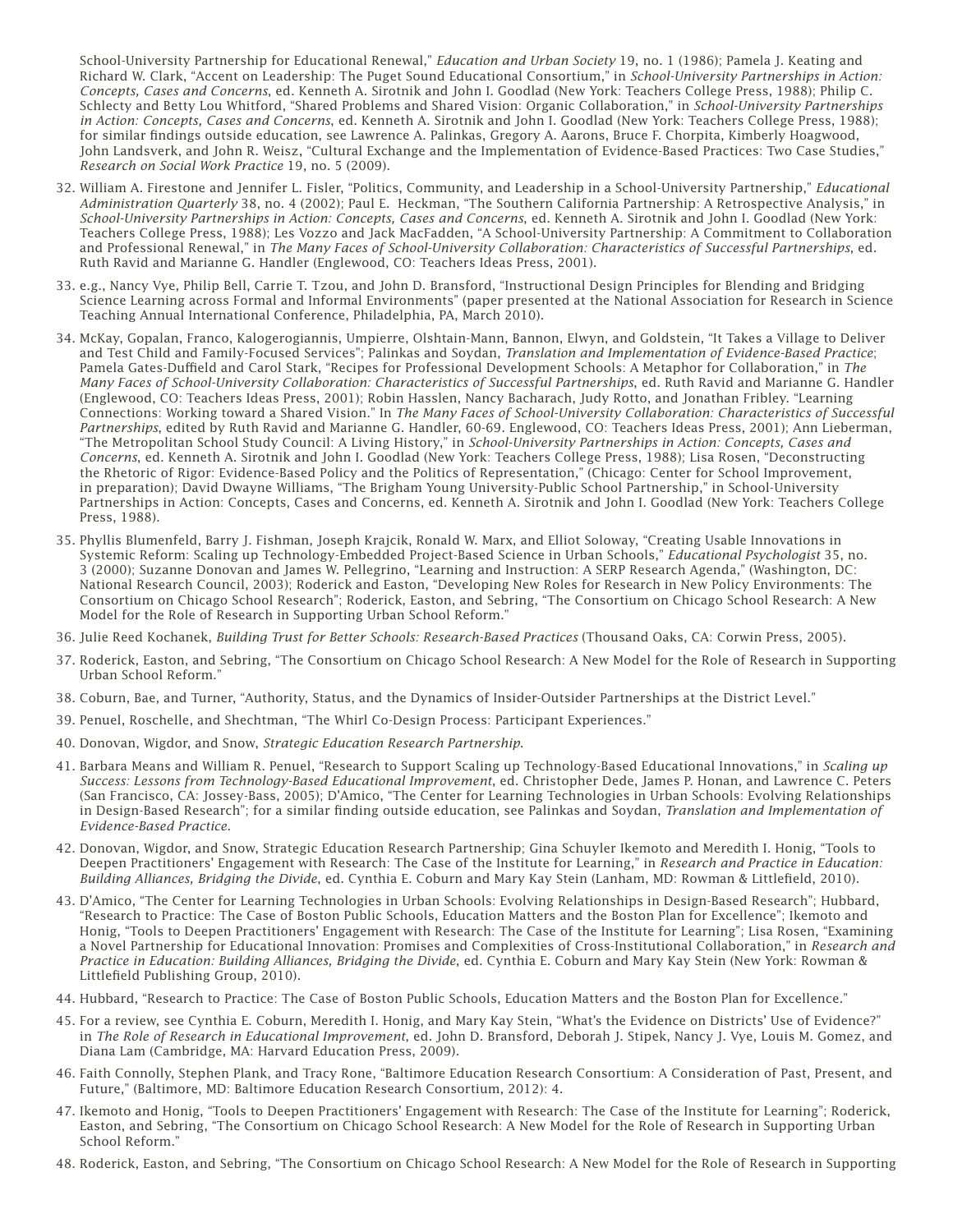Urban School Reform"; for a similar finding outside education, see Susan Thering and Victoria Chanse, "The Scholarship of Transdisciplinary Action Research: Toward a New Paradigm for the Planning and Design Traditions," *Landscape Journal* 30, no. 1 (2011).

- 49. Palinkas and Soydan, *Translation and Implementation of Evidence-Based Practice*; Burkhardt and Schoenfeld, "Improving Educational Research: Toward a More Useful, More Influential, and Better-Funded Enterprise"; Roderick, Easton, and Sebring, "The Consortium on Chicago School Research: A New Model for the Role of Research in Supporting Urban School Reform."
- 50. Blumenfeld, Fishman, Krajcik, Marx, and Soloway, "Creating Usable Innovations in Systemic Reform: Scaling up Technology-Embedded Project-Based Science in Urban Schools"; Cynthia E. Coburn, "Partnership for District Reform: The Challenges of Evidence Use in a Major Urban District," in *Research and Practice in Education: Building Alliances, Bridging the Divide*, ed. Cynthia E. Coburn and Mary Kay Stein (New York: Rowman & Littlefield Publishing Group, 2010); Fishman, Marx, Blumenfeld, Krajcik, and Soloway, "Creating a Framework for Research on Systemic Technology Innovations"; Hubbard, "Research to Practice: The Case of Boston Public Schools, Education Matters and the Boston Plan for Excellence"; Roderick, Easton, and Sebring, "The Consortium on Chicago School Research: A New Model for the Role of Research in Supporting Urban School Reform."
- 51. J. Curtis McMillen, Shannon L. Lenze, Kristin M. Hawley, and Victoria A. Osborne, "Revisiting Practice-Based Research Networks as a Platform for Mental Health Services Research," *Administration and Policy in Mental Health and Mental Health Services Research*  36(2009).
- 52. William R. Penuel, Barry J. Fishman, Ryoko Yamaguchi, and Lawrence P. Gallagher, "What Makes Professional Development Effective? Strategies That Foster Curriculum Implementation," American Educational Research Journal 44, no. 4 (2007).
- 53. Thomas E. Glass and Louis A. Franceschini, *The State of the American School Superintendency: A Mid-Decade Study* (Lanham, MD: Rowman & Littlefield, 2007); Hannele Kerosuo, "'Boundary Encounters' as a Place for Learning and Development at Work," *Outlines: Critical Social Studies* 6, no. 1 (2001).
- 54. e.g., Penuel and Yarnall, "Designing Handheld Software to Support Classroom Assessment: An Analysis of Conditions for Teacher Adoption."
- 55. John Kania and Mark Kramer, "Collective Impact," *Stanford Social Innovation Review* 9, no. 1 (2011); Robert E. Kraut, Jolene Galegher, and Carmen Egido, "Relationships and Tasks in Scientific Research Collaboration," *Human-Computer Interaction* 3, no. 1 (1987).
- 56. Kania and Kramer, "Collective Impact": 40.
- 57. Mark A. Smylie and Thomas B. Corcoran, "Nonprofit Organizations and the Promotion of Evidence-Based Practice," in The *Role of Research in Educational Improvement*, ed. John D. Bransford, Deborah J. Stipek, Nancy Vye, L. Gomez, and Diana Lam (Massachusetts: Harvard Educational Press, 2009).
- 58. Richard J. Shavelson, Dennis C. Phillips, Lisa Towne, and Michael J. Feuer, "On the Science of Education Design Studies," *Educational Researcher* 32, no. 1 (2003).
- 59. Blumenfeld, Fishman, Krajcik, Marx, and Soloway, "Creating Usable Innovations in Systemic Reform: Scaling up Technology-Embedded Project-Based Science in Urban Schools"; Burkhardt and Schoenfeld, "Improving Educational Research: Toward a More Useful, More Influential, and Better-Funded Enterprise"; Coburn and Stein, eds., *Research and Practice in Education: Building Alliances, Bridging the Divide*; Donovan, Wigdor, and Snow, Strategic Education Research Partnership; for discussion of similar issues outside education see McMillen, Lenze, Hawley, and Osborne; Rojek, Smith, and Alpert, "The Prevalence and Characteristics of Police Practitioner-Researcher Partnerships."
- 60. Blumenfeld, Fishman, Krajcik, Marx, and Soloway, "Creating Usable Innovations in Systemic Reform: Scaling up Technology-Embedded Project-Based Science in Urban Schools"; Burkhardt and Schoenfeld, "Improving Educational Research: Toward a More Useful, More In"uential, and Better-Funded Enterprise"; Coburn and Stein, eds., *Research and Practice in Education: Building Alliances, Bridging the Divide*; Donovan, Wigdor, and Snow, Strategic Education Research Partnership; Hubbard, "Research to Practice: The Case of Boston Public Schools, Education Matters and the Boston Plan for Excellence"; Kazak, Hoagwood, Weisz, Hood, Kratochwill, Vargas, and Banez, "A Meta-Systems Approach to Evidence-Based Practice for Children and Adolescents."
- 61. Barbara Means and Christopher J. Harris, "Towards an Evidence Framework for Design-Based Implementation Research," in *Design-Based Implementation Research*, ed. Barry J. Fishman, William R. Penuel, Anna-Ruth Allen, and Britte Haugan Cheng (National Society for the Study of Education Yearbook, 112(1): in press).
- 62. Burkhardt and Schoenfeld, "Improving Educational Research: Toward a More Useful, More Influential, and Better-Funded Enterprise."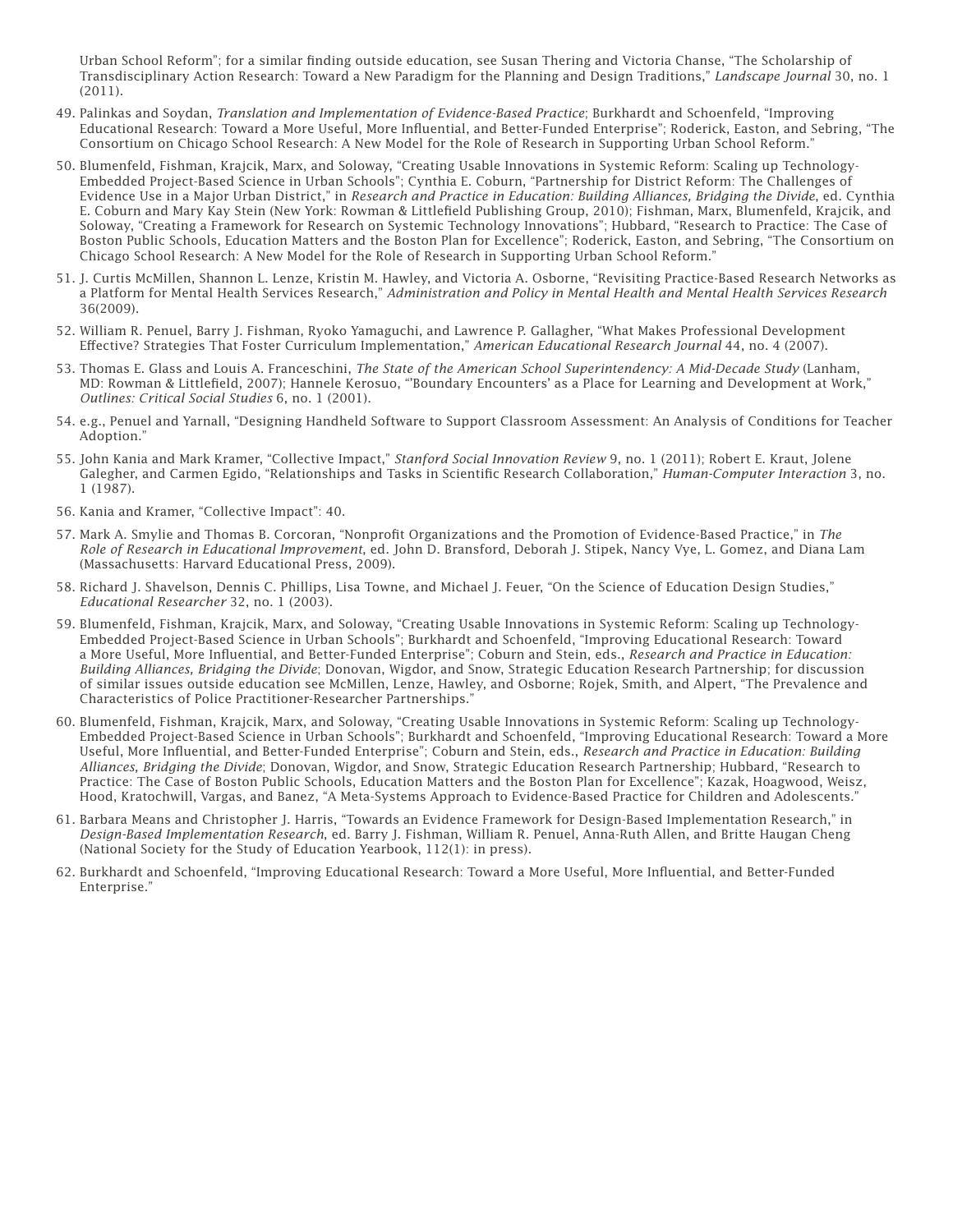### **REFERENCES**

Allensworth, Elaine, and John Q. Easton. "The On-Track Indicator as a Predictor of High School Graduation." Chicago, IL: Consortium on Chicago School Research, 2005.

———. "What Matters for Staying on-Track and Graduating in Chicago Public High Schools: A Close Look at Course Grades, Failures, and Attendance in the Freshman Year. Research Report." Chicago, IL: Consortium on Chicago School Research, 2007.

Barab, Sasha, and April L. Luehmann. "Building Sustainable Science Curriculum: Acknowledging and Accommodating Local Adaptation." *Science Education* 87, no. 4 (2003): 454-67.

Berwick, Donald M. "The Science of Improvement." *The Journal of the American Medical Association* 299, no. 10 (2008): 1182-84.

Betts, Julian R., Youjin Hahn, and Andrew C. Zau. "Does Diagnostic Math Testing Improve Student Learning." San Francisco, CA: Public Policy Institute of California, 2011.

Bickel, William E., and Rosemary A. Hattrup. "Teachers and Researchers in Collaboration: Reflections on the Process." American *Educational Research Journal* 32, no. 1 (1995): 35-62.

Blumenfeld, Phyllis, Barry J. Fishman, Joseph Krajcik, Ronald W. Marx, and Elliot Soloway. "Creating Usable Innovations in Systemic Reform: Scaling up Technology-Embedded Project-Based Science in Urban Schools." *Educational Psychologist* 35, no. 3 (2000): 149-64.

Bowyer, Jane, Libby Gerard, and Ronald W. Marx. "Building Leadership for Scaling Science Curriculum Reform." In *Designing Coherent Science Education*, edited by Yael Kali, Marcia C. Linn and Jo Ellen Roseman. New York: Teachers College Press, 2008:123-152.

Brookhart, Susan M., and William E. Loadman. "School-University Collaboration and Perceived Professional Rewards." *Journal of Research in Education* 2, no. 1 (1992): 68-76.

Brunner, Cornelia, Chat Fasca, Juliette Heinze, Margaret Honey, Daniel Light, Ellen B. Mandinach, and Data Wexler. "Linking Data and Learning: The Grow Network Study." *Journal of Education for Students Placed at Risk* 10, no. 3 (2005): 241-67.

Bryk, Anthony S. "Support a Science of Performance Improvement." *Phi Delta Kappan* 90, no. 8 (2009): 597-600.

Bryk, Anthony S., Louis M. Gomez, and Alicia Grunow. "Getting Ideas into Action: Building Networked Improvement Communities in Education." In *Frontiers in Sociology of Education*, edited by Maureen Hallinan, 127-62. Dordrecht, the Netherlands: Verlag, 2011.

Bryk, Anthony S., Sharon G. Rollow, and Gay Su Pinnell. "Urban School Development: Literacy as a Lever for Change." *Educational Policy* 10, no. 2 (1996): 172-201.

Burkhardt, Hugh, and Alan H. Schoenfeld. "Improving Educational Research: Toward a More Useful, More Influential, and Better-Funded Enterprise." *Educational Researcher* 32, no. 9 (2003): 3-14.

Campbell, Patricia F., and Nathaniel N. Malkus. "The Impact of Elementary Mathematics Coaches on Student Achievement." *Elementary School Journal* 111, no. 3 (2011): 430-54.

Christopher, Suzanne, Vanessa Watts, McCormick, and Sara Young. "Building and Maintaining Trust in a Community-Based Participatory Research Partnership." *American Journal of Public Health* 98, no. 8 (2008): 1390-1406.

Cobb, Paul A., Jere Confrey, Andrea A. diSessa, Richard Lehrer, and Leona Schauble. "Design Experiments in Educational Research." *Educational Researcher* 32, no. 1 (2003): 9-13.

Cobb, Paul A., and Kara Jackson. "Analyzing Educational Policies: A Learning Design Perspective." *Journal of the Learning Sciences* 21, no. 4 (2012): 487-521.

Cobb, Paul A., Kay McClain, Teruni Salva Laumberg, and Chrystal Dean. "Situating Teachers' Instructional Practices in the Institutional Setting of the School and District." *Educational Researcher* 32, no. 6 (2003): 13-24.

Coburn, Cynthia E. "Partnership for District Reform: The Challenges of Evidence Use in a Major Urban District." In *Research and Practice in Education: Building Alliances, Bridging the Divide*, edited by Cynthia E. Coburn and Mary Kay Stein, 167-82. New York: Rowman & Littlefield Publishing Group, 2010.

Coburn, Cynthia E., Soung Bae, and Erica O. Turner. "Authority, Status, and the Dynamics of Insider-Outsider Partnerships at the District Level." *Peabody Journal of Education* 83 (2008): 364-99.

Coburn, Cynthia E., Meredith I. Honig, and Mary Kay Stein. "What's the Evidence on Districts' Use of Evidence?" In *The Role of Research in Educational Improvement*, edited by John D. Bransford, Deborah J. Stipek, Nancy J. Vye, Louis M. Gomez and Diana Lam, 67-87. Cambridge, MA: Harvard Education Press, 2009.

Coburn, Cynthia E., and Mary Kay Stein, eds. *Research and Practice in Education: Building Alliances, Bridging the Divide*. Lanham, MD: Rowman & Littlefield, 2010.

Coca, Vanessa, David Johnson, Thomas Kelley-Kemple, Melissa Roderick, Eliza Moeller, Nicole Williams, and Kafi Moragne. "Working to My Potential: The Postsecondary Experiences of CPS Students in the International Baccalaureate Diploma Programme." Chicago, IL: Consortium on Chicago Schools Research, 2012.

Collins, Allan, Diana Joseph, and Katerine Bielaczyc. "Design Research: Theoretical and Methodological Issues." *The Journal of the Learning Sciences* 13, no. 1 (2004): 15-42.

Connolly, Faith, and Linda S. Olson. "Early Elementary Performance and Attendance in Baltimore City Schools' Pre-Kindergarten and Kindergarten." Baltimore, MD: Baltimore Education Research Consortium, 2012.

Connolly, Faith, Stephen Plank, and Tracy Rone. "Baltimore Education Research Consortium: A Consideration of Past, Present, and Future." Baltimore, MD: Baltimore Education Research Consortium, 2012.

D'Amico, Laura. "The Center for Learning Technologies in Urban Schools: Evolving Relationships in Design-Based Research." In *Research and Practice in Education: Building Alliances, Bridging the Divide*, edited by Cynthia E. Coburn and Mary Kay Stein, 37-53.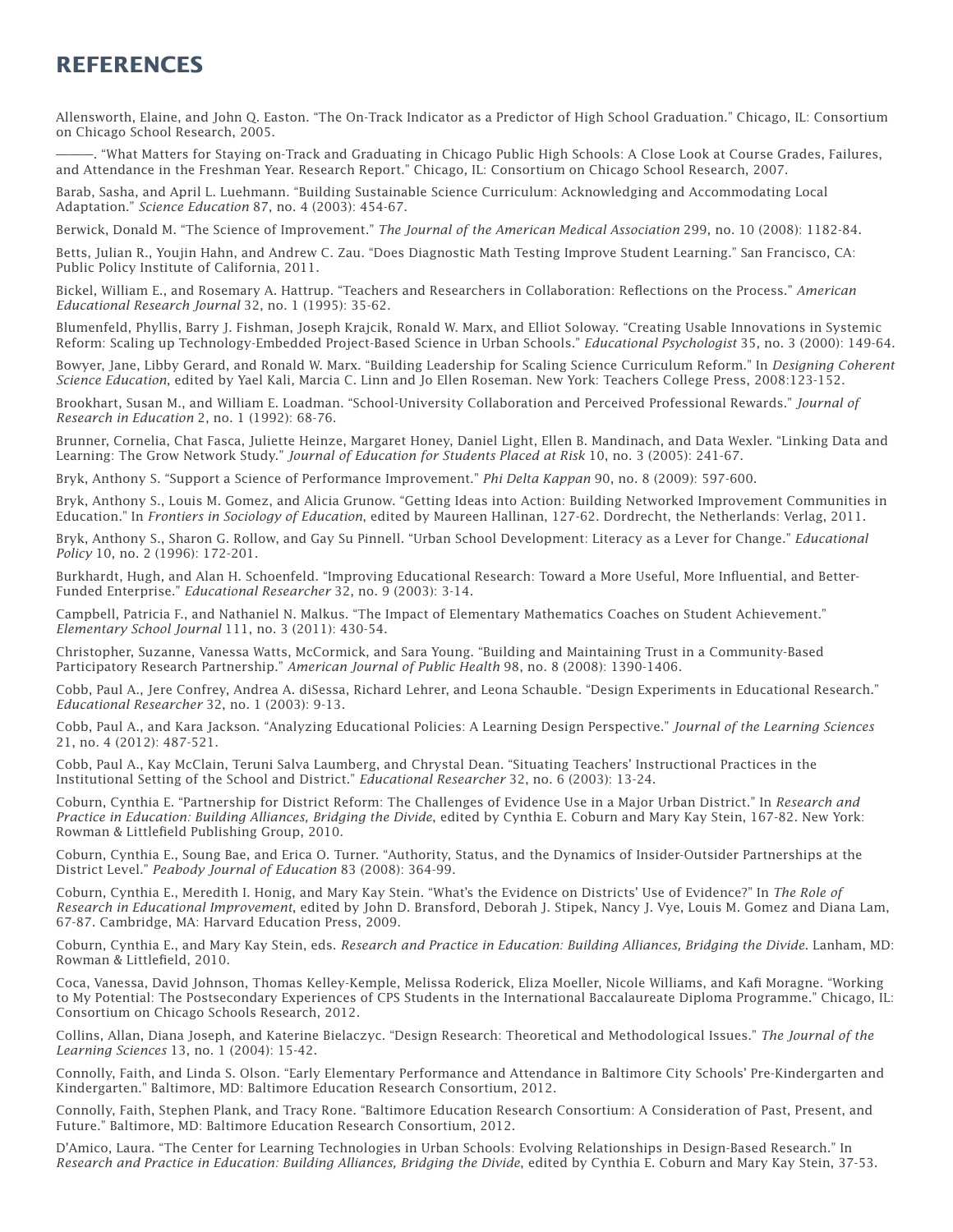Lanham, MD: Rowan & Littlefield, 2010.

Davis, Elizabeth A., and Joseph Krajcik. "Designing Educative Curriculum Materials to Promote Teacher Learning." *Educational Researcher* 34, no. 3 (2005): 3-14.

Deming, William Edwards. *Out of the Crisis* Cambridge, MA: MIT Press, 1986.

Donovan, Suzanne, and James W. Pellegrino. "Learning and Instruction: A SERP Research Agenda." Washington, DC: National Research Council, 2003.

Donovan, Suzanne, Alexandra K. Wigdor, and Catherine E. Snow. Strategic Education Research Partnership. Washington, DC: National Research Council, 2003.

Edelson, Daniel C. "Design Research: What We Learn When We Engage in Design." *The Journal of the Learning Sciences* 11, no. 1 (2002): 105-21.

Engelbart, Douglas C. "Toward High-Performance Organizations: A Strategic Role for Groupware." Paper presented at the GroupWare '92 Conference, San Jose, CA, August 1992.

Firestone, William A., and Jennifer L. Fisler. "Politics, Community, and Leadership in a School-University Partnership." *Educational Administration Quarterly* 38, no. 4 (2002): 449-93.

Fishman, Barry J., and Joe Krajcik. "What Does It Mean to Create Sustainable Science Curriculum Innovations? A Commentary." *Science Education* 87, no. 4 (2003): 564-73.

Fishman, Barry J., Ronald W. Marx, Stephen Best, and Revital Tal. "Linking Teacher and Student Learning to Improve Professional Development in Systemic Reform." *Teaching and Teacher Education* 19, no. 6 (2003): 643-58.

Fishman, Barry J., Ronald W. Marx, Phyllis Blumenfeld, Joseph Krajcik, and Elliot Soloway. "Creating a Framework for Research on Systemic Technology Innovations." *The Journal of the Learning Sciences* 13, no. 1 (2004): 43-76.

Gates-Duffield, Pamela, and Carol Stark. "Recipes for Professional Development Schools: A Metaphor for Collaboration." In *The Many Faces of School-University Collaboration: Characteristics of Successful Partnerships*, edited by Ruth Ravid and Marianne G. Handler, 45-57. Englewood, CO: Teachers Ideas Press, 2001.

Gawande, Atul. *The Checklist Manifesto: How to Get Things Right*. New York: Metropolitan Books, 2010.

Geier, Robert, Phyllis Blumenfeld, Ronald W. Marx, Joseph Krajcik, Barry J. Fishman, and Elliot Soloway. "Standardized Test Outcomes for Students Engaged in Inquiry-Based Science Curricula in the Context of Urban Reform." *Journal of Research in Science Teaching* 45, no. 8 (2008): 922-39.

Gifford, Bernard R. "The Evolution of the School-University Partnership for Educational Renewal." *Education and Urban Society* 19, no. 1 (1986): 77-106.

Glass, Thomas E., and Louis A. Franceschini. *The State of the American School Superintendency: A Mid-Decade Study*. Lanham, MD: Rowman & Littlefield, 2007.

Hasslen, Robin, Nancy Bacharach, Judy Rotto, and Jonathan Fribley. "Learning Connections: Working toward a Shared Vision." In *The Many Faces of School-University Collaboration: Characteristics of Successful Partnerships*, edited by Ruth Ravid and Marianne G. Handler, 60-69. Englewood, CO: Teachers Ideas Press, 2001.

Heckman, Paul E. "The Southern California Partnership: A Retrospective Analysis." In *School-University Partnerships in Action: Concepts, Cases and Concerns*, edited by Kenneth A. Sirotnik and John I. Goodlad, 106-23. New York: Teachers College Press, 1988.

Hubbard, Lea. "Research to Practice: The Case of Boston Public Schools, Education Matters and the Boston Plan for Excellence." In *Research and Practice in Education: Building Alliances, Bridging the Divide*, edited by Cynthia E. Coburn and Mary Kay Stein, 55-72. Lanham, MD: Rowman & Littlefield, 2010.

Ikemoto, Gina Schuyler, and Meredith I. Honig. "Tools to Deepen Practitioners' Engagement with Research: The Case of the Institute for Learning." In *Research and Practice in Education: Building Alliances, Bridging the Divide*, edited by Cynthia E. Coburn and Meredith I. Honig, 93-108. Lanham, MD: Rowman & Littlefield, 2010.

Institute of Education Sciences. "Regional Educational Laboratories 2012 - 2017, Solicitation ED-IES-11-R-0036." Washington, DC: Department of Education, 2012.

Kania, John, and Mark Kramer. "Collective Impact." *Stanford Social Innovation Review* 9, no. 1 (2011): 36-41.

Kazak, Anne E., Kimberly Hoagwood, John R. Weisz, Korey Hood, Thomas R. Kratochwill, Luis A. Vargas, and Gerard A. Banez. "A Meta-Systems Approach to Evidence-Based Practice for Children and Adolescents." *American Psychologist* 65, no. 2 (2010): 85-97.

Keating, Pamela J., and Richard W. Clark. "Accent on Leadership: The Puget Sound Educational Consortium." In *School-University Partnerships in Action: Concepts, Cases and Concerns*, edited by Kenneth A. Sirotnik and John I. Goodlad, 148-66. New York: Teachers College Press, 1988.

Kerosuo, Hannele. "'Boundary Encounters as a Place for Learning and Development at Work." *Outlines: Critical Social Studies* 6, no. 1 (2001): 53-65.

KnowledgeWorks. "Strive." (http://knowledgeworks.org/impacting-schools-communities/strive).

Kochanek, Julie Reed. *Building Trust for Better Schools: Research-Based Practices*. Thousand Oaks, CA: Corwin Press, 2005.

Kraut, Robert E., Jolene Galegher, and Carmen Egido. "Relationships and Tasks in Scientific Research Collaboration." *Human-Computer Interaction* 3, no. 1 (1987): 31-58.

Lieberman, Ann. "The Metropolitan School Study Council: A Living History." In *School-University Partnerships in Action: Concepts, Cases and Concerns*, edited by Kenneth A. Sirotnik and John I. Goodlad, 69-86. New York: Teachers College Press, 1988.

London, Rebecca A., and Oded Gurantz. "State and Local Data Infrastructure for Tracking Secondary to Postsecondary Educational Outcomes." Stanford, CA: John W. Gardner Center for Youth and Their Communities, 2010.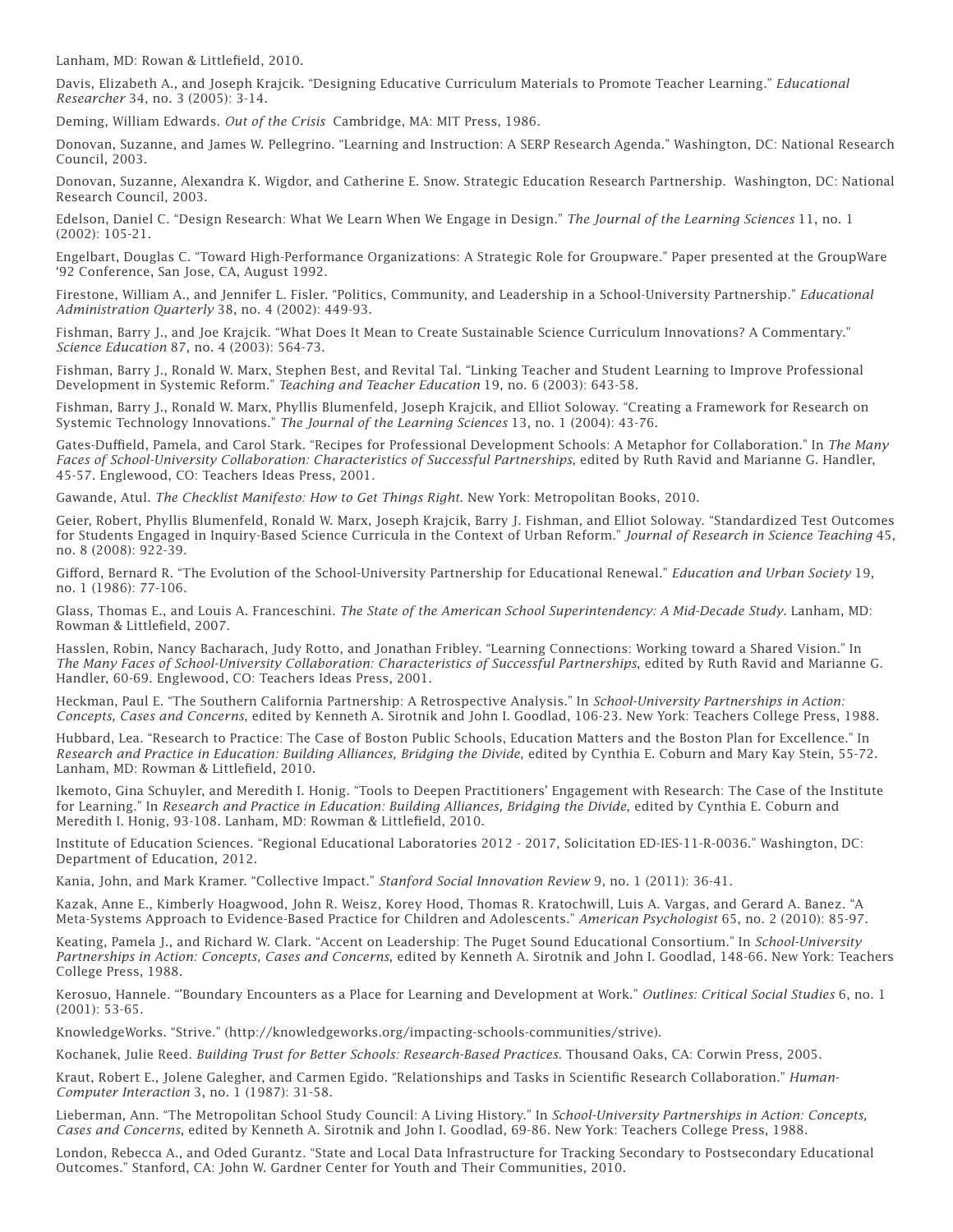Madison, Sybil M., Mary M. McKay, Roberta Paikoff, and Carl C. Bell. "Basic Research and Community Collaboration: Necessary Ingredients for the Development of a Family-Based HIV Prevention Program." *AIDS Education and Prevention* 12, no. 4 (2000): 281-98.

McKay, Mary M., Geetha Gopalan, Lydia M. Franco, Kosta Kalogerogiannis, Mari Umpierre, Orly Olshtain-Mann, William Bannon, Laura Elwyn, and Leah Goldstein. "It Takes a Village to Deliver and Test Child and Family-Focused Services." *Research on Social Work Practice* 20, no. 5 (2010): 476-82.

McMillen, J. Curtis, Shannon L. Lenze, Kristin M. Hawley, and Victoria A. Osborne. "Revisiting Practice-Based Research Networks as a Platform for Mental Health Services Research." *Administration and Policy in Mental Health and Mental Health Services Research* 36 (2009): 308-21.

Means, Barbara, and Christopher J. Harris. "Towards an Evidence Framework for Design-Based Implementation Research." In *Design-Based Implementation Research*, edited by Barry J. Fishman, William R. Penuel, Anna Ruth Allen and Britte Cheng. National Society for the Study of Education Yearbook, 112(1), in press.

Means, Barbara, and William R. Penuel. "Research to Support Scaling up Technology-Based Educational Innovations." In *Scaling up Success: Lessons from Technology-Based Educational Improvement*, edited by Christopher Dede, James P. Honan and Lawrence C. Peters, 176-97. San Francisco, CA: Jossey-Bass, 2005.

NYU Steinhardt School of Culture. "Research Alliance for New York City Schools." http://steinhardt.nyu.edu/research\_alliance/.

Palinkas, Lawrence A., Gregory A. Aarons, Bruce F. Chorpita, Kimberly Hoagwood, John Landsverk, and John R. Weisz. "Cultural Exchange and the Implementation of Evidence-Based Practices: Two Case Studies." *Research on Social Work Practice* 19, no. 5 (2009): 602-12.

Palinkas, Lawrence A., and Haluk Soydan. *Translation and Implementation of Evidence-Based Practice. Building Social Work Research Capacity*, edited by Joan Levy Zlotnik. New York: Oxford University Press, 2012.

Penuel, William R., Cynthia E. Coburn, and Dan Gallagher. "Negotiating Problems of Practice in Research-Practice Partnerships Focused on Design." In *Design-Based Implementation Research: Theories, Methods, and Exemplars*, edited by Barry J. Fishman, William R. Penuel, Anna Ruth Allen and Britte Cheng. National Society for the Study of Education Yearbook, 112(1), in press.

Penuel, William R., Barry J. Fishman, Ryoko Yamaguchi, and Lawrence P. Gallagher. "What Makes Professional Development Effective? Strategies That Foster Curriculum Implementation." *American Educational Research Journal* 44, no. 4 (2007): 921-58.

Penuel, William R., and Barbara Means. "Using Large-Scale Databases in Evaluation: Advances, Opportunities, and Challenges." *American Journal of Evaluation* 32, no. 1 (2011): 188-33.

Penuel, William R., Jeremy Roschelle, and Nicole Shechtman. "The Whirl Co-Design Process: Participant Experiences." *Research and Practice in Technology Enhanced Learning* 2, no. 1 (2007): 51-74.

Penuel, William R., and Louise Yarnall. "Designing Handheld Software to Support Classroom Assessment: An Analysis of Conditions for Teacher Adoption." *Journal of Technology, Learning, and Assessment* 3, no. 5 (2005): Available from http://www.jtla.org.

Plank, Stephen B., and Barbara Condliffe. "Pressures of the Season: A Descriptive Look at Classroom Quality in Second and Third Grade Classrooms." Baltimore, MD: Baltimore Education Research Consortium, 2011.

Reiser, Brian J., James P. Spillane, Franci Steinmuler, Don Sorsa, Karen Carney, and Eleni Kyza. "Investigating the Mutual Adaptation Process in Teachers' Design of Technology-Infused Curricula." In *Fourth International Conference of the Learning Sciences*, edited by Barry Fishman and Sam O'Connor-Divelbiss, 342-49. Mahwah, NJ: Erlbaum, 2000.

Resnick, Lauren B., and James P. Spillane. "From Individual Learning to Organizational Designs for Learning." In *Instructional*  Psychology: Past, Present and Future Trends. Sixteen Essays in Honor of Erik De Corte, edited by Lieven Verschaffel, Filip Dochy, Monique Boekaerts and Stella Vosinadou. Advances in Learning and Instruction, 257-74. Oxford: Pergamon, 2006.

Roderick, Melissa, and John Q. Easton. "Developing New Roles for Research in New Policy Environments: The Consortium on Chicago School Research." Chicago, IL: The Consortium on Chicago School Research, 2007.

Roderick, Melissa, John Q. Easton, and Penny Bender Sebring. "The Consortium on Chicago School Research: A New Model for the Role of Research in Supporting Urban School Reform." Chicago, IL: Consortium on Chicago School Research, 2009.

Rojek, Jeff, Geoffrey P. Alpert, and Hayden P. Smith. "The Utilization of Research by the Police." *Police Practice and Research: An International Journal* (2012): First published online on March 30, 2012 as DOI:10.1080/15614263.2012.671599.

Rojek, Jeff, Hayden P. Smith, and Geoffrey P. Alpert. "The Prevalence and Characteristics of Police Practitioner-Researcher Partnerships." *Police Quarterly* (2012): First published online on April 11, 2012 as doi:10.1177/1098611112440698.

Rosen, Lisa. "Deconstructing the Rhetoric of Rigor: Evidence-Based Policy and the Politics of Representation." Chicago: Center for School Improvement, in preparation.

Rosen, Lisa. "Examining a Novel Partnership for Educational Innovation: Promises and Complexities of Cross-Institutional Collaboration." In *Research and Practice in Educatiton: Building Alliances, Bridging the Divide,* edited by Cynthia E. Coburn and Mary Kay Stein, 71-93. New York: Rowman & Littlefield Publishing Group, 2010.

Sandoval, William A., and Philip Bell. "Design-Based Research Methods for Studying Learning in Context: Introduction." *Educational Psychologist* 39, no. 4 (2004): 199-201.

Schlecty, Phillip C., and Betty Lou Whitford. "Shared Problems and Shared Vision: Organic Collaboration." In *School-University Partnerships in Action: Concepts, Cases and Concerns*, edited by Kenneth A. Sirotnik and John I. Goodlad. New York: Teachers College Press, 1988.

Schneider, Rebecca M., and Joseph Krajcik. "Supporting Science Teacher Learning: The Role of Educative Curriculum Materials." *Journal of Science Teacher Education* 13, no. 3 (2002): 221-45.

Shavelson, Richard J., Dennis C. Phillips, Lisa Towne, and Michael J. Feuer. "On the Science of Education Design Studies." *Educational Researcher* 32, no. 1 (2003): 25-28.